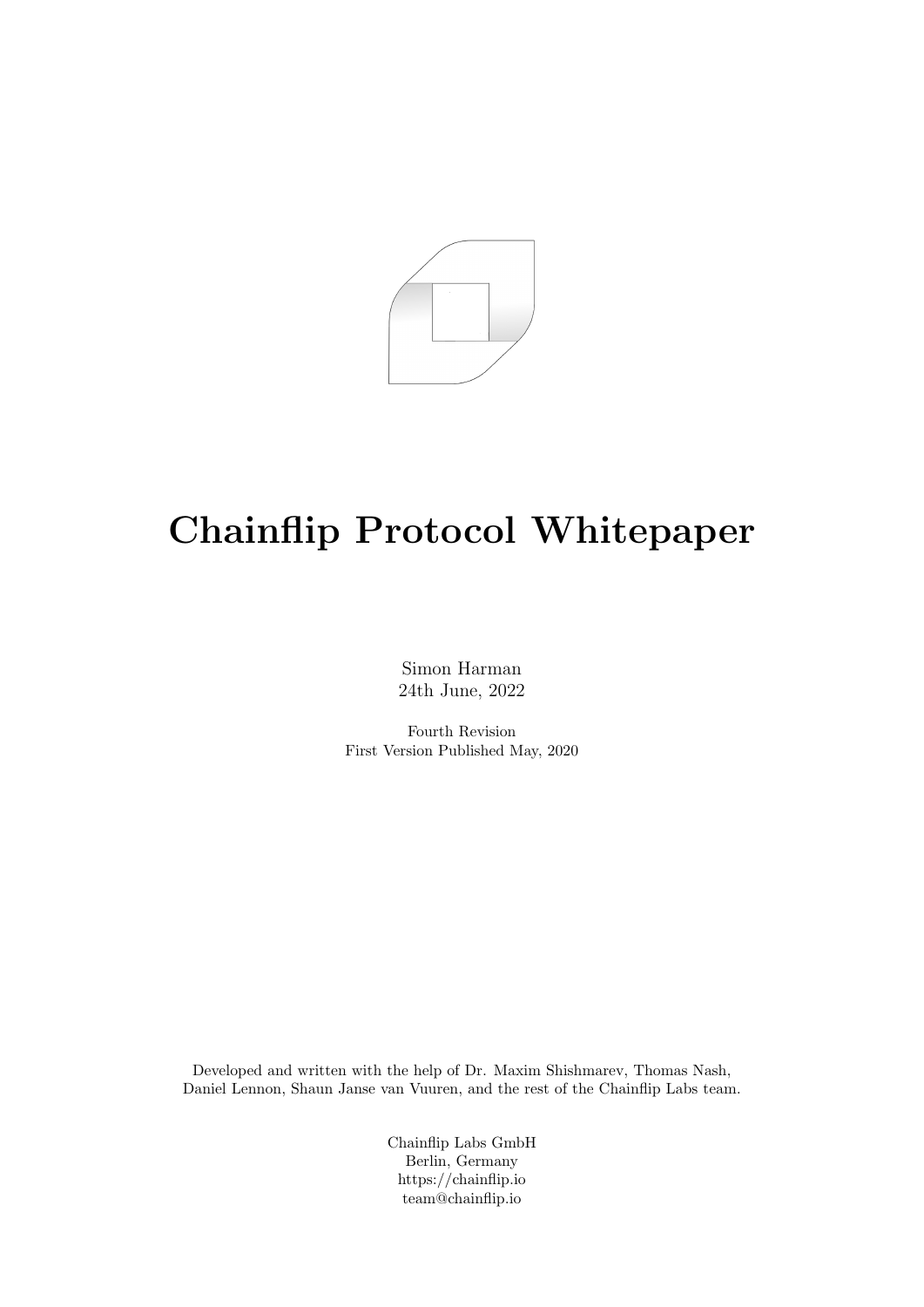# Contents

| Introduction & Hypothesis                                                                                        |  |  | 3<br>$\overline{4}$ |
|------------------------------------------------------------------------------------------------------------------|--|--|---------------------|
| The Chainflip Core Protocol                                                                                      |  |  | $\overline{5}$      |
| Conceptually Separating Settlement and Accounting Layers $\dots \dots \dots \dots \dots \dots \dots \dots \dots$ |  |  | $\overline{5}$      |
|                                                                                                                  |  |  | $\overline{5}$      |
|                                                                                                                  |  |  | $\boldsymbol{6}$    |
|                                                                                                                  |  |  |                     |
| <b>Ingress: How Chainflip Gets Assets</b>                                                                        |  |  | $\overline{7}$      |
|                                                                                                                  |  |  | $\overline{7}$      |
|                                                                                                                  |  |  | 8                   |
|                                                                                                                  |  |  | 8                   |
|                                                                                                                  |  |  | 9                   |
|                                                                                                                  |  |  |                     |
| Egress: Sending Assets out of Chainflip                                                                          |  |  | 9                   |
| Threshold Signature Scheme (TSS) Signing Ceremonies                                                              |  |  | 9                   |
|                                                                                                                  |  |  | 9                   |
|                                                                                                                  |  |  |                     |
|                                                                                                                  |  |  |                     |
|                                                                                                                  |  |  |                     |
|                                                                                                                  |  |  | -11                 |
|                                                                                                                  |  |  |                     |
|                                                                                                                  |  |  | - 12                |
|                                                                                                                  |  |  |                     |
| The Chainflip JIT AMM - A Novel Protocol for Capital Efficient Cross-Chain Swaps                                 |  |  | 13<br>13            |
|                                                                                                                  |  |  |                     |
|                                                                                                                  |  |  | 14                  |
|                                                                                                                  |  |  | 14                  |
|                                                                                                                  |  |  | -14                 |
|                                                                                                                  |  |  | -15                 |
|                                                                                                                  |  |  | <sup>16</sup>       |
|                                                                                                                  |  |  | -16                 |
|                                                                                                                  |  |  | 17                  |
|                                                                                                                  |  |  | -18                 |
| <b>Ingress Addressing and Relayers</b>                                                                           |  |  | 19                  |
|                                                                                                                  |  |  |                     |
|                                                                                                                  |  |  |                     |
|                                                                                                                  |  |  | 20                  |
|                                                                                                                  |  |  | - 21                |
|                                                                                                                  |  |  | 21                  |
|                                                                                                                  |  |  |                     |
| <b>Chainflip Validators</b>                                                                                      |  |  | 22                  |
|                                                                                                                  |  |  | 22                  |
|                                                                                                                  |  |  | 23                  |
|                                                                                                                  |  |  | 24                  |
|                                                                                                                  |  |  | 25                  |
|                                                                                                                  |  |  | 25                  |
|                                                                                                                  |  |  | 25                  |
|                                                                                                                  |  |  | 26                  |
|                                                                                                                  |  |  | 26                  |
|                                                                                                                  |  |  |                     |
| <b>Governance Processes</b>                                                                                      |  |  | 27                  |
| The Governance Keys                                                                                              |  |  | 27                  |
|                                                                                                                  |  |  | 28                  |
|                                                                                                                  |  |  | 28                  |
|                                                                                                                  |  |  |                     |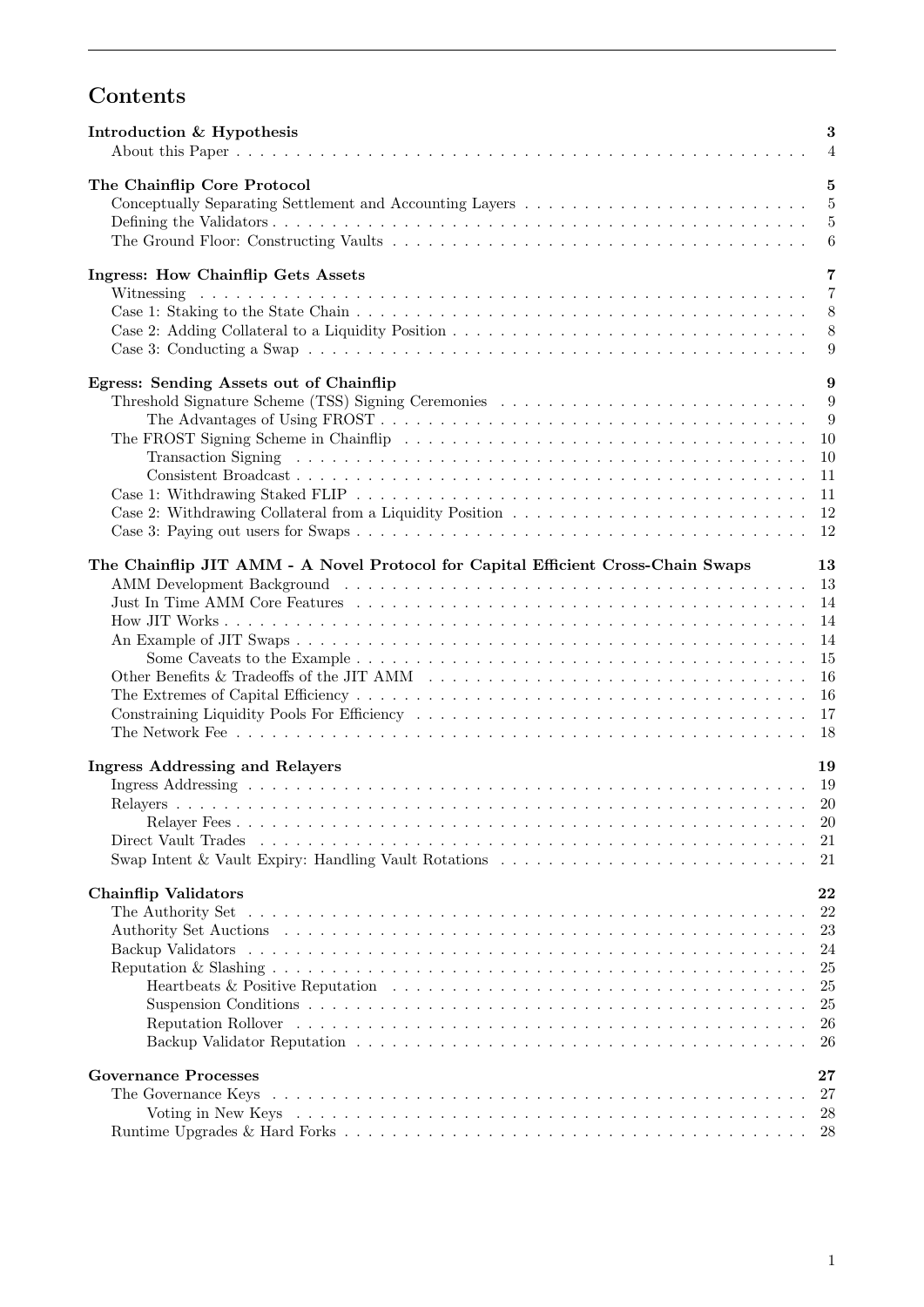| Security Considerations & Features                                     | 29 |
|------------------------------------------------------------------------|----|
|                                                                        |    |
|                                                                        |    |
|                                                                        |    |
|                                                                        |    |
|                                                                        |    |
|                                                                        |    |
|                                                                        |    |
| Future Work: "Hub and Spoke" Cross-chain Liquidity Network of Networks | 33 |
| Conclusion                                                             |    |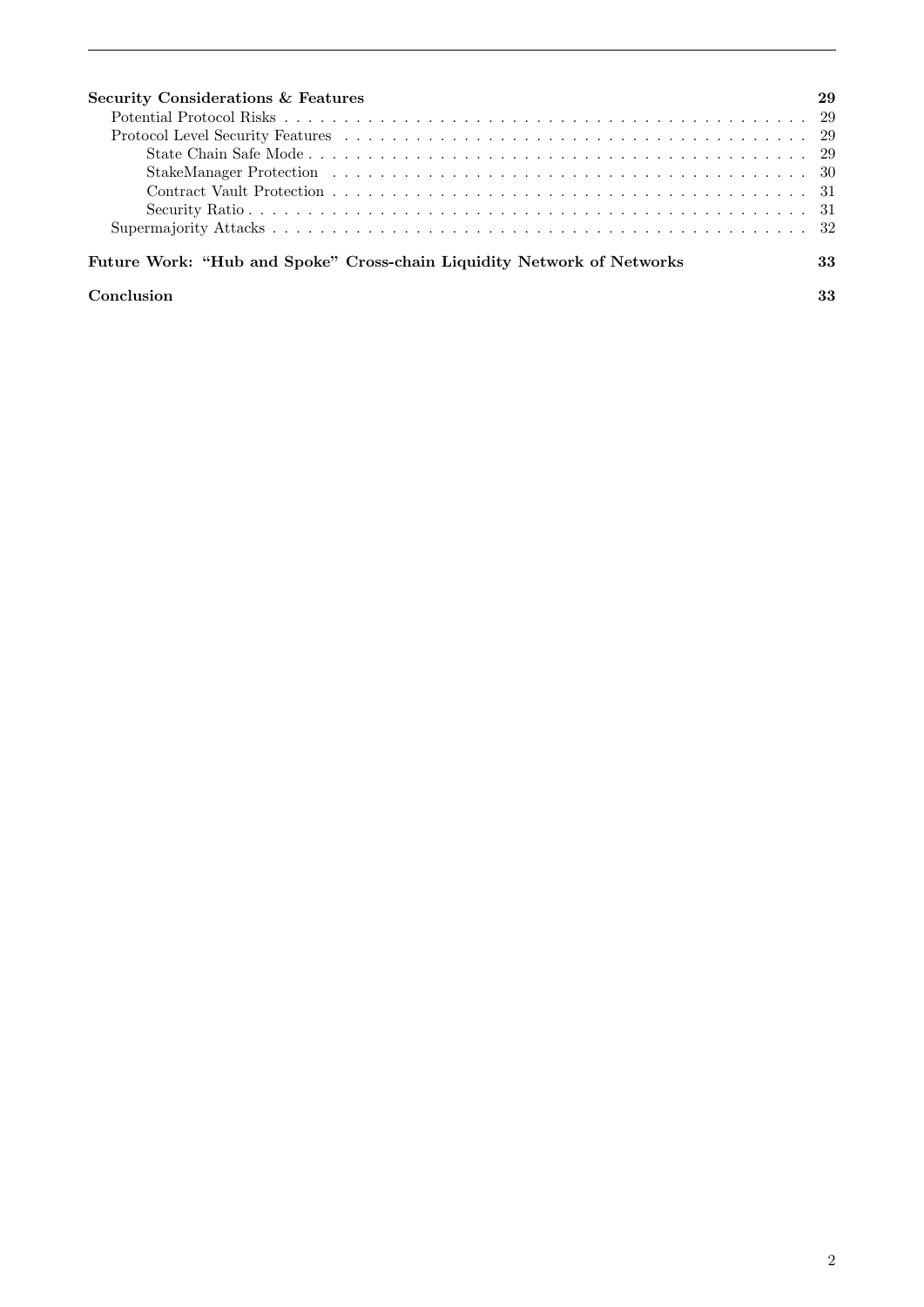# <span id="page-3-0"></span>Introduction & Hypothesis

For over a decade, the primary method of transferring value between blockchains has been the centralised exchange. This reality has limited composability between ecosystems and has made it difficult for specialist or alternative blockchains to be readily adopted by increasingly large Web3 userbases. Despite this, the vast majority of Web3 users rely on non-custodial wallets to perform even the simplest functions with DeFi, NFTs, DAOs, and a myriad of other applications.

Engineering a generalised solution to this problem has been under discussion as far back as [2012\[](https://bitcointalk.org/index.php?topic=91843.0)[1\]](#page-34-0). A decade later, and centralised exchanges still have a firm grip on the market share, but on-chain solutions have been making significant progress.

Uniswap, a competing implementation of the core Automated Market Maker (AMM) idea first created by Bancor in 2016, revolutionised crypto-markets forever by popularising liquidity pools and on-chain trading in mid-2020. After fighting off several competing protocols, Uniswap v3 has cemented the Uniswap product as the [dominant solution\[](https://dune.xyz/hagaetc/dex-metrics)[2\]](#page-34-1) to swaps on Ethereum mainnet since its release in mid-2021.

Uniswap achieved this by enabling on-chain trading not just for end users, but also by allowing other products and contracts to programmatically swap tokens behind the scenes, something which had not been previously possible. This allowed for the creation of a variety of user experiences and DeFi products which have generated significant fee revenue on Ethereum since 2020. Efficient token swaps powered by Uniswap have enabled the DeFi ecosystem as a whole to rapidly evolve, and created an ecosystem of trading and finance run entirely on-chain.

Author's assertion: "With no Uniswap, there would probably be no Aave, 1inch, Curve, Yearn, or even OpenSea. On-chain trading is an immense force-multiplier and is perhaps one of the most important primitives in all of crypto development."

Due to the protocol's success, several Uniswap-based protocols have appeared on alternative smart-contract blockchains. This has allowed for relatively easy on-chain trading in a single-chain smart contract execution environment, with much of the same positive impacts Uniswap had on Ethereum within each individual blockchain ecosystem.

However, Web3 extends far beyond a single environment. As scalability problems continue to impact the user experience of popular chains, either through high transaction fees, unreliable network performance, or additional friction in the user experience (such as that with sharding and L2s), it is clear that multiple, mutually isolated execution environments will coexist long into the future. It is also clear that application specific blockchains and whole ecosystems are still cut off from on-chain markets, and that there is no good method of programmatically trading between any of them.

Since the original Chainflip Whitepaper was published in May 2020, dozens of "cross-chain" solutions have emerged on the scene. Whilst it is clear that there is huge market demand within the sector, none have achieved widespread adoption to the extent of Uniswap, in spite of the fact that the addressable market seems much bigger than ERC-20 tokens alone. Reasons for that can be summarised by the following:

- The proposed solutions are often overcomplicated, under-scrutinised [[3\]](#page-34-2), and/or highly centralised [[4\]](#page-34-3), exposing LPs and users to ongoing risks.
- Software vulnerabilities [[5\]](#page-34-4) have been so frequent [[6\]](#page-34-5) and expensive [[7\]](#page-34-6) to the point that some users have come to trust centralised exchanges more than trustless solutions.
- Many products have been built that rely on creating or utilising synthetic assets which [violate the](https://old.reddit.com/r/ethereum/comments/rwojtk/ama_we_are_the_efs_research_team_pt_7_07_january/hrngyk8/) sovereignty of execution environments [[8\]](#page-34-7), fragment liquidity, and ultimately degrade the user experience for everyone.
- The typical cross-chain user experience is almost universally poor and badly explained.
- Products that do offer native swapping often do so at rates which can be described as vaguely similar to the global index price at best, and often with unacceptably high slippage. Accurate and fair swap pricing should not be an afterthought.
- So called "generic cross-chain messaging" solutions are extremely limited in what they can practically enable, making the addressable market for these products small relative to that of spot markets in general.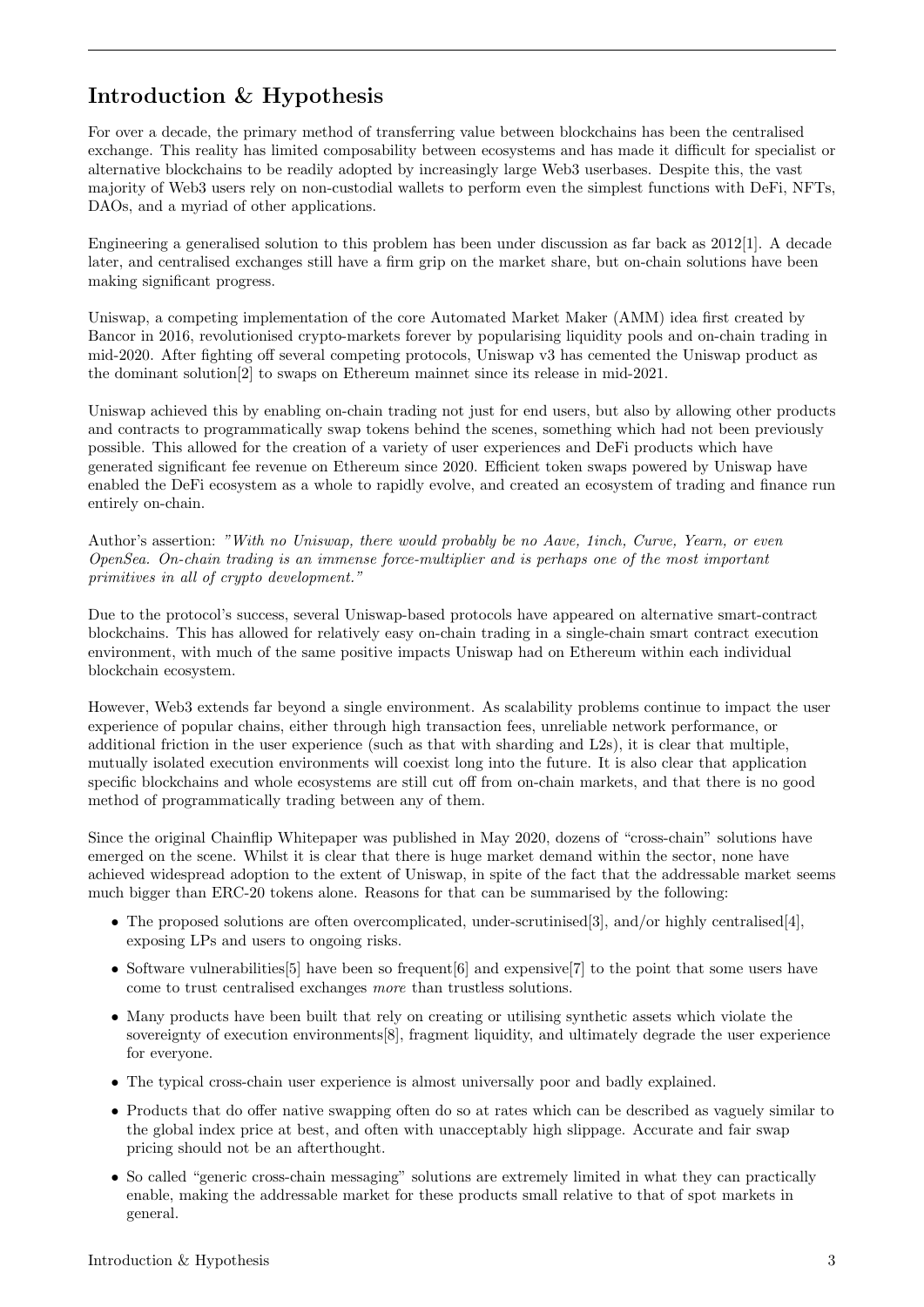Rather, the method for transferring of coins between chains would be better if:

- It is wallet and chain agnostic. That is, it supports any generic wallet that can send ordinary transactions on any type of blockchain.
- It does not require native chains to support a specific execution protocol or make changes to its underlying consensus rules or infrastructure, meaning it is generalised and not limited to the Ethereum Virtual Machine (EVM) or smart contract enabled chains.
- It executes as much computation off-chain as possible, meaning that gas usage on expensive chains is minimised and the execution environment can be customised to better suit the use case.
- It does not involve any 'wrapped' or synthetic assets. That is, there was simply one generic transaction submitted to conduct the swap, and users are not exposed to any risk after the swap is complete.
- Developers could easily leverage the technology to improve their own products through simple Remote Procedure Calls (RPC) calls, meaning no special wallets, Software Development kits (SDKs), or other complex frameworks would be needed for the protocol to be leveraged by application developers.

Programmatic swapping is what Uniswap enables on Ethereum. Chainflip's ultimate goal is to enable programmatic swapping for all major blockchains, unlocking new possibilities for product developers, and offering users an easy to use, reliable, secure, and permissionless method of avoiding custodial exchanges altogether.

Our thesis is that if this goal can be achieved, then other types of interoperability solutions will not be desirable for most users, and the Web3 space can finally begin to rely on on-chain markets as a universal mainstay of the industry.

#### <span id="page-4-0"></span>About this Paper

This is the fourth version of this whitepaper. The first was written under the name "Blockswap" and was published in May of 2020. Original contributors to the Blockswap paper include Kee Jefferys, Jason Rhinelander, Dr Maxim Shishmarev, and Simon Harman. The original Chainflip paper can still be read online, but this updated version is intended to reflect the actual design of Chainflip in practice, with a multitude of changes to the protocol having been made through the process of 18 months of implementation.

This paper is not intended to be a canonical description of all components and their functions. Our documentation is kept up to date most frequently and in more detail at <https://docs.chainflip.io>. The goal of this paper is to offer a medium level overview of the system, how it is intended to fit together and why certain design choices have been made in relation to the thesis. To do this, the components of the Chainflip design must be laid out, but as a distributed and continuous system, there can be no natural logical place to begin, as every major competent is co-dependant on others. Instead, let's begin with some helpful abstractions to conceptualise the system.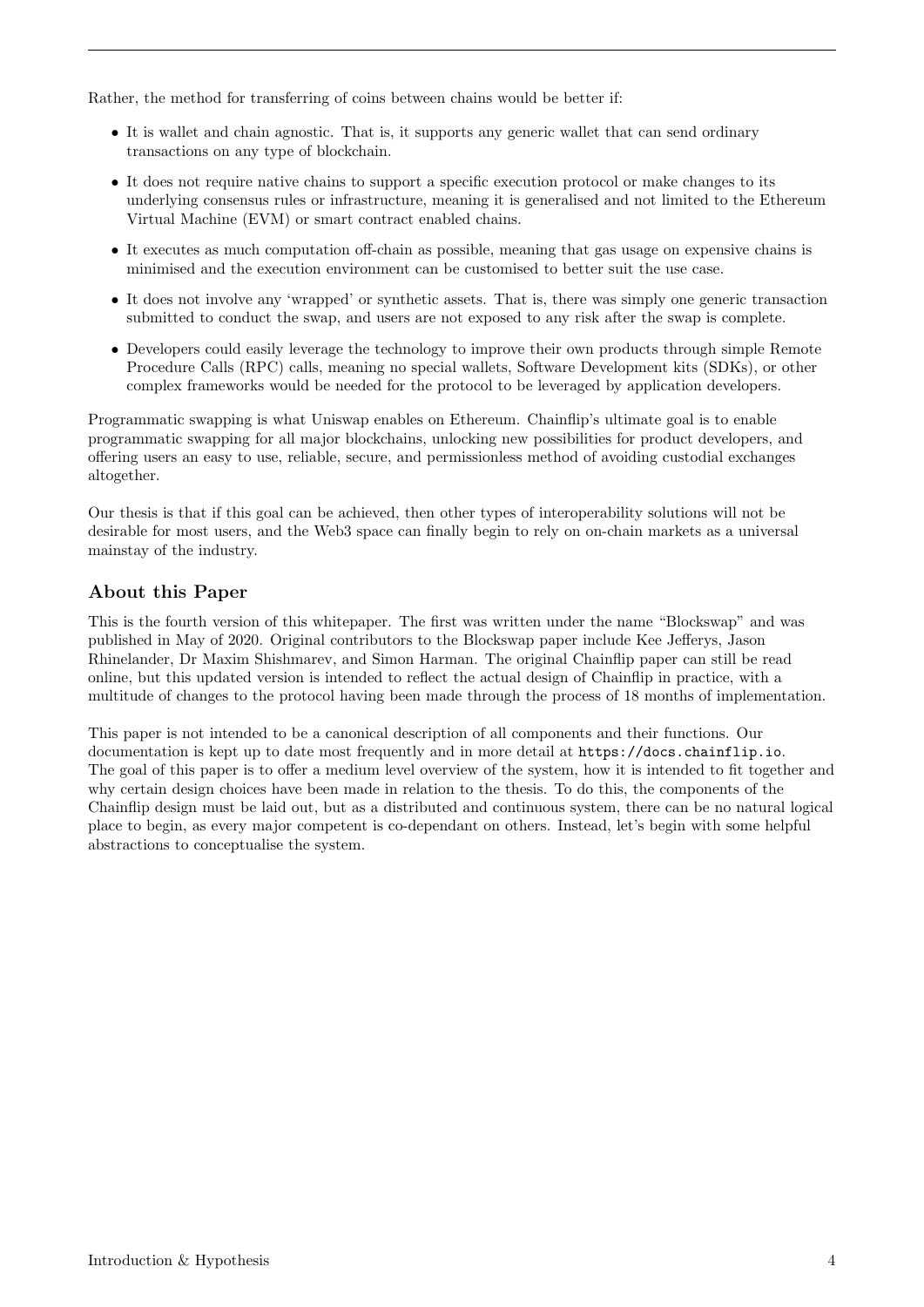# <span id="page-5-0"></span>The Chainflip Core Protocol

Sometimes called a "Cross-Chain Liquidity Network," the core of the Chainflip idea is to use MPC (Multi-Party-Computation), and in particular TSS (Threshold Signature Schemes) to create aggregate keys held by a permissionless network of 150 **Validators**. These Validators control simple smart contracts/wallets called Vaults, on multiple blockchains simultaneously, giving rise to a fully decentralised Settlement Layer. This is paired with an Accounting Layer, which uses the Substrate based State Chain to track balances, process events, and execute instructions.

### <span id="page-5-1"></span>Conceptually Separating Settlement and Accounting Layers

Although actual implementation itself does not function with a perfect separation of the Accounting and Settlement Layers, breaking down the system into two layers is a helpful way to conceptualise its structure.



Although the assets are held in native wallets on chains such as Ethereum, Bitcoin, and so on, all of the trading and account keeping occurs on the State Chain. This means that swap execution and AMM design can be heavily customised for the specific use-case of cross-chain value transfer.

In practice, the Accounting Layer exists on the **State Chain**, which is an "intermediate" blockchain running the Aura Proof of Stake consensus system as provided by Substrate, a blockchain framework developed by Parity and the Web3 Foundation. Adding additional events and extrinsics to the base functionality of Substrate enables the accounting functionality of Chainflip.

At a high-level, the Chainflip Just In Time (JIT) AMM is roughly based on the Uniswap v3 AMM design. However, unlike Uniswap v3, the JIT AMM is not represented as a series of smart contracts on a single blockchain environment. Rather, the JIT AMM is **virtual**. This means that funds are not held directly in on-chain pools, but rather the AMM is part of the Accounting Layer. The Accounting Layer tracks incoming funds into the vaults using information fed from the Settlement Layer, and determines what should be sent from them. This works in a similar fashion to how centralised cryptocurrency exchanges store all of the deposits in a unified wallet system, with the balances of individual users tracked in a connected but logically separated accounting and trading system.

The use of a separate Accounting Layer dramatically simplifies the work needed to support individual chains, as rather than needing to write swapping logic in a range of smart contract and scripting languages on external blockchains, the swapping logic is entirely contained within the Chainflip State Chain environment, meaning all of the abstractions needed to support a given chain can be managed entirely within the Settlement Layer, and are much simpler in comparison.

The two systems, although logically separated, are controlled by the same set of Validators on the Chainflip network.

#### <span id="page-5-2"></span>Defining the Validators

A Validator, in the context of Chainflip, is a server operating a Chainflip State Chain node, as well as additional 'sidecar' functionality through the Chainflip Engine (CFE), an off-chain processing module. This paper has a full section on the Validator functions, requirements, and rules, but for the purposes of introduction, here is a high level description: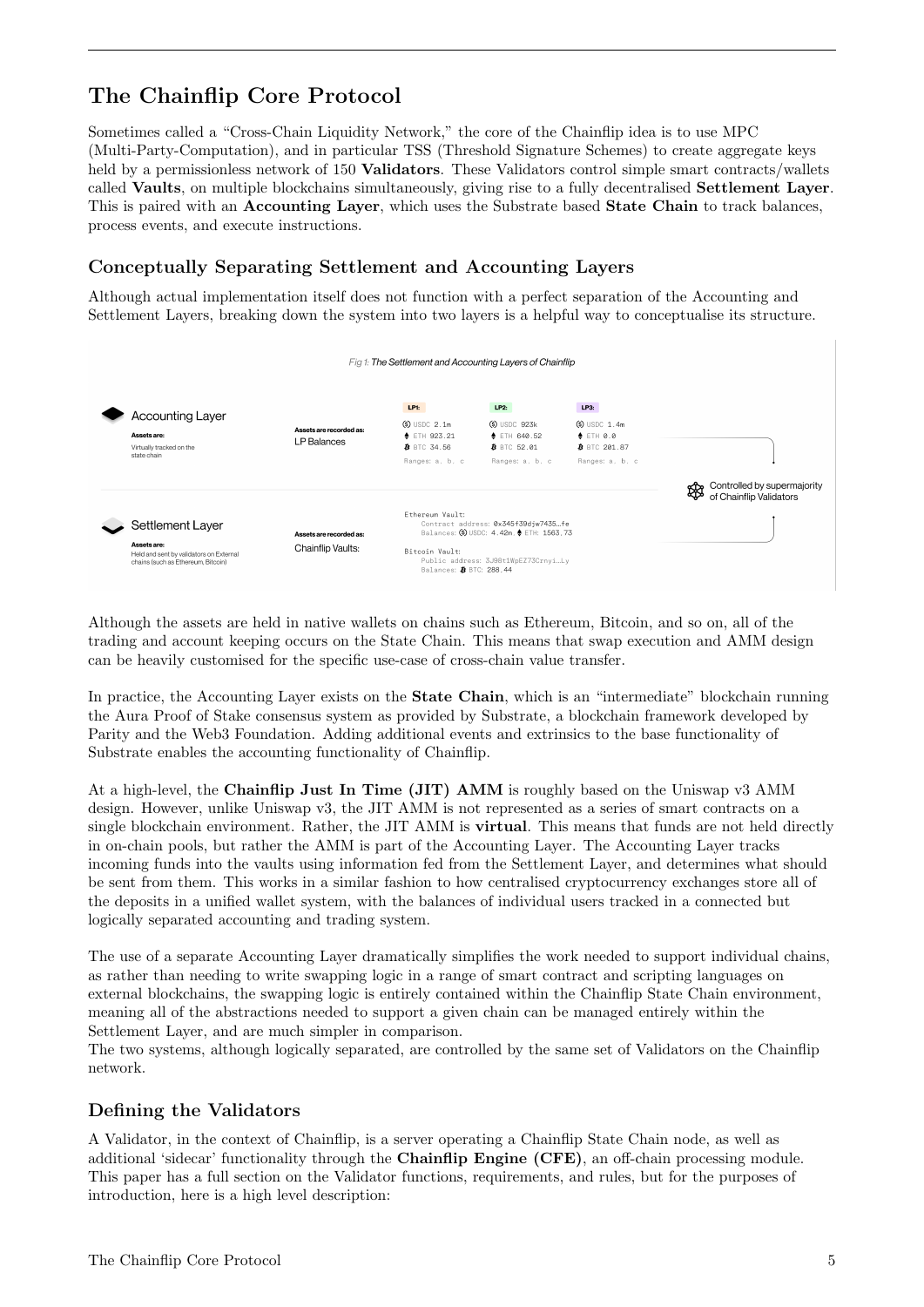Up to 150 Validators can participate in the protocol's **Authority Set** based on their stake and jointly operate both layers. All Validator slots are entirely permissionless, where any Validator operator with sufficient FLIP to outbid others can become a member of the Authority Set, by winning slots during regular auctions. Each individual Validator has its own set of private-keys which it uses to participate in the consensus of the State Chain, as well as to generate secrets for the purposes of MPC. Validators in the Authority Set perform the following functions:

- The Accounting Layer (State Chain):
	- Maintain and update the State Chain through Aura proof of stake consensus.
	- Come to consensus on incoming deposits and register them on the chain (Witnessing).
	- Come to consensus on proposed transactions to sign/broadcast.
- The Settlement Layer (Chainflip Engine):
	- Participate in TSS Keygen ceremonies to create Vaults.
	- Participate in TSS Signing ceremonies to move funds for the protocol.
	- Monitoring and Parsing incoming transactions to vaults on external chains to be Witnessed.

With this two-layer abstraction laid out, let's use it to understand more components and how they come together to solve the cross-chain swapping problem.

#### <span id="page-6-0"></span>The Ground Floor: Constructing Vaults

Fundamental to any native asset swap flow is for there to be a pool of liquid assets somewhere. With no source of on-chain liquidity, there would be nothing to swap. At the ground floor of any credible native cross-chain swap protocol, a general solution to flexible liquidity storage must be engineered. In this section, we'll pull apart what a Vault is and where it fits into the wider protocol.

"A fundamental limitation of other interoperability protocol designs is that they lack the ability to secure native funds on host blockchains. So called 'messaging' or 'interoperability' protocols offer insufficient functionality to carry out large scale cross-chain trading. These protocols only enable 1 to 1 swaps, which limit their utility to users. This type of protocol design cannot fulfil the functionality ultimately necessary to render a centralised exchange offering obsolete, and in turn might explain why they have achieved limited adoption."

A vault is a method of storing funds on a given blockchain that is controlled by the Chainflip protocol. This could come in a few forms, with different blockchains offering different features and limitations, but broadly there are two categories of vault which are used to store funds to be used in the AMM:

- 1. Vault Contract: A smart contract (EVM or non-EVM) which holds a pool of assets on a given chain. The vault smart contract can send funds with the approval of an aggregate key held in the KeyManager contract. The aggregate key is controlled by the Authority Set in a 100 of 150 threshold signature scheme (FROST) handled off-chain. When the Authority Set is changing, the old Authority Set approves a transaction which changes the aggregate key from the outgoing Authority Set to the new aggregate key, controlled by the new Authority Set in the KeyManager contract.
- 2. Native Wallet Vaults: A native wallet or set of wallets controlled by the Authority Set in a 100 of 150 threshold signature scheme and is handled off chain. As with the vault contract above, the native wallet vault still relies on the FROST threshold signature scheme to function. The details of the native wallets vary from blockchain to blockchain, but rely on native multisig schemes offered as features on each blockchain. Funds are held in each Native Wallet Vault until a new Authority Set is determined, after which a Vault Rotation occurs. The new Authority Set will create its own Native Wallet Vault, and the outgoing Authority Set will sweep funds from its own Wallet Vault into the new one over the expiry period. This means that there will be multiple 'active' vaults during a vault rotation, until all outgoing vaults have expired. See Swap Intent  $\mathcal C$  Vault Expiry: Handling Vault Rotations for more information.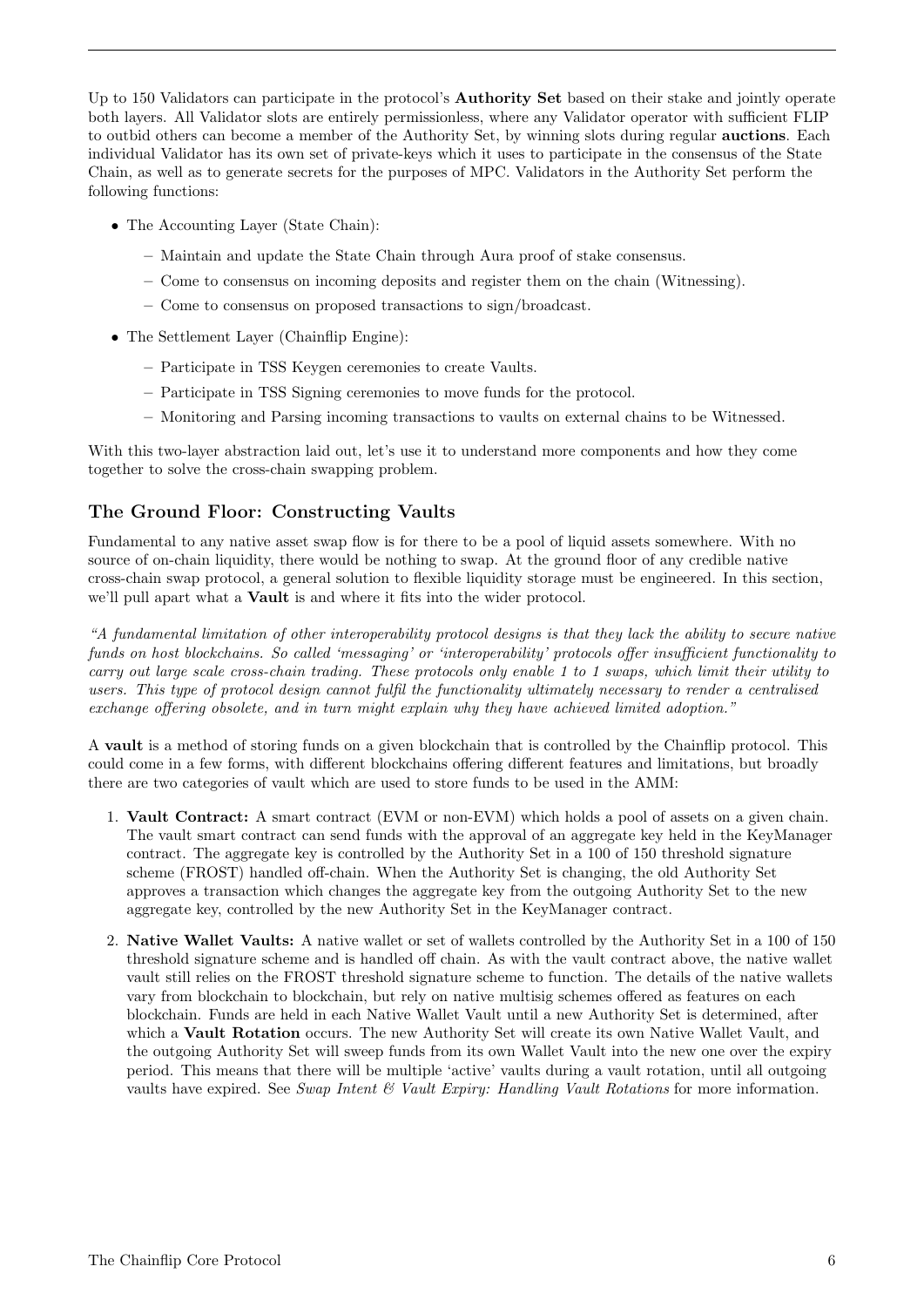Although not used for storing AMM funds, there is also a third protocol controlled vault-like contract that fills a special function called the:

3. Stake Manager Contract: The Stake Manager Contract is a smart contract (initially just on the Ethereum network) which holds FLIP funds as collateral for accounts on the State-Chain. Like the Vault Contract & Native Wallet Vaults, signature verification is delegated to the KeyManager contract, which verifies an aggregate signature produced by the current Authority Set. Unlike the Vault Contract, users directly interact with this contract, but can only claim FLIP from this contract with a valid signature from the aggregate key - or in other words, with the off-chain approval of a transaction by the Authority Set.

In all of these cases, a new Authority Set must perform all of the necessary key-generation ceremonies for all deployed vaults before authority over the State Chain consensus, vault contract, and stake manager contract are handed over, and before any funds are swept from old Native Wallet Vaults into the new.

No matter the underlying implementation of each vault, the end result is that there is an account on each supported blockchain under the control of the Chainflip protocol. This forms a functional, decentralised, and generalised Settlement Layer on which liquidity pools and staking functionality can be virtually constructed using assets held in these vaults.

# <span id="page-7-0"></span>Ingress: How Chainflip Gets Assets

Ingress is the generic process that enables funds to be sent to the Chainflip Settlement Layer, but is processed slightly differently depending on the intention of the user. The three cases that would induce the ingress process are:

- 1. A user wants to stake FLIP to the State Chain (for Validator auction bidding, relayer operation, or any other reason);
- 2. A Liquidity provider wants to add liquidity to their position, or;
- 3. A user wants to swap using the Chainflip protocol.

#### <span id="page-7-1"></span>Witnessing

The main commonality between the three cases is **Witnessing**. All of the above processes rely on the ability for the Validator network to come to consensus about what deposits have actually been made to the vaults. Conceptually, we can say that the Witnessing process is functionally equivalent to a Chainflip-specific Oracle service.

The Statechain can tell Validators what to look at on external chains. Certain contracts on Ethereum, particular wallet addresses on Bitcoin, and a myriad of other addresses and contracts on other chains can all be added to a kind of "watchlist" for the Validators to keep an eye on.

As an essential function of the Settlement Layer, Validators are required to maintain connections to light clients, full nodes, or other kinds of services which allow the Validator to query all Chainflip supported blockchains. The way this is configured is up to each individual operator, but by losing connections to the external blockchains, the Validator will be sent offline until it has resolved the problem.

Once a related transaction to an address or contract on the "watchlist" occurs on the external chain, the Validators must wait until a pre-specified confirmation window has passed. The exact length of the confirmation window (measured in blocks) is assessed on a case-by-case basis for different supported blockchains.

Author's assertion: "No decentralised interoperability protocol can escape the reality of blockchain finality and is uniquely vulnerable to rollbacks between independent chains, thus resulting in an unavoidable delay before secure witnessing and processing can occur."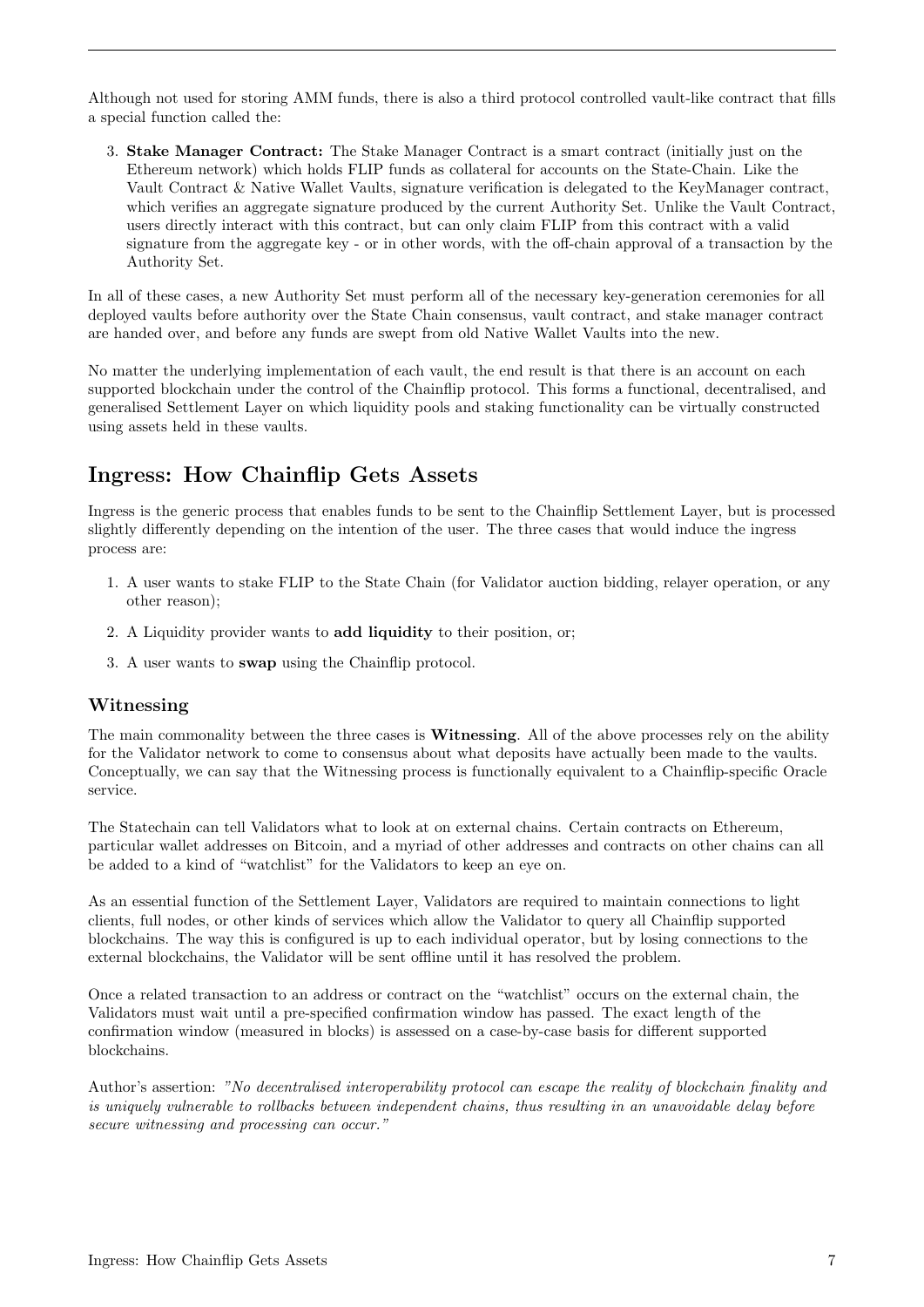However, as soon as a block is detected on the supported blockchain which causes a deposit to be considered 'final' according to the Chainflip protocol's definition, every Validator in the Authority Set submits a 'witness' extrinsic to the State Chain. When over  $\frac{2}{3} + 1$  of the Authority Set (100 of 150 in the standard case) have done so, this finalises the witness event. From then on, the State Chain registers the deposit as 'real,' and the transaction details such as the TXID, asset, amount, and any relevant metadata are recorded on the State Chain.

If a Validator submitted a witness extrinsic which did not align with what other Validators have seen on the supported blockchain, the witness extrinsic would never reach sufficient consensus on the State Chain. This 'false' witness could then be used as proof to punish the Validator that submitted it. Similarly, nodes which frequently fail to witness events that the other  $\frac{2}{3} + 1$  of Validators catch within a given time frame could also be grounds to programmatically punish a Validator through Slashing.

Witnessing is effectively how assets are passed through the Settlement Layer into the Accounting Layer, and is at the heart of all ingress processes. Let's look at each one of the three cases that invoke ingress:

#### <span id="page-8-0"></span>Case 1: Staking to the State Chain

FLIP is an ERC20 token. This means that in order to acquire a balance on the Chainflip State Chain, users have to lock collateral directly in the Stake Manager smart contract.

- 1. The staker submits a transaction to the Ethereum chain that calls a function in the Stake Manager contract that passes in their ChainflipAccountID (a hex representation of a substrate SS58 encoded public key) and the amount of FLIP tokens being staked.
- 2. The Authority set listens to the Ethereum blockchain for transactions related to the StakeManager contract. Once the staking transaction has been confirmed on the Ethereum network, the Authority Set commences the Witnessing process.
- 3. As the transaction becomes witnessed, the deposit is considered "settled" and so the account specified in the contract call becomes funded on the State Chain (or conceptually, the "virtual Accounting Layer") with that amount of FLIP which can then be used to bid in auctions for Authority set slots as a Validator, or simply to pay for LP or Relay transactions on the State Chain.

### <span id="page-8-1"></span>Case 2: Adding Collateral to a Liquidity Position

Liquidity Providers use a similar process as described above, to add collateral to fund their liquidity positions in the Chainflip AMM. To pass in funds, Liquidity providers need to have an on-chain account for the Chainflip State Chain and refund addresses ready for each asset.

- 1. The liquidity provider creates a State Chain account by staking a nominal amount of FLIP using the Staking process in Case 1. This is used to pay for State Chain fees.
- 2. The LP then submits an extrinsic to the State Chain requesting a deposit address for each asset it wishes to deposit to use as collateral for their LP position. For example, a BTC-USDC pool would require the LP to submit two extrinsics requesting ingress addresses for BTC and USDC.
- 3. Once confirmed on the State Chain, the Liquidity provider locally derives deterministically generated ingress addresses for both BTC and USDC. This can be done easily by taking the primary multisig key generated by the current Authority Set keys and the confirmed index reserved using the request-ingress extrinsic. In the case of Bitcoin, the result is a Hierarchical Deterministic (HD) wallet address, and in the case of Ethereum for USDC, is an address derived using the CREATE2 function, both of which are totally unique to that liquidity provider, but linked to each of the asset's vaults in the Chainflip Settlement Layer. See Ingress Addressing & Relayers for more information.
- 4. The Liquidity provider then sends funds using any wallet to each derived address. The transactions are in turn witnessed by the Validators, resulting in the credit of balances for each asset on the State Chain.
- 5. Finally, the Liquidity provider can submit another extrinsic to utilise the balance of funds available in their State Chain accounts to open a liquidity position, which will then include their funds in the virtual BTC-USDC liquidity pool in the ranges specified by the LP. Ranges can be easily updated by submitting follow up extrinsics to the State Chain.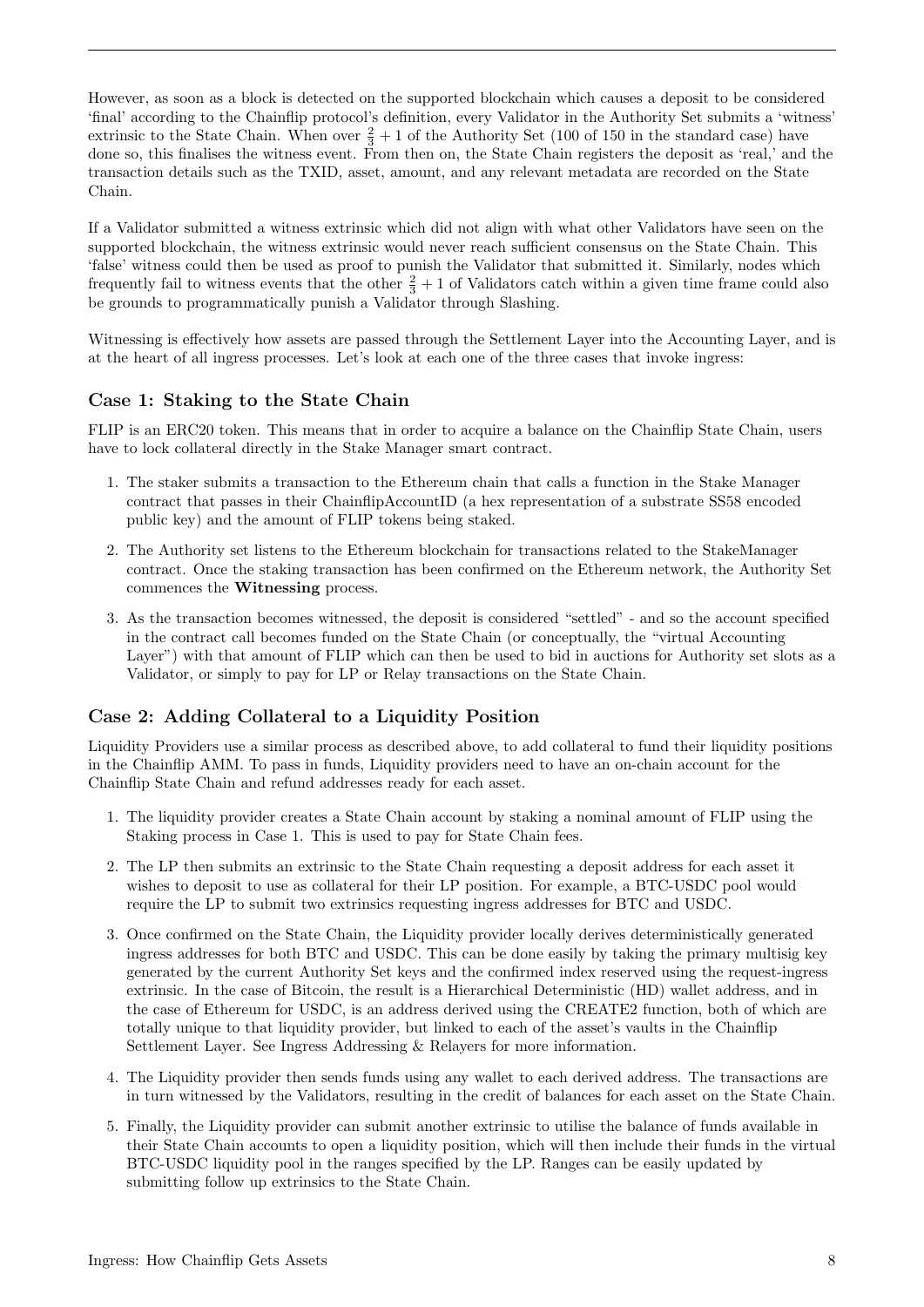### <span id="page-9-0"></span>Case 3: Conducting a Swap

Finally, and perhaps most importantly, a third type of ingress process is used by users to send funds to be swapped in the virtual Chainflip JIT AMM, although in this case, the requirement to have a State Chain account is circumvented.

- 1. A user requests a swap using a Relayer. A relayer can be run by anyone and is used to bypass the need for on-chain accounts. All the user needs to provide is the asset they have, the asset they want, and a Payout Address where they wish their funds to be sent to after their funds have been swapped. Relayers are covered in more detail in the Appendix. The Relayer submits this information to the State Chain as a Swap Intent extrinsic.
- 2. Once the swap intent is included in a State Chain block, the user can once again locally derive a Swap Address unique to their swap intent.
- 3. If they send funds of the correct asset to that address, the Authority Set will witness the deposit and automatically begin the process of swapping the asset through the event driven Chainflip JIT AMM.

It is important to note that the unique Swap Address derived by the user has a limited time to live. Because a Vault Rotation could occur at any time, it is essential that every time a new Swap is made, users generate a new Swap Intent to ensure that the unique deposit address generated is derived from the latest Vaults. [See](#page-19-0) [Ingress Addressing and Relayers for more information](#page-19-0).

# <span id="page-9-1"></span>Egress: Sending Assets out of Chainflip

Getting funds into the protocol is one thing, but sending funds from it is the more complex part. Chainflip also has a generic processes for sending or issuing funds out of the protocol: Egress. These cases are:

- 1. Sending FLIP funds from the StakeManager contract when a Validator or other State Chain account holder wishes to withdraw FLIP;
- 2. Sending assets to a liquidity provider that is withdrawing their collateral, or;
- 3. Sending the output of a swap to a user's Payout Address.

As with ingress, the process for egress differs slightly from case to case, but shares a common process: TSS (Threshold Signature Scheme) Signing.

#### <span id="page-9-2"></span>Threshold Signature Scheme (TSS) Signing Ceremonies

When an event on the State Chain occurs that signals to the Authority Set that a signature is needed, the Validators begin a ceremony. Wherever possible, outputs will be batched together to save on gas fees and to minimise the number of signing ceremonies required to send users their required funds.

TSS signing in Chainflip is conducted using the FROST multisig scheme, which relies on Schnorr signatures for fast and scalable multi-party-computation, allowing for a large set of signers. FROST allows Chainflip to secure all Vaults using the same Authority Set of 150 Validators, offering substantial benefits in terms of economic security and a simpler Vault management logic compared to other Cross-Chain Liquidity Networks.

#### <span id="page-9-3"></span>The Advantages of Using FROST

In the original Chainflip Whitepaper, we described both the use of [Schnorr based Threshold Signing](http://cacr.uwaterloo.ca/techreports/2001/corr2001-13.ps) [Schemes\[](http://cacr.uwaterloo.ca/techreports/2001/corr2001-13.ps)[9\]](#page-34-8) and [GG20](https://eprint.iacr.org/2020/540.pdf)[\[10\]](#page-34-9), the latter being what is currently deployed in THORChain. GG20, although able to be applied to almost any blockchain, constrained Validator set sizes due to scalability, forcing vault management systems to be more complex in order to maintain decentralisation. This can be seen in practice within the THORChain protocol design, where at times, the system forces individual Validators to hold user funds on their own hot-keys. It does this to avoid the computation and time cost of a GG20 signing round with the 36 other participants in a given key.

Instead, Chainflip employs the [Flexible Round Optimized Schnorr Threshold \(FROST\) signing scheme\[](https://eprint.iacr.org/2020/852.pdf)[11\]](#page-34-10), which to our knowledge, makes the Chainflip protocol the first FROST protocol user of this scheme within the wider blockchain ecosystem.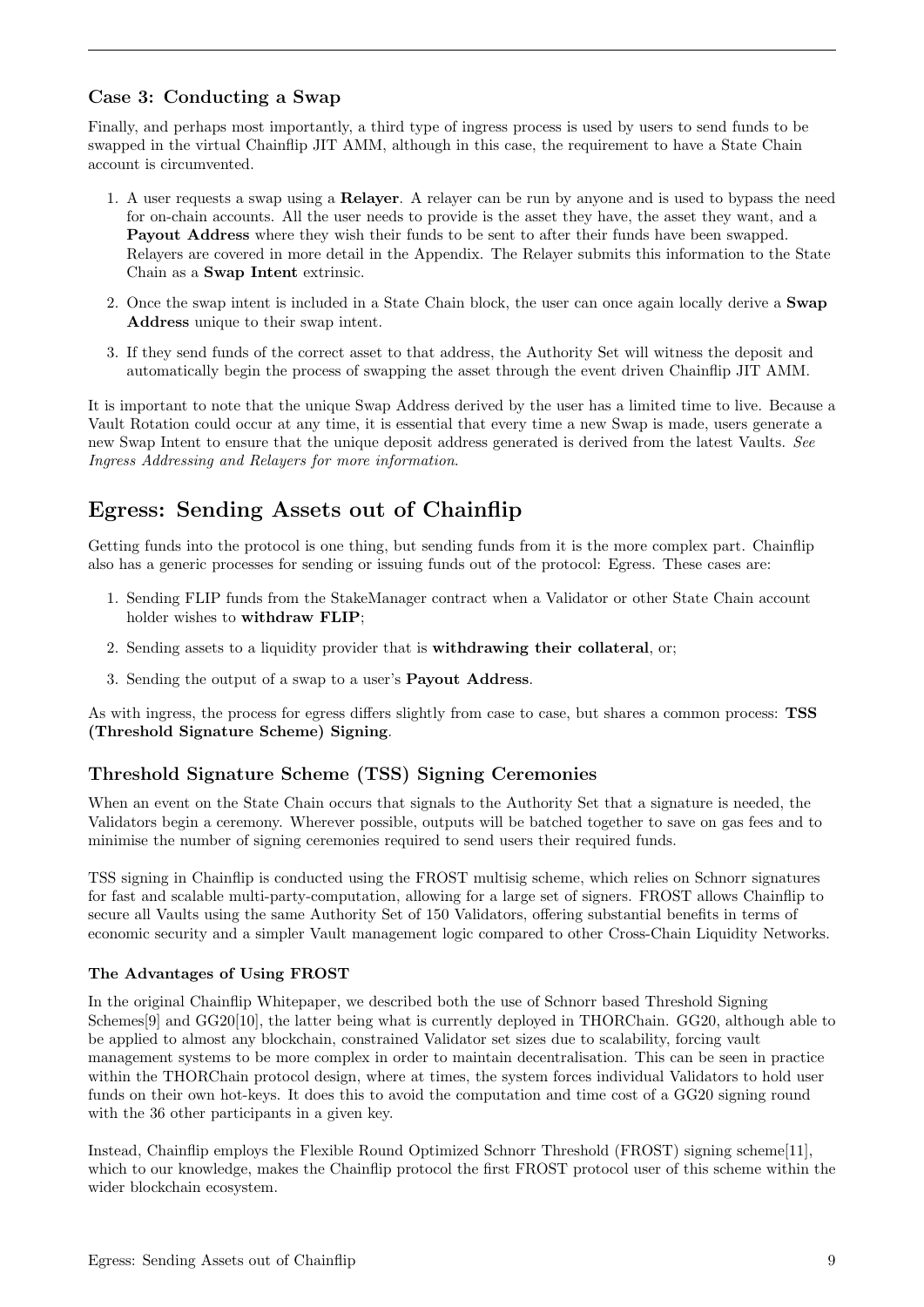This scheme relies on EdDSA/Schnorr signatures to function, and thus is not supported by all blockchains. However, the few remaining chains which lack support for these signature types are largely unpopular Bitcoin forks that have not integrated the Taproot changes.

The advantages of using the FROST Scheme above GG20 become apparent when observing signing times in both benchmark testing and in production environments. FROST allows Chainflip to scale to a 100 of 150 system for all supported chains with signing times anticipated to be below 3 seconds in production based on current observations. This means Chainflip Validators can run on less expensive hardware while providing better security and simpler architecture overall than would otherwise be the case with GG20, making room for more supported chains.

Some chains also have relatively scalable multisignature systems built into their chain natively, which if leveraged correctly can increase the speed and efficiency of vault management operations further still. Chainflip may leverage these systems to integrate some chains.

Many more chains don't necessarily support EdDSA signature types natively, but do also have Turing-complete smart contract capabilities, which means that EdDSA aggregate key verification can be programmed into a contract directly. This applies to all EVM compatible chains and many more besides, making FROST widely applicable.

### <span id="page-10-0"></span>The FROST Signing Scheme in Chainflip

At vault creation, N selected parties perform a ceremony to create a single aggregate key for the vault or wallet. The protocol starts by having each party i generate a local key pair  $(x_i, Y_i)$ , the public component of which  $(Y_i)$  is broadcast to all other parties, while the secret component  $(x_i)$  is split into N shares, with each party j confidentially receiving exactly one share  $ss_{ij}$  according to the Verifiable Shamir Secret Sharing scheme.

The latter provides two important properties:

- 1. Each party j can verify that each share  $ss_{ij}$  it received from party i is valid without knowing  $x_i$ ;
- 2. Any combination of t shares  $ss_{ij}$  can be used to "reconstruct" the initial secret  $x_i$ . (The shares can also be used to perform some distributed computations on  $x_i$ , such as Schnorr signing, without actually reconstructing it.)

In case party j receives an invalid share from party i, it can challenge i, forcing it to broadcast the share, thus revealing it to other parties. Doing so ensures that either j receives a valid share in the end, or the ceremony is aborted and i gets reported by the majority. Note that only a small number of secret shares can be revealed this way, which does not compromise the security of the protocol.

After all secret shares have been distributed correctly, the resulting aggregate public key can be computed by any party as  $\sum_{i\in 1..N} Y_i$ . The aggregate private key, however, only exists implicitly as a combination of secret shares distributed between parties, and it is never explicitly computed. As an additional security measure, we check that the key shares have been correctly distributed by having all nodes perform a dummy signing ceremony with the new key before any funds can be sent to it.

#### <span id="page-10-1"></span>Transaction Signing

The Validators that successfully generated an aggregate key with the above protocol can collaborate in a ceremony to sign a transaction, spending funds associated with that key on the target blockchain.

Recall that given a key pair  $(x, Y)$ , a Schnorr signature over message m is constructed as follows. First, a secret unique nonce k is chosen with a cryptographically secure PRNG. Then commitment  $R$  is derived as  $R = g^k$ , which is hashed together with m to produce challenge  $e = Hash(R||m||Y)$  (). The resulting signature is the pair  $(e, s)$ , where  $s = k - xe$ .

To sign a transaction with an aggregate key, a subset of t parties are selected to collaborate in generating the signature. In our distributed setting, parties generate secret nonce k in such a way that the commitment R is known to all parties, while k only exists implicitly as a combination of each party's local secret  $k_i$  and is never explicitly constructed.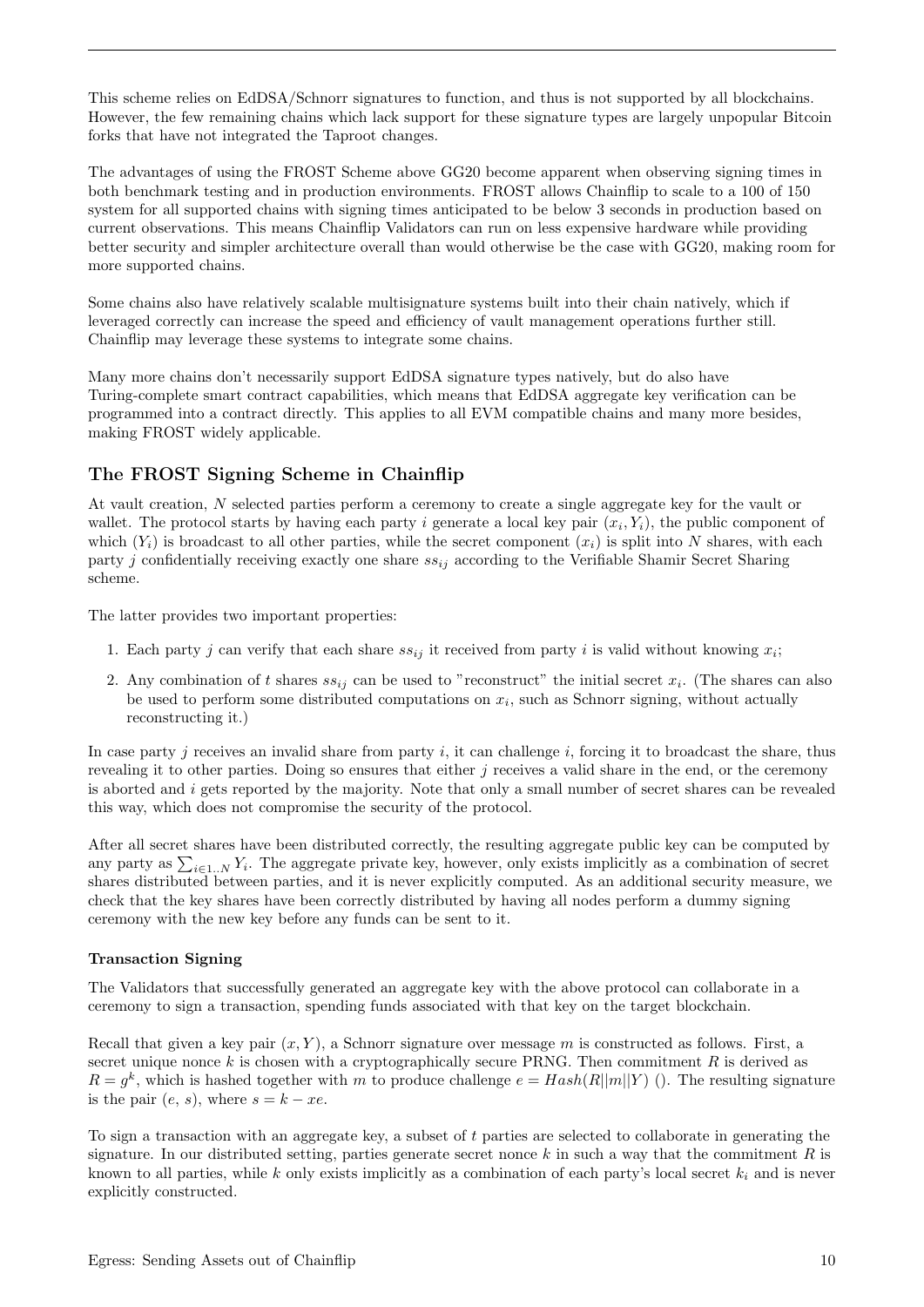Each party then computes challenge  $e$  and uses its secret key shares to generate a local signature  $s_i$ , which can be verified against the party's public key by others. Note that the property of Schnorr signatures allows combining all  $s_i$  into an aggregate signature s, which is valid with respect to the aggregate key, and a transaction signed this way can be submitted to the blockchain by any party.

#### <span id="page-11-0"></span>Consistent Broadcast

The above protocols require all broadcasts to be consistent, that is, the messages that a given party sends to its peers during a given ceremony stage must all be the same. While this could be achieved by requiring parties to upload messages to some centralised location, this would clearly be sub-optimal for an otherwise decentralised system.

Instead, we achieve this by extending every regular broadcast stage with an extra round of communication in which the parties reveal all the messages they received in the stage prior. The idea is to only consider a message to be consistently broadcast if the majority of nodes received the same message.

If for any broadcasting party the peers can't come to consensus on the content of the message, the party is considered to have performed an inconsistent broadcast and gets reported, and the ceremony can be restarted without the dishonest party.

Note that for both protocols we manage to uphold an important invariant: the protocol is either successful, or we can detect and eliminate the parties responsible for failure, ensuring that we can always make progress.

This scheme forms the basis for all Egress Transactions from the Chainflip protocol. Coming back to the three generic processes for Egress, we have:

### <span id="page-11-1"></span>Case 1: Withdrawing Staked FLIP

When a Validator wishes to unstake or extract some of their rewards, or other users with a State Chain account wish to take out the FLIP locked on the State Chain to use on the Ethereum network, the user needs approval from the Authority Set.

- 1. The user submits an extrinsic to the State Chain requesting a withdrawal, which contains the balance of tokens they wish to withdraw and the Ethereum address they wish to be paid out to.
- 2. Upon the inclusion of the request in the next block, the Authority Set checks that the request is valid, and if so proceeds to commence a Signing Ceremony. The result of the Signing Ceremony is a Withdrawal Certificate, which is a valid signature from the aggregate key posted to the State Chain. The signed data includes the balance that can be withdrawn and the payout address.
- 3. The user takes their withdrawal certificate and passes it into a function in the StakeManager contract on Ethereum. This function will check the validity of the certificate by verifying the signature and certificate expiry, and if successful will start a 2 day timer (explained below) that the user must wait for until they can finally claim their FLIP.
- 4. After the delay window has passed, the user can call a final claim function on the StakeManager contract. The contract will send FLIP tokens to the account holder. If this claim function is not called after a defined period of time, the withdrawal certificate is no longer valid and will not be accepted by the smart contract. Instead, the user will have to repeat this process.
- 5. After the FLIP has been withdrawn from the contract, the Authority Set witnesses the egress transaction and records it as settled in the Accounting Layer.

The delay mechanism is installed to catch scenarios where falsely produced withdrawal certificates (such as in the unlikely event of a super majority attack or software exploit) can not be used to claim arbitrary amounts of FLIP. Additional governance mechanisms exist to prevent and mitigate the severity of attacks and exploits, [covered in more detail later in this paper](#page-27-0).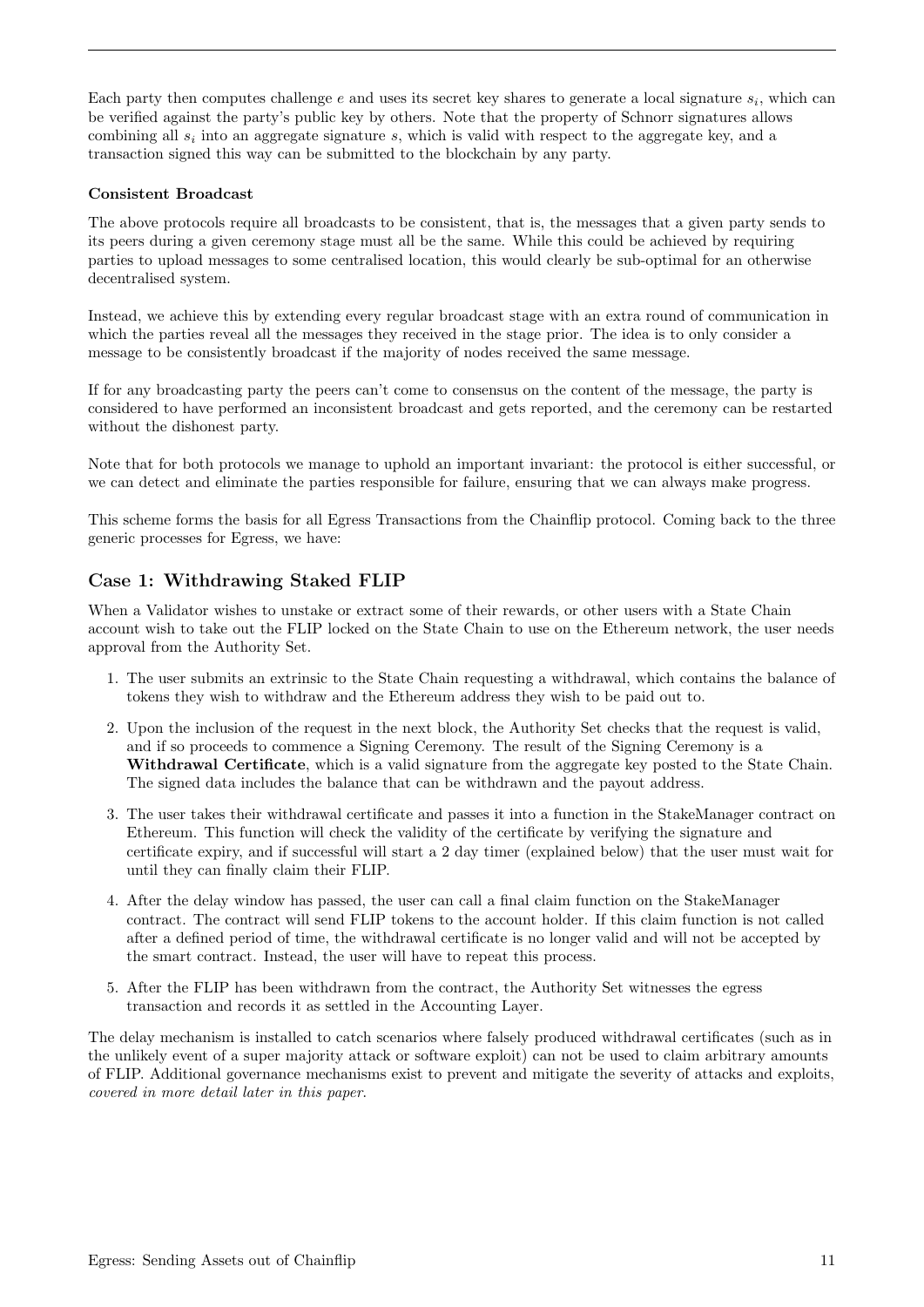# <span id="page-12-0"></span>Case 2: Withdrawing Collateral from a Liquidity Position

Not only is the ability to withdraw liquidity essential, but it is expected to be fairly frequent in the JIT AMM. Liquidity Providers will often have to rebalance their asset float across the markets which they operate on to maintain a balanced and effective market making strategy.

- 1. The user submits an extrinsic to the State Chain which closes or reduces their liquidity position, leaving their collateral in a "free" state where it can be withdrawn.
- 2. The user submits a second extrinsic to the State Chain which signals the network to send the specified amount of assets to their refund address, which would have been specified when the account was created. Refund addresses can also be updated without creating a new account. This instruction becomes a Pending Egress Transaction, and is passed to the Settlement Layer to be settled.
- 3. The Authority Set commences a Signing Ceremony to create a valid transaction to send funds from the relevant vault to the user, deducting the gas free required from the balance owed to the user.
- 4. The signed transaction is broadcast to the relevant external chain by a nominated Validator, and the user receives their funds less the gas fee.
- 5. The Authority Set witnesses the egress transaction and records the transaction as settled in the Accounting Layer.

#### <span id="page-12-1"></span>Case 3: Paying out users for Swaps

Finally, paying out users in the asset of their choice completes the functionality needed for the Chainflip protocol and represents the most common expected egress transaction.

- 1. Once a swap has been automatically executed on the State Chain, the assets to be paid out to the user are listed as a Pending Egress Transaction.
- 2. Using the Payout address specified in the User's Swap Intent, and bundling the Pending Egress Transaction with others into a single batch transaction, the Authority Set conducts a Signing Ceremony to produce a valid transaction for that chain.
- 3. The signed transaction is broadcast to the relevant external chain by a nominated Validator, and the user receives their funds less their share of the gas fee.
- 4. The Authority Set witnesses the egress transaction and records the transaction as settled in the Accounting Layer.

These three cases capture all current forms of Egress transactions, though this could be extended in the future to facilitate more generalised cross-chain functionality or more complex interactions with other on-chain markets. Focusing on the specific use case of native cross-chain swaps, let's next examine the AMM designed for the Chainflip protocol.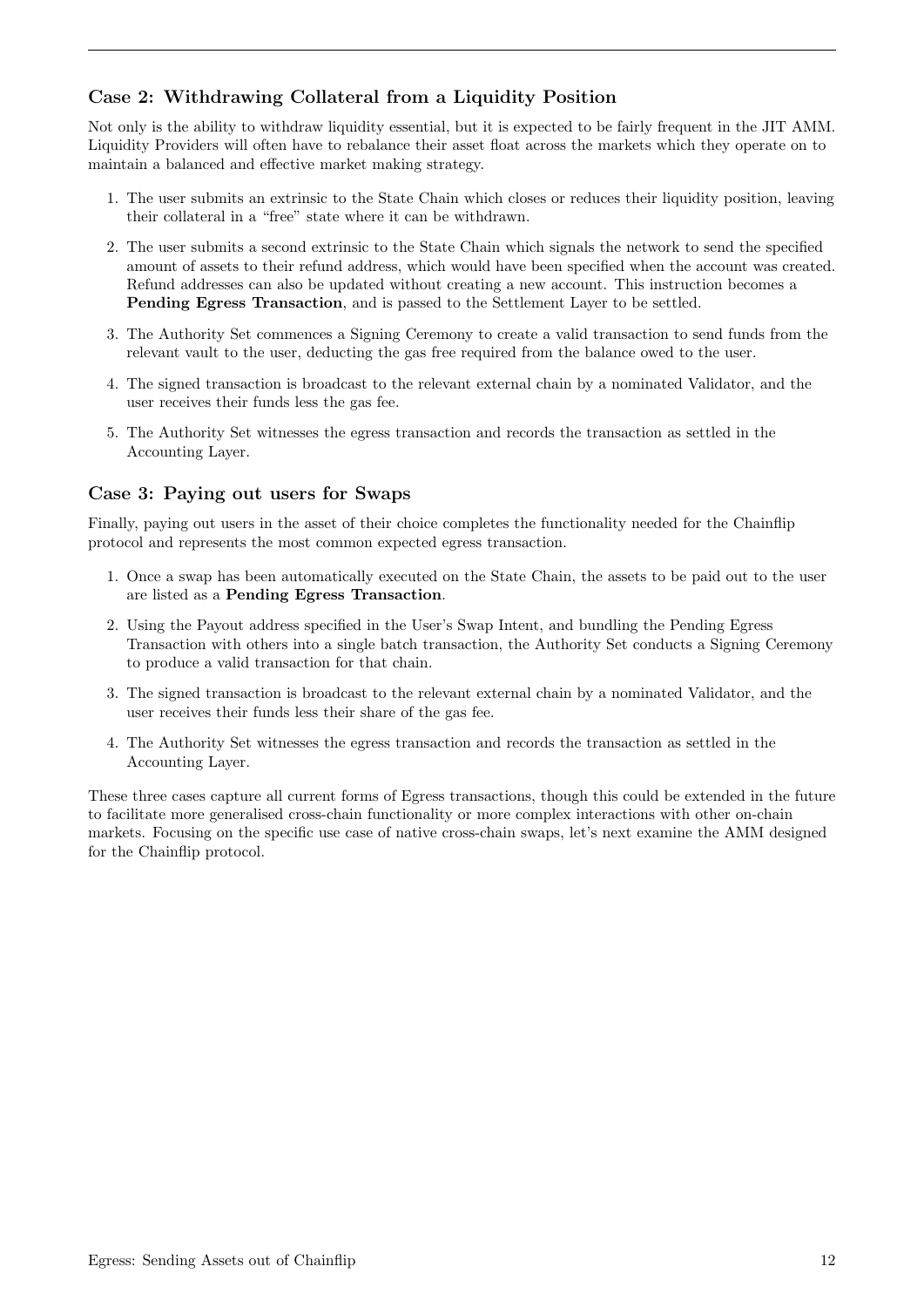# <span id="page-13-0"></span>The Chainflip JIT AMM - A Novel Protocol for Capital Efficient Cross-Chain Swaps

With the primitives for depositing and withdrawing capital as well as sending and receiving arbitrary assets defined, we can now discuss the Chainflip JIT AMM at a higher level of abstraction.

The Chainflip JIT AMM exists as an event driven process that occurs on the Chainflip State Chain. This differentiates it from typical AMMs which rely on agent initiated smart contract interactions, and is instead automatically and deterministically executed by the Authority Set. This opens up the AMM design to a wide variety of new functionality enabled by a purpose built execution environment.

Chainflip's AMM design differs substantially from industry standards due to limitations introduced by the nature of cross-chain transfers. The Chainflip AMM protocol has several distinguishing features which radically alter the optimal liquidity provider strategy and offer significant capital efficiency and pricing accuracy advantages for users. We call this style of AMM a "JIT (Just In Time Liquidity) AMM."

There are few examples of similar trading products in use today, with [Gnosis' CowSwap\[](https://docs.cow.fi/)[12\]](#page-34-11) being the only noteworthy example. However, the JIT AMM shares little in common with the "Coincidence of Wants" protocol designed by Gnosis, which does its best to avoid the use of Market Makers. On the contrary, the JIT AMM makes it far more compelling for Market Makers to participate, greatly increasing the likelihood of deeper and more reliable liquidity for users.

At a high level, the JIT AMM relies on Market Makers frontrunning each other to offer users the best possible price on their swaps. This is achieved by enabling rapid range order updates and by batching swaps together. It relies on a software driven trading strategy and is not expected to be favourable to passive liquidity providers, but should yield significant benefits for end users in terms of swap pricing and overall fees.

Rather than expose users to the risk of frontrunning and other MEV opportunities seen in typical single chain AMM environments, the JIT AMM attempts to flip frontrunning on its head, making it very easy for Market Makers to frontrun each other instead. By offering a fixed reward in the form of a liquidity fee, a known delta naturally incentivises Market Makers to offer the best price they can on any given batch of swaps, ensuring users receive close to global index prices in all but the most extreme scenarios.

The goal is to maximise capital efficiency and compensate for the downsides of cross-chain trading by offering a feature-set capable of higher efficiency swapping compared to sequentially executed AMMs like Uniswap and THORChain.

### <span id="page-13-1"></span>AMM Development Background

Uniswap V3 Introduced the concept of range orders into the AMM world, which brought about a number of improvements to the capital efficiency and user experience of many of Uniswap's most popular pools. Chainflip, as a cross-chain product, does not share the same execution environment assumptions as typical AMMs, and therefore additional features are required to prevent front-running which negatively impacts users. Unlike in a single chain environment, Chainflip must address the following issues:

- The protocol must wait several blocks to confirm external chain deposits, due to the risk of chain reorganisations external to Chainflip. As a decentralised and programmatic system, there is no way to manually reorder transactions if this occurs, and so several block confirmations are needed to operate safely. Given that there is a non-trivial delay to confirm incoming swap deposits, and they are on public chains, all market participants will know the swaps that will be executed before they occur. This leaves the protocol vulnerable to various forms of front-running.
- Furthermore, the confirmation times also cause pricing and arbitrage to be significantly delayed, resulting in prolonged price differences compared to market index prices. This can be observed on other AMM-based cross chain DEXes that have not mitigated this problem, where prices consistently deviate from the market rate by as much as 10

Finally, new proposed features of the AMM would be largely untested in the wild, as existing AMM designs have not been built with custom execution environments in mind and as such there are few examples of protocols with similar properties to derive learning's from.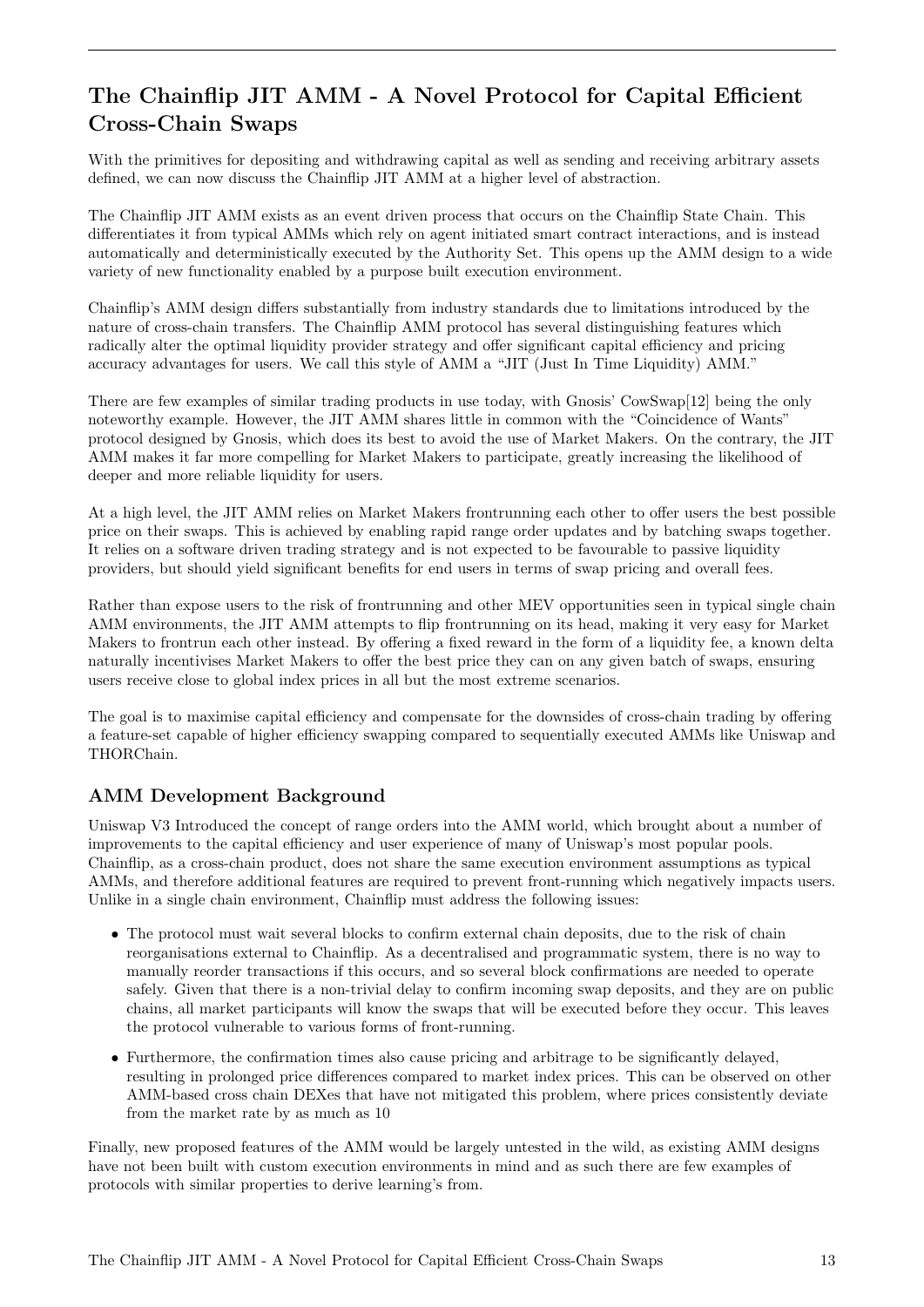There is also a unique opportunity to explore the possibilities of AMMs running on a custom execution environment. As Chainflip runs in its own independent execution environment, much of the swap execution can be automated and executed by the validator network without complex user interactions. This should be leveraged to the maximum extent, and new features should be designed to capitalise on this for the benefit of users.

### <span id="page-14-0"></span>Just In Time AMM Core Features

The JIT AMM offers several new features on top of the existing Uniswap v3 AMM design. These features mitigate the unique problems with cross chain swaps, and leverage the unique advantages afforded by a custom execution environment, with the three core features that drive the JIT AMM being:

- Faster-than-swap Range Order Updates Range Orders can be updated before known swaps are executed, meaning Market Makers can actively respond to incoming trade flow.
- Swap Batching Swaps are grouped together and executed periodically, cancelling out a lot of slippage, and rendering trade frontrunning unprofitable.
- Single-sided Range Limit Orders Limit orders that can be placed by Liquidity Providers over any price range, but can not be executed against by other LPs

These features are implemented directly in the Chainflip State Chain and accompanying software that Chainflip Validators run.

### <span id="page-14-1"></span>How JIT Works

The core concept that drives the JIT AMM design is to flip frontrunning on it's head. Instead of users being front run by MEV seeking bots, the protocol naturally incentivises liquidity providers to front run each other to the benefit of the user. Several months after first publishing our protocol design of a JIT AMM, MEV seekers spotted examples of this in action on Uniswap v3. For trades of a large enough size, there are opportunities to front-run other LPs even on the expensive and generalised Ethereum blockchain, proving the viability of this strategy in the wild.

The fixed liquidity fee in each pool (between 5 and 30 bps in most pools) acts as a built-in delta for Market Makers to attempt to capture. The way Market Makers capture that delta is to move their liquidity position right up to the market price. The market price is dictated by the availability of instantaneous liquidity on separate primary and secondary markets (including centralised exchanges, derivatives markets, and any other liquidity sources, such as OTC desks) just before a swap is executed. By opening hedging positions or taking existing liquidity on other markets, Market Makers can capture the liquidity fee entirely if they take on more price risk than all other liquidity providers. Once the swap is executed, the Market Makers can update their range order again to rebalance their position ready for the next swap batch.

As long as a few Market Makers compete with each other for the delta, this protocol design should ensure that users performing swaps are always getting market pricing or better than market pricing at the time of swap execution, with reliable fees and minimal slippage, and that capital efficiency in this protocol should far exceed all other existing AMM designs depending on the level of competition between Market Makers.

#### <span id="page-14-2"></span>An Example of JIT Swaps

Let's trace the path of a typical swap to examine how this works in practice. For this example, our hypothetical user will swap USDC (ERC20) for DOT (Native), and Market Makers A, B, and C will compete to win the liquidity fee from the trade. There is a 25bps liquidity fee on this pool.

- The user (A DOT buyer) generates a quote which creates a unique deposit address associated with their destination address and swap intentions for DOT. The user initiates the swap by depositing 10,000 USDC to their quote address.
- The Ethereum blockchain includes the USDC deposit in the next block. The Market Makers spot that the deposit has occurred and track other upcoming USDC deposits. There are also DOT sellers making deposits on the Polkadot chain. Although it will take several Ethereum and Polkadot blocks for the transactions to be recognized on the Chainflip State Chain, the Market Makers can watch both the Polkadot and Ethereum chains to calculate the overall direction of the trades in the next Chainflip batch ahead of execution.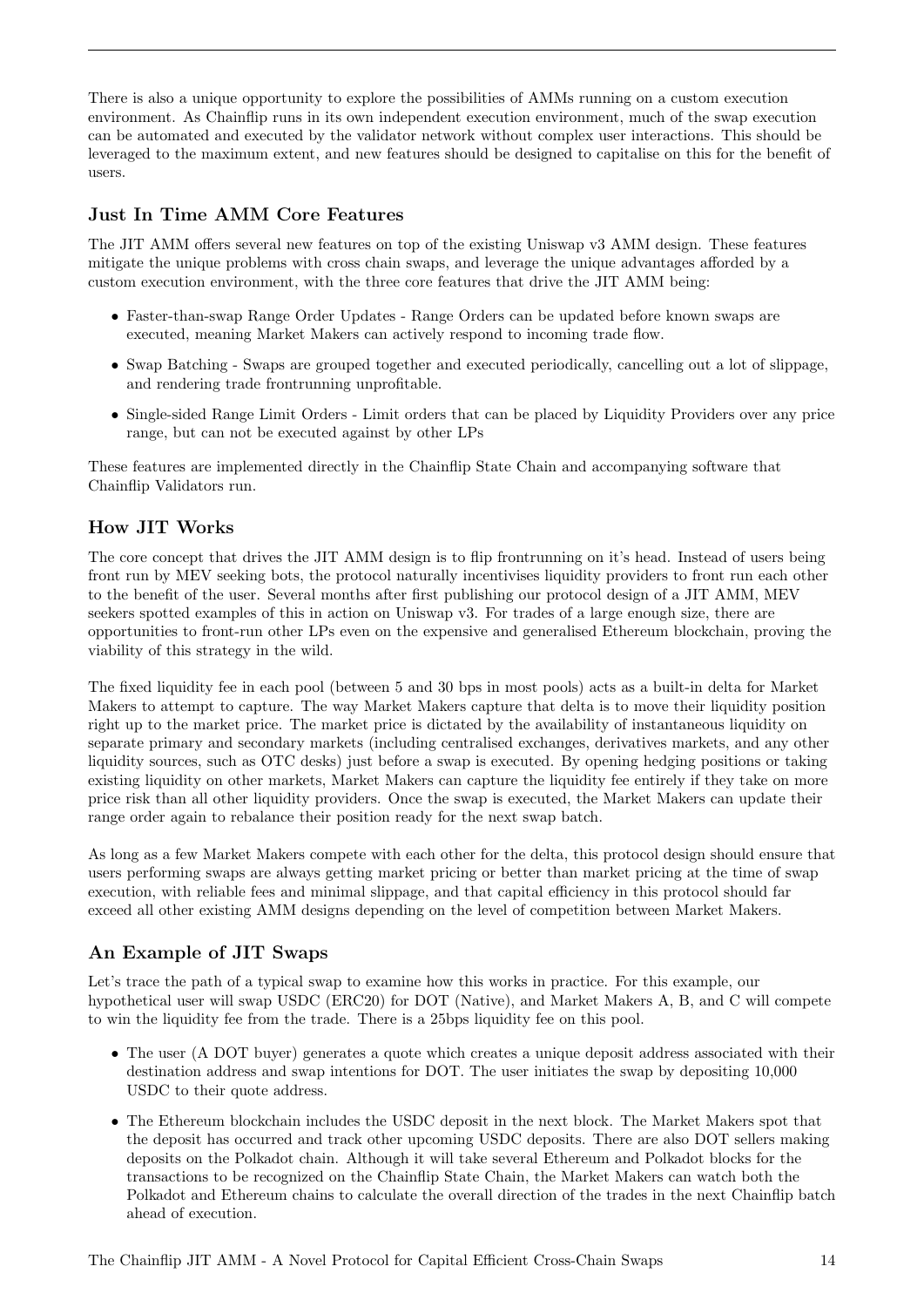- Chainflip requires 6 Ethereum blocks to consider a deposit transaction 'final.' It also processes swaps in 6 Ethereum block batches (or about 18 Polkadot blocks), so there is a minimum of a 6 block delay between swap deposits being made on the Ethereum blockchain and the swap being executed on Chainflip. This means Market Makers have about 90 seconds where they know exactly what the swaps will be, can source liquidity or calculate risk on other markets, and can adjust their range orders via a state chain transaction.
- While this is happening, the user is waiting between 6 and 12 Ethereum blocks for the batch to be executed. In this case, there are 10 trades totaling 280,000 worth of volume in the batch, however only 90,000 worth of that volume is buying DOT. Therefore, for everyone's trades in the batch to go through, overall the batch needs to sell about 190,000 worth of DOT. To capture up to 25bps of fees on the total volume of 280,000 (about 700), the Market Makers must now offer the best possible price on 190,000 worth of DOT within the 6 block delay window. This is where the name "Just In Time" comes into the picture, as they need to get liquidity sources and push forward some buy liquidity "Just In Time" to win the fees.
- By having additional capital float on other exchanges like FTX, Binance, and so on, Market Makers can use risk model calculations to determine their best possible price for the trade. Using this calculation, they update their single-sided range orders and move their USDC in the USDC-DOT pool right up to that price. In this case, Market Maker A moves their USDC range order to have 190,000 of USDC liquidity concentrated at 23.45 per DOT, whereas Market Maker B moves their 190,000 of USDC with a concentration at 23.47 per DOT.
- The Chainflip network executes the batch. Even though the overall direction is selling, even those users who are buying do not suffer unnecessary slippage as the Market Makers have sourced liquidity externally in order for the pool price to naturally gravitate close to the market index price. Market Maker B captures 100% of the liquidity fee, assuming they concentrated ahead of all other Market Makers. The Market Makers that didn't take the trade make no fees, but also experience zero impermanent loss (as their balances remain unchanged).
- Market Maker B, knowing that they have won the fee and how much DOT they just bought, goes ahead and sells 190,000 of DOT at 23.47 or higher on other markets. If managed correctly, the Market Maker just pulled in 700 or more of profit on one batch, and did so by taking on a mere 6 seconds of price risk. These opportunities occur every time a batch is executed, which occur as often as every couple of minutes for each pool.
- The Chainflip Validator network now sends the funds to the users, who receive funds based on a swap price that closely tracks the global market price. Our DOT buyer receives their funds directly to their native DOT wallet.
- Market Maker B might now make some withdrawals or deposits to their LP position to rebalance their portfolio to prepare to capture future batch opportunities, while Market Makers A and C are ready to take opportunities in batches in the immediate future. The next one is just 6 Ethereum blocks away.

This swap flow relies on Market Makers executing behaviour which is nearly identical to that of typical software driven OTC desks, but in an open and competitive environment. This strategy can easily be integrated into typical market making strategies as a method of generating trade flow without needing to build or expand a customer base.

#### <span id="page-15-0"></span>Some Caveats to the Example

In reality, it would likely be rare that a single liquidity provider takes 100% of the liquidity fee, but rather one or two Market Makers taking the large majority of a given trade with inconsequential amounts filled by an assortment of other liquidity providers just due to the nature of AMM curves. In any case, the Market Makers will always know what trades they (and everyone else) just executed and will follow the same steps and principles. Furthermore, in the wider Chainflip protocol design, it is intended to have dozens of these pools operating simultaneously, all moving at slightly different speeds on the basis of the block and confirmation times of each chain. A BTC to ETH swap for example would not be facilitated in a single swap. Instead, a user's funds would automatically be routed through two pools, BTC-USDC and then USDC-ETH, which would involve two swap batches that both follow the same rules as described above.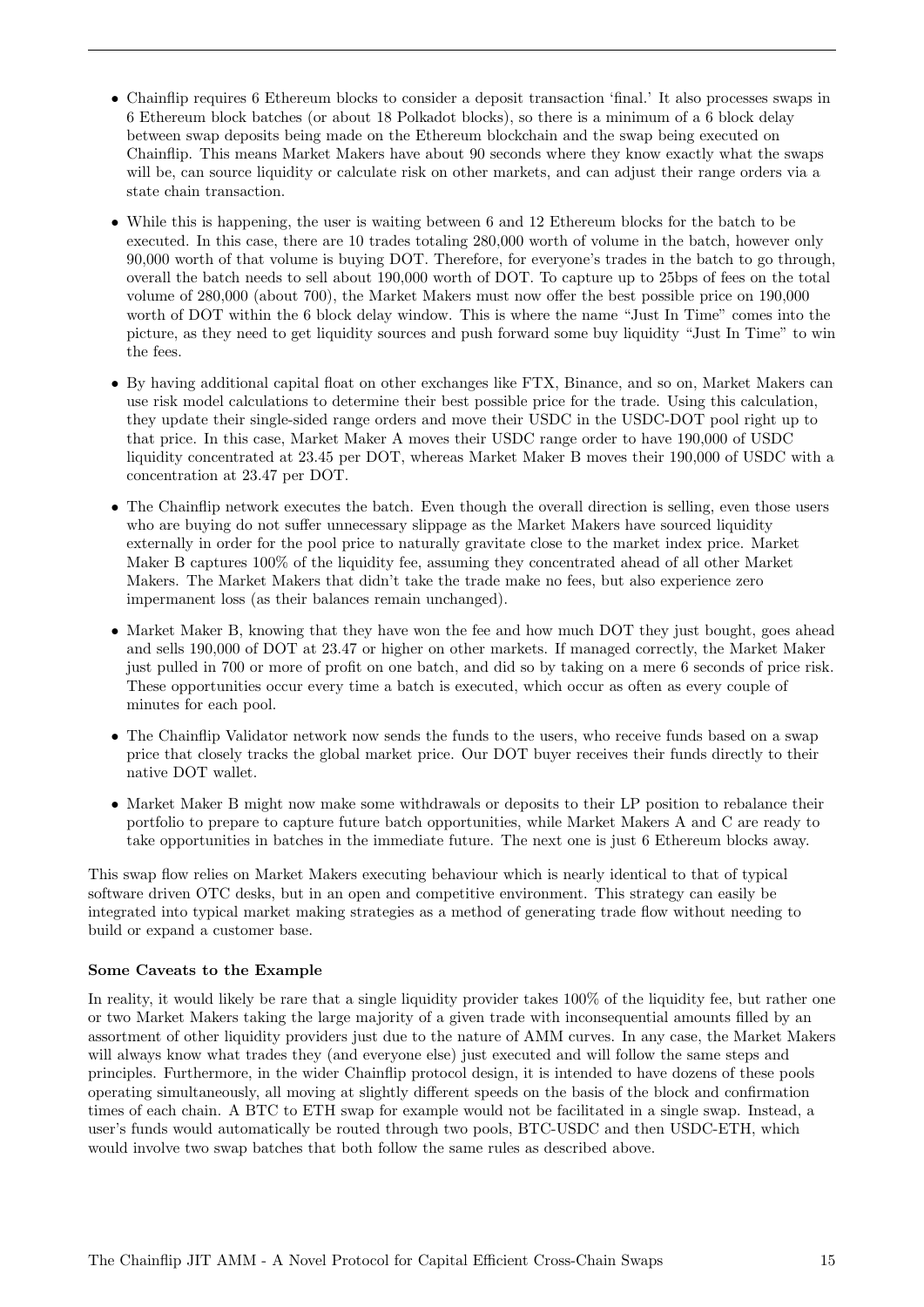Due to this arrangement, Market Makers must not only track future deposits into the pool in question, but also the expected path of deposits into other pools that will ultimately be routed into the pool in question in order to accurately predict batches. Routing everything through USDC does mean that users will be exposed to USD for a short window of time while they wait for their swaps to be routed, which may not be desirable in some circumstances, but is assessed to be a worthwhile tradeoff in order to minimise liquidity fragmentation, which would arguably be worse for users under normal market conditions. If particular routes within the protocol become popular enough, direct asset-to-asset pools (such as ETH-BTC) can be added through protocol upgrades to allow users to avoid this price exposure.

Lastly, with all market making strategies, there are degrees of complexity. Advanced risk and prediction modelling would certainly give competing Market Makers an edge over one another. At a basic level, a JIT bot could be written that would simply wait until the future batch is completely known, make an instantaneous assessment of liquidity on other order books, update the single-sided range order price, and then wait for the batch to confirm before market buying or selling on other order books. This way, the bot would never make trades on other books unless it knew for a fact that it had taken some flow on the JIT AMM, and wouldn't rely on any advanced modelling to function at its core. It would however be quite easy to outcompete this simple JIT bot with a more holistic market making strategy. It can therefore be expected that as the volume increases, natural competitive dynamics will drive the performance of Market Makers to constantly improve, leading to even better pricing for users.

#### <span id="page-16-0"></span>Other Benefits & Tradeoffs of the JIT AMM

Using this swap flow has some other non-trivial benefits for users. Firstly, by grouping trades into blocks or even batches of blocks, frontrunning traders becomes nonsensical, as all traders in the batch get the same price. Furthermore, for a good majority of trades in normal market conditions, this liquidity strategy should totally neutralise effective slippage for the bulk of users.

There are however some tradeoffs which we must accept to achieve this. Namely, this protocol can not give users certainty about the ultimate outcome of their swap ahead of time. Until all trades are in, the final state of the batch can not be guaranteed, and even then until the range order updates are in, a final slippage/pricing calculation can not be made. This is exacerbated in multi-swap trade routes.

However, with the development of risk models and prediction models displayed on trade estimation tools on user front ends, it will be relatively straightforward to inform the users about the likely outcome of their trades given the intended size, current market state, and historical data.

On top of this, if a pool ever becomes very imbalanced because of large trades in one direction in a short window of time, users who are relying on the JIT model for accurate pricing might end up suffering. This is because all of the Market Makers would have been cleaned out on one side, and large amounts of passive liquidity are not generally expected to be prevalent on JIT AMMs to mitigate this problem. Market Makers also have to wait longer to rebalance a portfolio than normal AMMs, as there is an additional lag to confirm deposits and process withdrawals than other on-chain AMMs. That being said, rebalancing wouldn't take any longer than on a typical centralised exchange.

This could be mitigated again by displaying a warning to users when generating quotes if the front-end detects a current imbalance or significant deviation in the relevant pools from index prices. Better yet, automated systems can be implemented which delay the execution of batches until the system has been rebalanced.

### <span id="page-16-1"></span>The Extremes of Capital Efficiency

The TVL of the pools in a JIT AMM can not be compared to a typical liquidity pool, as the TVL of a pool actually represents as much as half of the maximum practical trade size - a kind of capital efficiency that pushes at the extremes of what is possible. If all LPs are executing an active strategy, a pool with popular assets that has a TVL of 10m could in theory tolerate a trade batch of up to around 3.5m - 4m in one direction with sub 2% price impact in most cases (depending on the trade pair and global liquidity state across all markets). This kind of capital efficiency can not be replicated effectively on any normal AMM. This price impact estimation is based on observing typical instantaneous liquidity on major pairs using tools such as cryptosor.info, but further reductions in price impact are possible.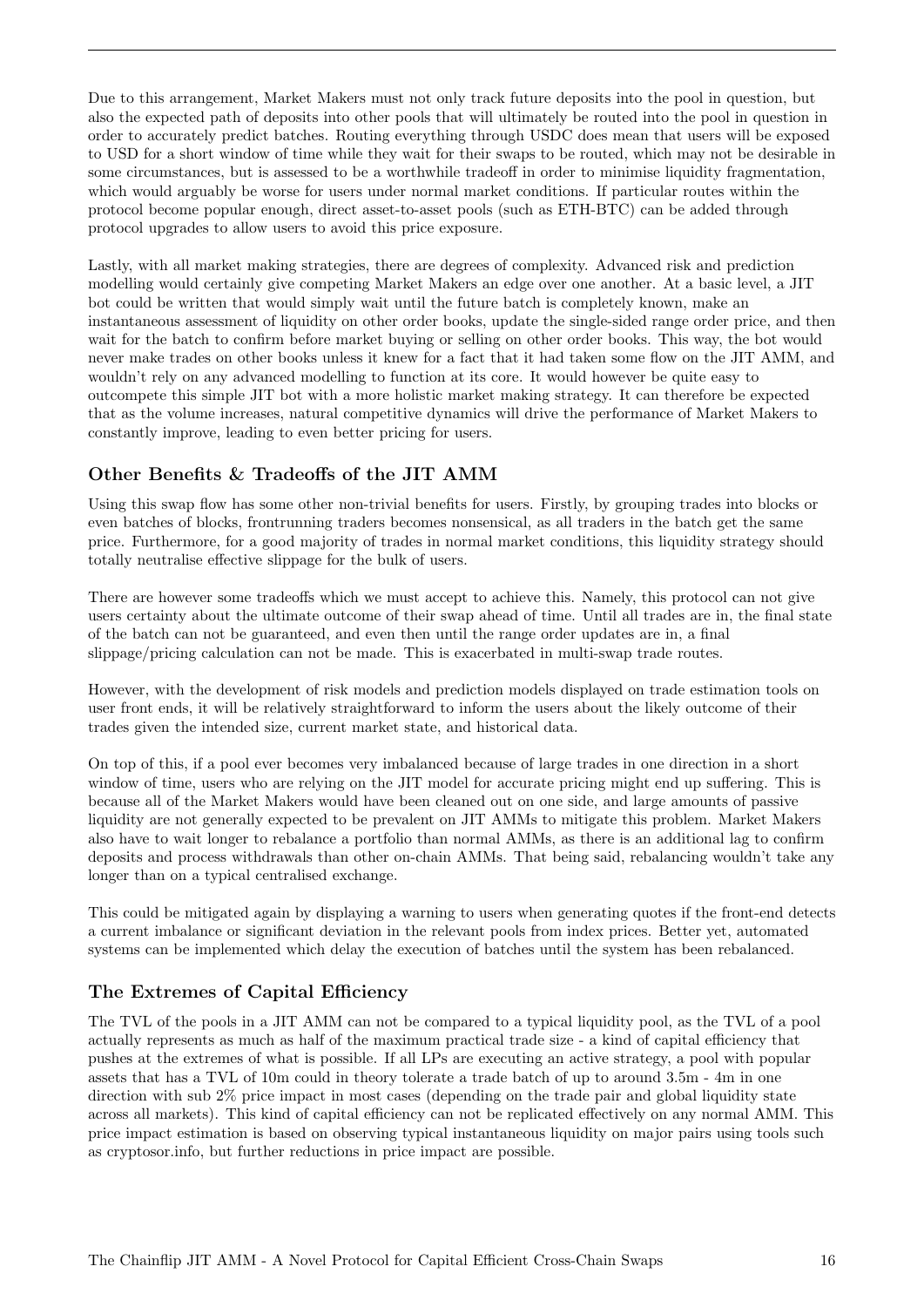However, it is not possible to have greater than 100% capital efficiency. Large deposits that exceed or heavily exhaust the available liquidity in the pool change the underlying game theory, and incentivise the Market Makers to collude rather than compete. If Market Makers know that they can't fill the order, and also know that the other Market Makers can't fill the order, Market Makers stand to gain much more if they all shift their range orders away from the market price to effectively buy the incoming deposit at a fraction of the global market price.

This isn't too different to what happens when liquidity pools on other AMMs accept huge deposits with non linear slippage, where exceeding the effective liquidity of the pool progressively degrades the effective price. However, because the Market Makers on the JIT AMM have time to respond to incoming deposits, there is greater room for exploitation. It only makes sense for the Market Makers to play this new game if liquidity on one side will definitely be exhausted in a given trade, but the consequences for the trader in this case are worse than if they had used a typical AMM.

For those large trade batches with significant direction changes, there is also a form of arbitrage that could mitigate the likelihood of pool exhaustion occurring. If a large deposit is detected, arbitrageurs could make counter deposits within the same block to be exposed to the price impact expected from the overall batch. This would effectively allow the arbitrageur to buy cheap or sell at a higher than index price, but the opportunities would only exist when large imbalanced batches are expected. Arbitrageurs following this strategy would help to reduce the impact of large trades on other traders in the batch, further improve capital efficiency, and would mean that the Market Makers would be able to handle even larger flows without exhausting liquidity.

Another potential feature that would help avoid exhausting liquidity pools and incentivising predatory Market Maker behaviour is to break up extremely large deposits automatically. By splitting large deposits into several of the upcoming batches, arbitrageurs and Market Makers would have more time to handle the trade. This is similar to how most OTC desks handle large orders on the backend in any case. The depositor should theoretically get similar prices as if they had used an OTC desk if this deposit splitting feature is implemented effectively. At this stage, we don't plan to implement this feature early on, but if proven to be important in the wild, a protocol upgrade can occur.

#### <span id="page-17-0"></span>Constraining Liquidity Pools For Efficiency

The JIT AMM has a fixed number of pools. New pools can only be added by agreement of the Validators. As a standard practice, every new supported blockchain will have a liquidity pool on Chainflip which pairs its main native asset (ETH on Ethereum, SOL on Solana, etc.) with USD. In the case of our ecosystem, this will be collateralised in USDC issued on Ethereum to begin with. This design is intended to limit liquidity fragmentation and improve capital efficiency. Based on data from both centralised exchanges and leading DEXes, we have assessed that most Web3 users have stopped trading between token to token (such as ETH>BTC) and instead trade directly in and out of USD (ETH>USD, USD>BTC) . Not only that, but often the most efficient route between tokens on Uniwap v3 regularly routes swaps through USD regardless of the assets involved.

We assess this phenomenon to be as a result of a behaviour change in crypto market participants in recent years, where trading is mainly denominated in USD, as opposed to the BTC and ETH base pairs observed prior to 2018. Further to this, USD trading has always been the preferred base asset for market-neutral active Market Makers. Software driven trading strategies allow firms to offer traders very low slippage by holding positions across multiple markets simultaneously, made easier and cheaper through USD denominated pairs. Leveraging this fact for the benefit of the user, Chainflip only offers a USD pairing to all supported assets by default.

If particular routes prove to be very popular, greater efficiency can be achieved by selective fragmentation. For example, if lots of traders are conducting a ETH - USD - BTC route, it may make sense to also make a ETH/BTC pool so that the intermediary USD swap can be skipped, although we expect it will be difficult to make a case for this in the real world given the impact of fragmented liquidity on the ultimate swapping price.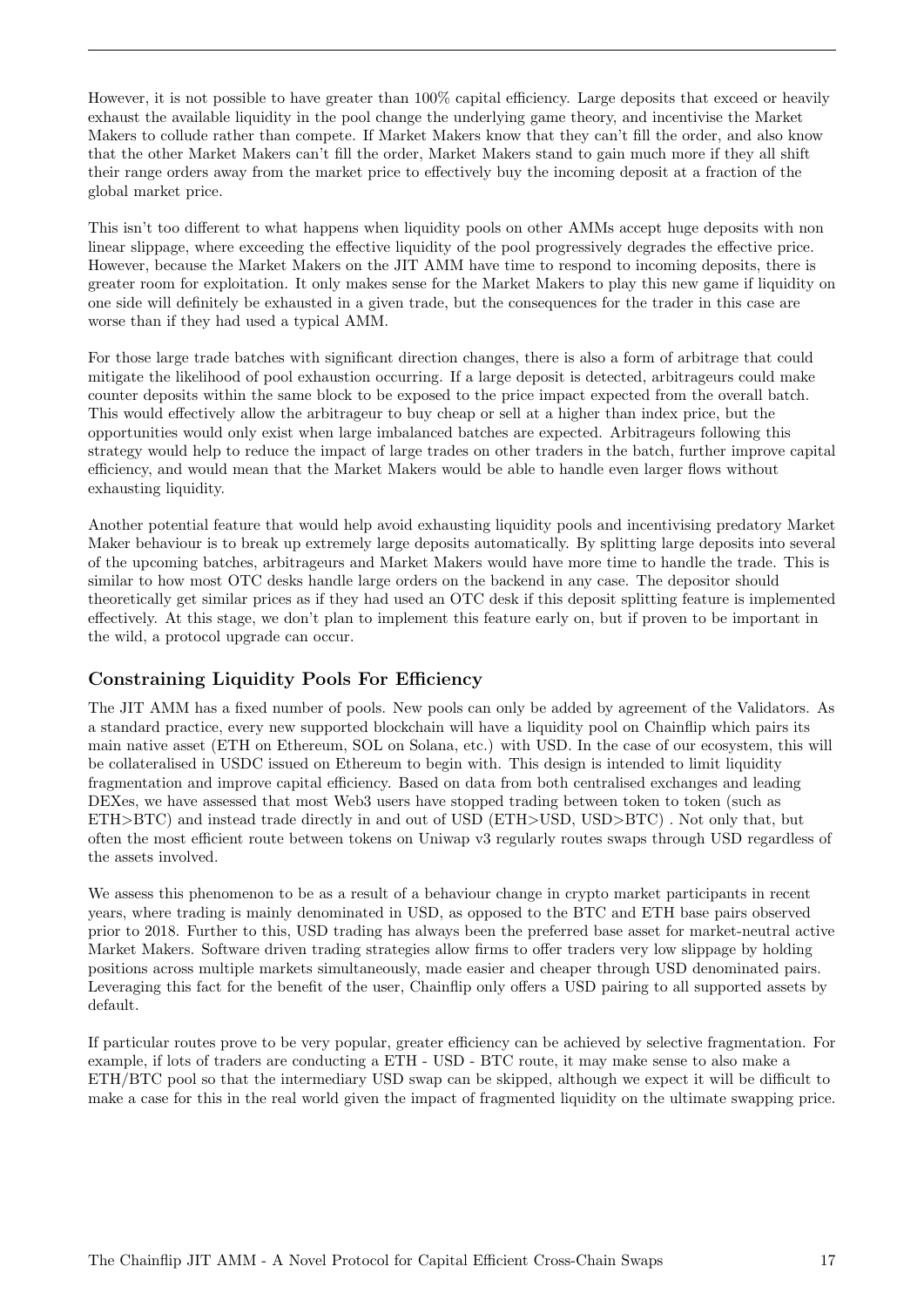### <span id="page-18-0"></span>The Network Fee

Although we don't intend to cover the Chainflip token economics extensively in the whitepaper, it is worth mentioning that it is essential that the FLIP token has a source of value capture. Without it, there is no long term guarantee that the collateral staked into Validators will be enough to maintain enough economic security to make the protocol viable.

To capture value for holders of the FLIP token, a 0.10% fee is collected from each swap in USD. This is done automatically at the first time a trade route goes through USD. For example, a USD to BTC trade would deduct it before the first swap is executed, whereas an ETH to USD to SOL trade would have the network fee deducted between the two swaps.

The USD is then periodically used to purchase FLIP automatically from the native FLIP/USD pool. This purchased FLIP is then destroyed, offsetting the emission of new FLIP that is used to pay rewards to Validators.

You can read more about the token economics and expected performance of this value capture system in the [Chainflip Emissions & Incentives documentation page\[](https://docs.chainflip.io/concepts/components/emission-and-incentive-design)[13\]](#page-34-12).

### JIT AMM Development

The JIT AMM is under active development. We are constantly researching and monitoring the specific parameters and rules of the protocol to ensure that an optimal balance of pricing, liquidity, and efficiency is achieved, even as market dynamics impact the game theoretical implications of given strategies employed on the AMM. For the most up to date designs and specifications of the JIT AMM, refer to <https://docs.chainflip.io>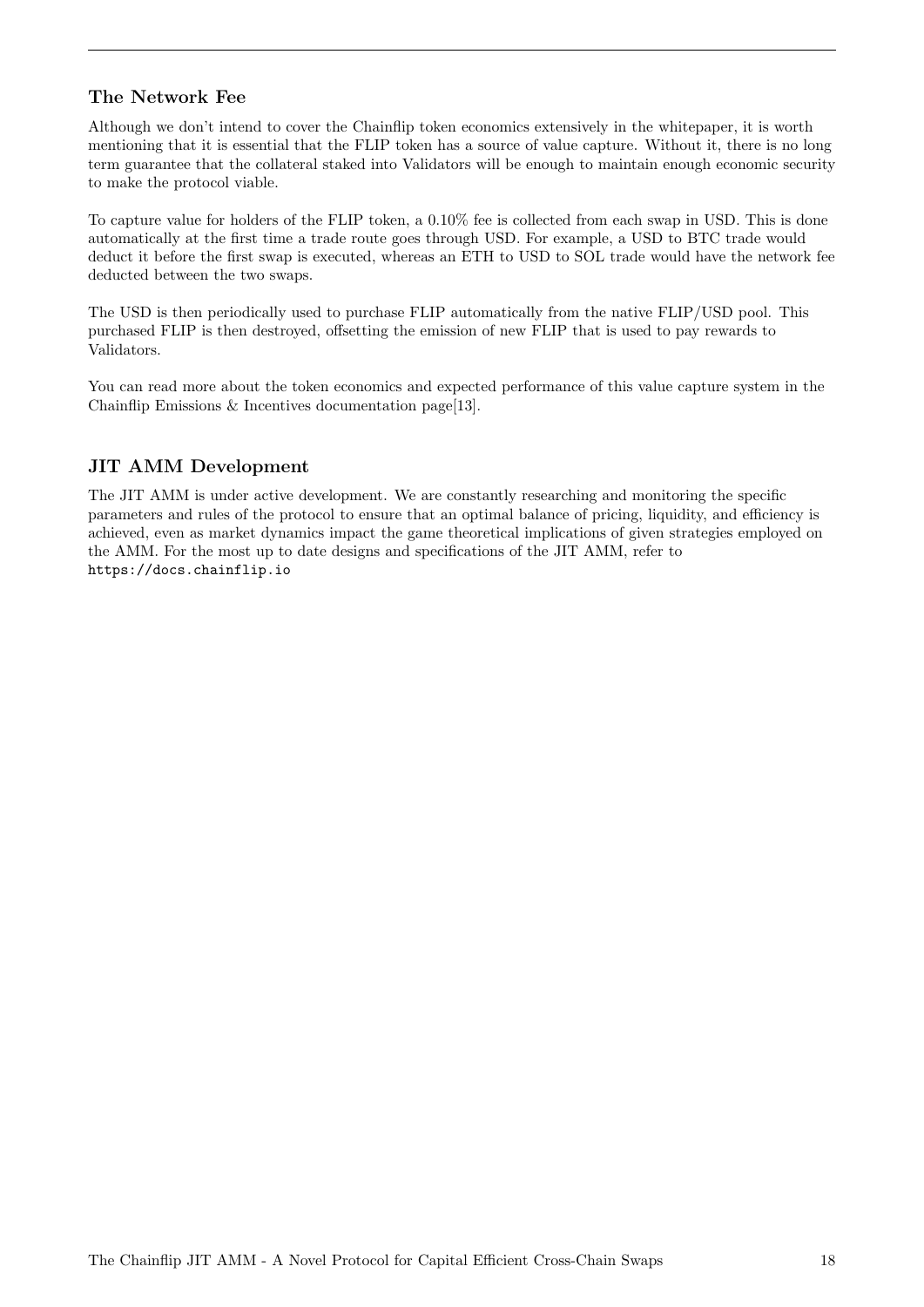# <span id="page-19-0"></span>Ingress Addressing and Relayers

In this paper, we briefly covered how unique deposit addresses can be reserved for depositors of various kinds to the protocol. In this component analysis, we'll explore at a lower level how Ingress Addressing works and discuss Relayers in more detail.

#### <span id="page-19-1"></span>Ingress Addressing

Almost all contemporary blockchains have some sort of multi-sig compatible addressing system where anyone can derive a very large number valid wallet addresses that are controlled by a single public key. Given N number of addresses can be derived as f(pubkey, index), Ingress Addressing isn't really about the addresses at all, but rather reserving an index for the user.

We tie the index (and address derived from it) directly with a Swap Intent. A Swap Intent is essentially a request, not only to register the Payout Address and other trade details, but to reserve an index from which a unique Ingress Address can be derived. Similarly, when Liquidity Providers wish to add funds to their position, they also request an index on the State Chain to lock in their unique Deposit Address.

The method of deriving a unique deposit address based on an index varies based on the blockchain that the Swap Deposit is intended to be made on. Ethereum and its derivative chains, for example, rely on the CREATE2 function, Bitcoin uses its own Hierarchical Deterministic (HD) wallet system, and for Polkadot, another Substrate specific system. Each new blockchain type added will require developing abstractions to handle these varying multisignature systems.

This is really no different to the way that centralised exchanges handle user deposits, deriving unique deposit addresses and then sweeping the funds from those public addresses into the main wallet as required.



The process for reserving and receiving an Ingress Address through a Swap Intent follows this process:

- 1. The user, through a Relayer (discussed below), has an extrinsic submitted to the State Chain which includes all provided Swap Intent data.
- 2. The Relayer returns the transaction hash to the user to verify the state of the Swap Intent
- 3. The user can verify the inclusion of the Swap Intent in a block through a secondary chain data source if needed
- 4. The user can also locally derive the Ingress Address based on the index/nonce that was included in the successfully submitted Swap Intent, and when ready, makes a deposit to that address to initiate the swap.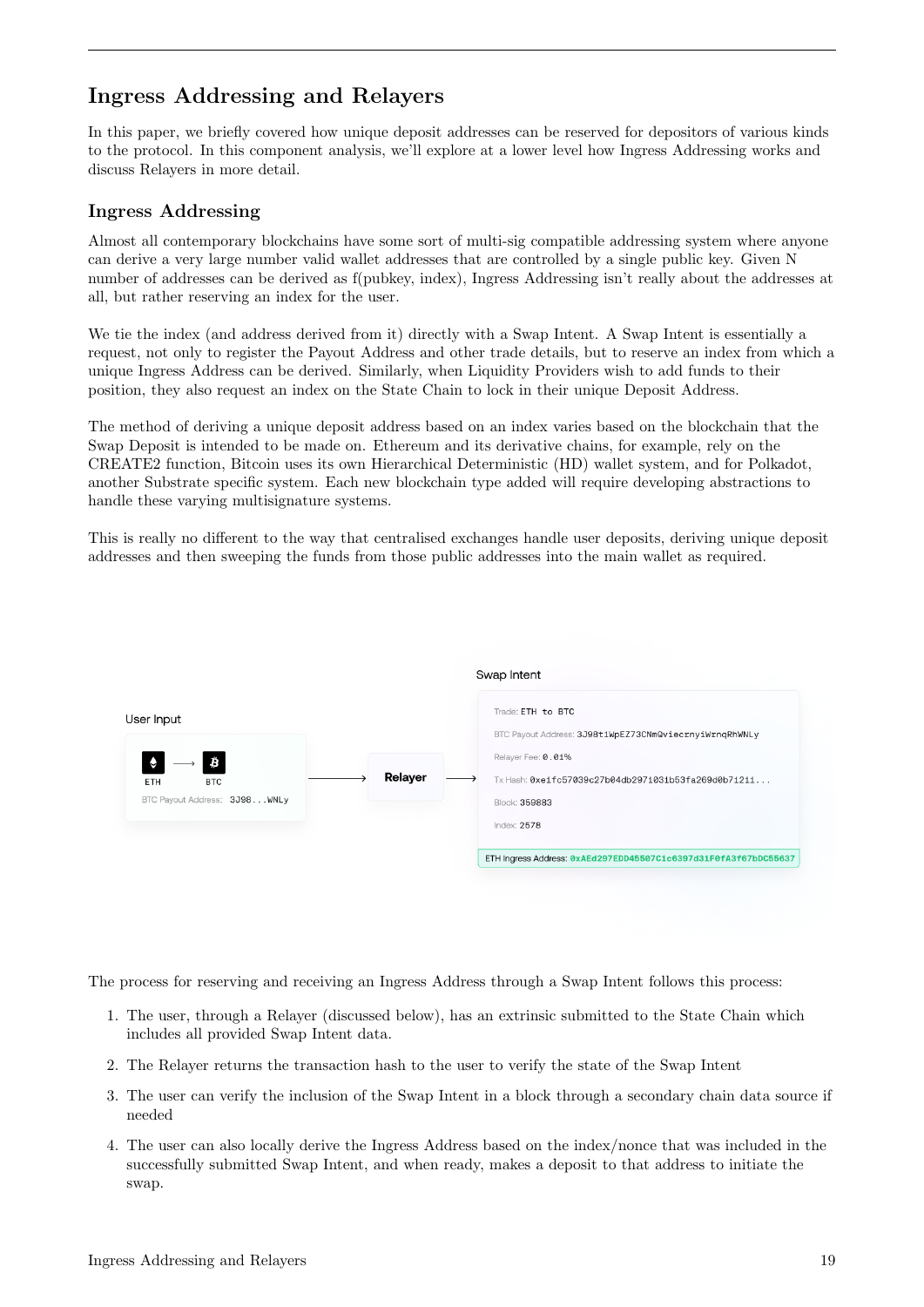It should be noted that designers of front-end interfaces for the Chainflip protocol should be careful to offer users access to the transaction hash of Swap Intent transactions, and should avoid deriving the addresses server-side. By doing it this way, the integrity of the interface and the Relayer can be verified by the user through any secondary source of chain data, such as third party block explorers. This is an essential design standard, necessary to uphold the credibility of the protocol, and to promote trustless interactions in general.

#### <span id="page-20-0"></span>Relayers

Any state chain node with a balance can become a Relayer. Their role is to construct and submit Swap Intent extrinsics to the blockchain for themselves, but mostly on behalf of end users. This role is essential in enabling the Chainflip protocol's default user experience: without an access point to submit a transaction to the state chain, users would have to be forced to include complex transaction metadata in their swap deposits to vaults. This would increase gas fees for users and would also necessitate the use of specialised wallets and a myriad of SDK integrations to overcome this issue.

A Relayer should offer an endpoint that takes an input of swap intent information, and returns the extrinsic hash once the Relayer has submitted it to the state chain. From there, the Swap Intent can be verified through any secondary source before a deposit to the resulting Swap Address is made.

Although the role of a Relayer is relatively straightforward, one of the major challenges with running a public endpoint to the State Chain is the threat of blockchain spam. To overcome this for the sake of network integrity, Relayers pay a small state chain transaction fee in FLIP every time they submit a Swap Intent extrinsic to the state chain. These FLIP transaction fees are burned.

This places the burden of spam prevention on the Relayer. If their endpoint is abused, they end up paying for the associated transaction fees. As a result, Relayers will need to design systems which protect against spam attacks. Private Relayers sidestep this issue, but public ones will need to ensure their web interface or API is appropriately protected, and that requests are appropriately filtered.

It is important that Relayer operators are provided with the tools to reduce the risk of spam attacks, and to mitigate the costs should they occur. It is assessed that the kinds of spam attacks possible through Relayers and the strategies to mitigate them are not unique to Chainflip, but exist across all public endpoints, websites, and internet services of all kinds. Thus, the mitigation techniques will broadly reflect the best practices in use across the internet today. What differentiates Chainflip Relayers is that there is a more significant direct financial cost associated with the requests made by potential spammers, but the tradeoff to achieve the desired user experience should be worth it.

#### <span id="page-20-1"></span>Relayer Fees

This design then raises the question: why would anyone run a Relayer if they have to pay for third parties to use it, especially when those third parties may be malicious?

The answer lies in Relayer Fees. Relayer operators can choose to charge a fee for the use of their endpoint, and can be set at any value from 1 basis point to 1000 basis points. As a part of the Swap Intent extrinsic, Relayers include an otherwise empty relayer fee value which will instruct the network to charge an additional fee (similar to the Network Fee) which is deducted from any completed swap that they relayed the Swap Intent for. This fee is taken in USDC immediately after the Network Fee has been deducted.

This way, anyone wishing to integrate Chainflip into their wallet, web interface, or other Web3 product can benefit from getting their users trading on the protocol. The better the balance Relayer operators can strike between attracting users and managing Swap Intent transaction fees, the more profits they can expect to make.

Relayer fees are expected to be an important driver of protocol growth, filling the role of an equivalent affiliate scheme common in many centralised exchanges, and even some decentralised ones.

It also removes some of the incentives to fragment the cross chain swapping app by offering an easy way to collect fees based on the same protocol in the backend, but with different trading interfaces, target users, and product experiences.

With that said, many Relayers will probably not take a fee, particularly private Relayers set up by professional traders to rapidly interact with the network for software trading strategies.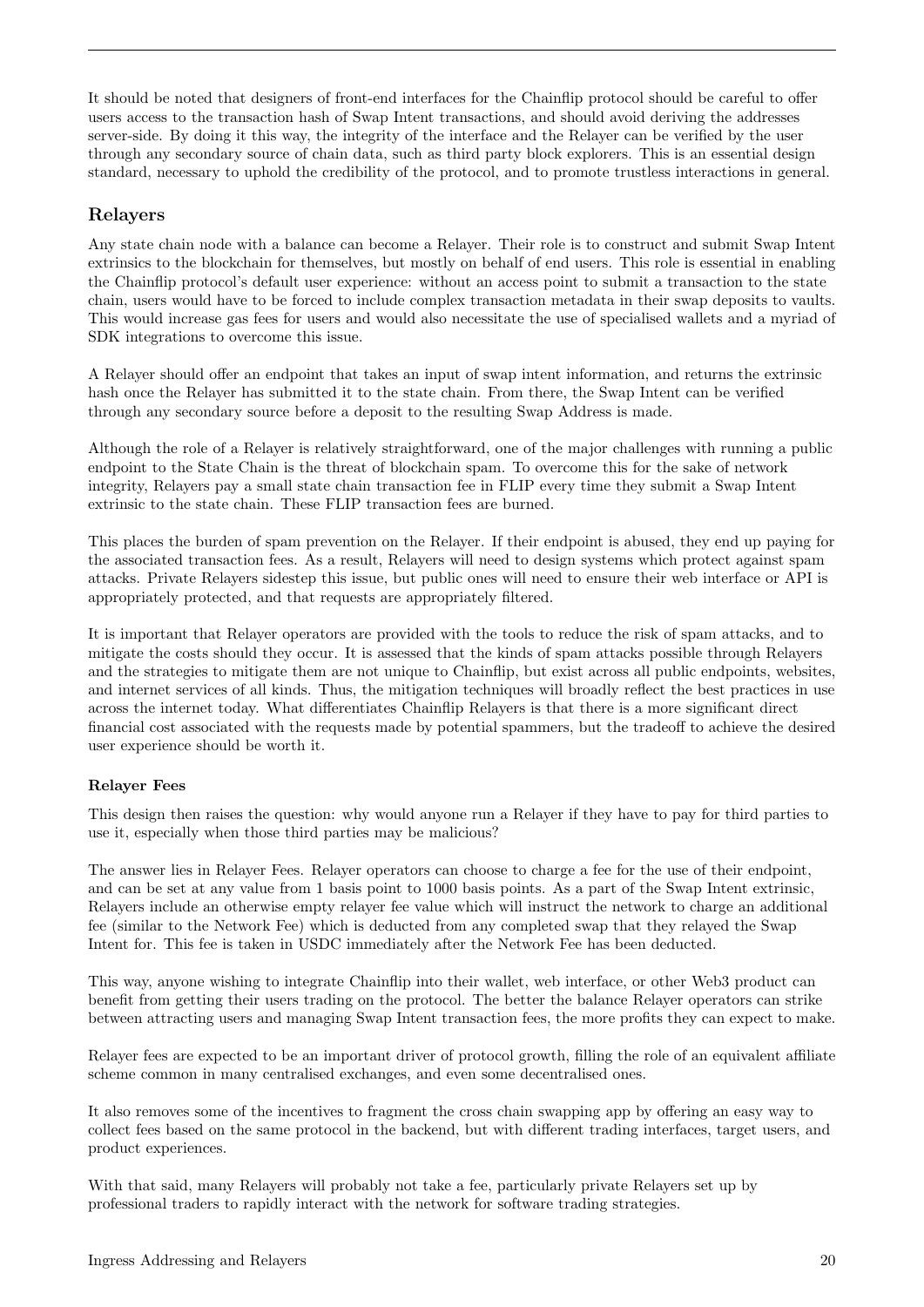### <span id="page-21-0"></span>Direct Vault Trades

Ingress Addressing can be bypassed through direct vault trades. This process requires the user to send funds directly to the Vault's primary wallet or contract address, but must include all of the required information to derive a Swap Intent in the transaction metadata in the external blockchain ingress transaction. Upon witnessing this direct transfer, Validators will parse the metadata and immediately include the trade in the Swap Queue.

It is expected that this direct addressing method will be used by professional traders to speed up their swap executions, bypassing Relayers and Swap Intent transactions in general. It could also be used by application developers who need to be able to send non-interactive transactions to vaults. By not requiring a call-and-response from the State Chain, and instead only needing to know the current address of the contract or vault, this enables some use cases that would otherwise not be possible.

With that said, we do not anticipate this method being popular amongst typical users, mainly due to the fact that it increases gas costs as a result of the extra metadata that has to be included on the external chain, and would require many different specific wallet integrations to be convenient.

### <span id="page-21-1"></span>Swap Intent & Vault Expiry: Handling Vault Rotations

As raised in other sections, one of the more complex aspects of processing Swaps is handling cases of Vault Rotation. Vault Contracts will be easier to manage since the contract address itself shouldn't change, but Native Wallet Vaults create a brand new wallet every time even one member of the Authority Set changes.

To illustrate the problem, consider a user that, through a Relayer, successfully submits a Swap Intent Extrinsic at 13:00 local time, attempting to sell DOT tokens. Shortly afterwards, at 13:14 local time, the latest auction is completed. By 13:27, all of the necessary key generation ceremonies and tests have been completed, and the Vaults have been rotated to the new Authority Set. By the time the user has located their wallet and initiated a transfer, it's 13:35 local time.

The user has just sent funds to a Vault controlled by an old Authority Set. If no process to handle this scenario is built, the user simply loses their deposit forever.

To overcome this problem, the Chainflip protocol forces members of an Outgoing Authority Set to remain online and maintain all Native Wallet Vaults for 2 weeks after a Vault Rotation process has been started. This way, if any deposits are made in this window of time, they can be witnessed and swept into the new Native Wallet Vault.

During this window of time, we say that the Vault is Expiring, and once that window of time has passed and all remaining funds in the Vault at that time are swept into the latest Vault, it has then Expired.

It should be noted that in most cases, the Authority Set will likely contain largely the same members in each successive epoch with only minor membership changes each auction. Therefore, most members of the Outgoing Authority Set will also be members of the current Authority Set, and won't be impacted by the added responsibility of maintaining an old Vault.

For those Validators which are Unstaking or have been outbid in the latest auction, they remain as an Active Validator not in the Authority Set, and are instead called an Outgoing Member. While the Vaults which they control have not yet expired, they remain bonded and liable for slashing, and must witness ingress transactions related to the expiring Vaults, and sign transactions to sweep funds out of them.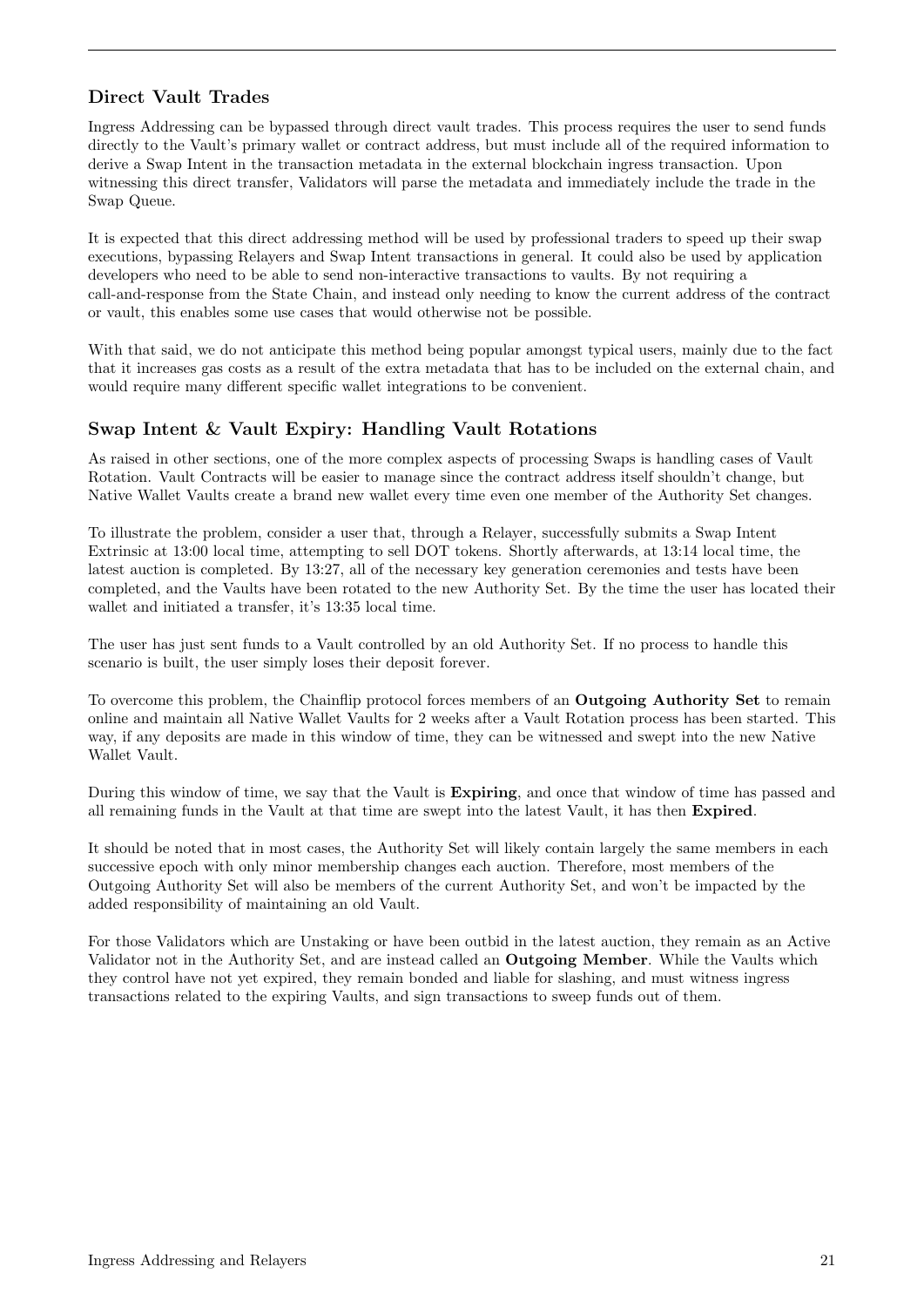# <span id="page-22-0"></span>Chainflip Validators

Validators are Chainflip State Chain blockchain nodes. Anyone can run the Validator software and move their Validator through different states based on their actions in auctions.

| Category | <b>Node Classes</b>            | <b>Consensus?</b> | Keyholder?                        | <b>Rewards?</b> | Can be Relayer? | Required to run CFE? | <b>Bonded?</b><br>(Account Balance)             | <b>Potential Properties</b>               |
|----------|--------------------------------|-------------------|-----------------------------------|-----------------|-----------------|----------------------|-------------------------------------------------|-------------------------------------------|
| Active   | <b>Authority Set</b><br>Member | Yes               | Yes<br>(At least current)         | Full            | Yes             | Yes                  | Yes (Locked)                                    | Online<br>Offline<br>Suspended<br>Unstake |
|          | Outgoing<br>Member             | No                | Yes<br>(Only expiring<br>keysets) | No              | Yes             | Yes                  | Yes (Locked)                                    | Online<br>Offline<br>Suspended<br>Unstake |
| Passive  | Backup<br>Validator            | <b>No</b>         | No                                | Partial         | Yes             | Yes                  | <b>Yes (Unlocked</b><br>outside of<br>Auctions) | Online<br>Offline<br>Unstake              |
|          | Passive<br>Validator           | <b>No</b>         | <b>No</b>                         | <b>No</b>       | Yes             | No (but should)      | <b>Yes (Unlocked</b><br>outside of<br>Auctions) | Unstake                                   |
|          | <b>Chain Client</b>            | <b>No</b>         | <b>No</b>                         | No              | Yes             | <b>No</b>            | If Relayer Yes<br>(Unlocked),<br>otherwise No   | N/A                                       |

### <span id="page-22-1"></span>The Authority Set

The Authority Set forms the basis of most of the functionality in the Chainflip protocol. The Authority Set, with some exceptions, is largely responsible for not only block production and consensus, but also witnessing, and operating a share of the current Vaults.

The size of the Validator Authority Set is limited to 150 due to the scalability limitations of communication and transaction signing protocols used within the Threshold Signature Schemes. Even as real world performance improves with optimisation, the additional performance capacity can be used to support more chains and more frequent signing ceremonies rather than more Validators.

To become active in the Authority Set, an operator bids by staking FLIP. While a minimum stake is required for Validators, the actual amount of FLIP the operator must stake to be selected is determined by the bidding process, where the top 150 bidding nodes with the greatest bids will form the next Validator Authority Set. Validators that are a part of the existing Authority Set automatically include their unclaimed rewards to top up bids for the next auction.

This market dynamic has several important properties. Validators that have been penalised for excessive downtime will have less FLIP staked compared to other active Validators, making them more likely to be outbid by new operators and must either increase their bid to maintain their position or face being replaced. This dynamic also allows the staking requirement to scale with protocol growth to better address collateralisation.

A new Authority Set will be selected under two possible circumstances:

- 1. The percentage of Validators in the current Authority Set that have gone offline exceeds a safety threshold, triggering an Emergency Rotation; or,
- 2. The lifetime of the current Authority Set runs out. By default, this will be set to 7 days, but could be changed through governance processes in the future.

In either case, the next Authority Set will be selected based on the highest bids that have been registered on the Chainflip network. A testing round is conducted to ensure Validators that have been selected are online at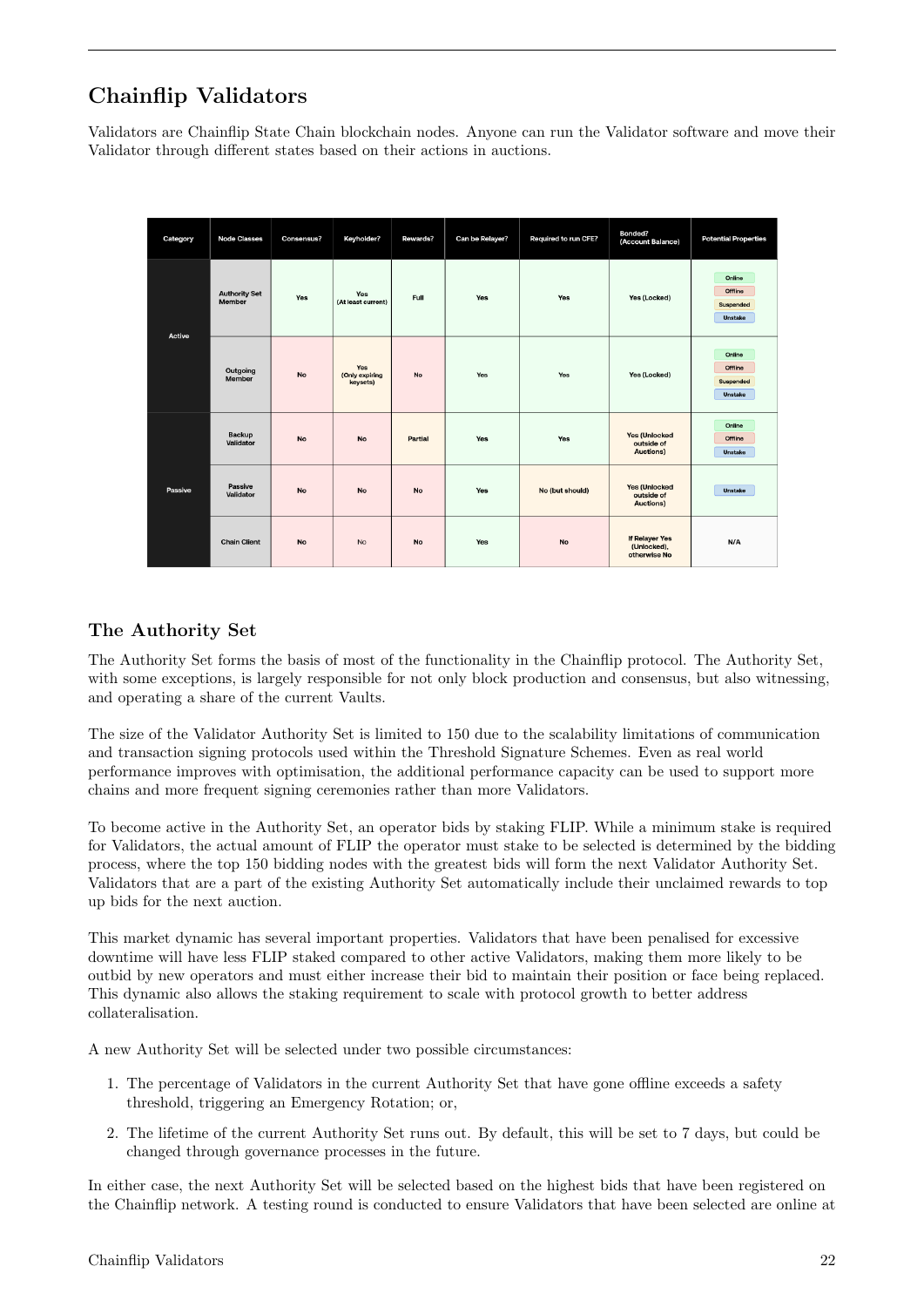the time of selection, and continues until the superset of nodes only contains nodes that have successfully participated in this selection test.

#### <span id="page-23-0"></span>Authority Set Auctions

There's a range of ways that protocols allocate positions of relative authority in consensus networks. [DPoS](https://en.bitcoinwiki.org/wiki/DPoS)[\[14\]](#page-34-13), [PoA\[](https://en.wikipedia.org/wiki/Proof_of_authority)[15\]](#page-34-14), [Eth2.0 style PoS\[](https://ethereum.org/en/developers/docs/consensus-mechanisms/pos/)[16\]](#page-34-15), and [simpler fixed staking requirements\[](https://docs.oxen.io/about-the-oxen-blockchain/oxen-service-nodes)[17\]](#page-34-16) are just a handful of examples. With the exception of the few collusion-prone blockchains that have a tiny Validator set, most permissionless networks don't have a cap on the number of Validators allowed on the network. Chainflip does, which places some constraints on the allocation system. The goals of the allocation system are as follows:

- Maximise the collateral locked in Validators.
- Encourage a relatively even distribution of collateral across the Validator network.
- Minimise active involvement in the auction process for adequately collateralised nodes (reducing manual intervention required to run a node).
- Encourage a relatively stable Authority Set without excluding new entrants
- Minimise gas costs associated with participating in the process.

To achieve this set of goals, we designed a minimally-interactive system to allow market dynamics to handle much of the process of allocating slots. It's been partly inspired by the winners of the [2020 Nobel Prize in](https://www.nobelprize.org/prizes/economic-sciences/2020/press-release/) [Economics, Robert Wilson and Paul Milgrom](https://www.nobelprize.org/prizes/economic-sciences/2020/press-release/)[\[18\]](#page-34-17), who through their studies in auction theory designed a system for equitably selling off a set of partially-fungible slots in a finite set called SMR (Simultaneous Multi-Round) Auctions. The most prominent example of this was when the [FCC sold off broadcasting](https://www.fcc.gov/auctions/auction-designs) [frequencies in the US to great effect](https://www.fcc.gov/auctions/auction-designs)[\[19\]](#page-34-18) using this system.

Chainflip's auction process shares some concepts with SMR auctions but does have notable differences. Perhaps a better name for this style of auction could be a Simultaneous Single-Round Open Dutch (SSOD) Auction, as while participants are only participating in a single continuous round, they are incentivised to openly place the maximum bid they can as there is no downside risk to paying too much. Here are the rules for the auction process:

- 1. The auction starts halfway between the start and the expected end of the Epoch.
- 2. Any amount that is staked at the start of the auction will be automatically counted as a bid and remains locked for the duration of the auction (this includes existing Authorities and any rewards they earned before the auction started).
- 3. New bids that are placed either top up existing bids or enter a new candidate into the auction. Additional bids can be placed at any time during the auction, however once placed, they remain locked until the end of the auction.
- 4. The auction resolves at the end of the epoch, as follows:
	- (a) The bounds for the number of bidders included in the next authority set are determined according to the previous set size and the maximum of 150 bidders. Where the previous set size is smaller than 150, the growth of the set size is limited to an additional 50
	- (b) The token bond amount is defined as the minimum bid of all winning bids (Minimum Active Bid). The bond amount is the amount of tokens that are locked for each Authority Member and cannot be withdrawn for the duration of an Epoch.
- 5. The new proposed authority set is then required to cooperate to generate new aggregate threshold keys. If, during this key generation process, there are any nodes that fail to participate, these nodes are added to an exclusion list, and we begin including Backup Validators to try and fill the remaining slots. They will have less than the minimum bond, but will still be included in the new Authority Set. Only a maximum of the top one third of Backup Validators from the auction resolution will be included to replace offline bidders that would have otherwise become Authority members.
- 6. After the key generation ceremony is complete, the auction is deemed successful, and all failed bidders may withdraw their stakes. All Authorities may also withdraw any amount of tokens in excess of the now-locked bond from their stake.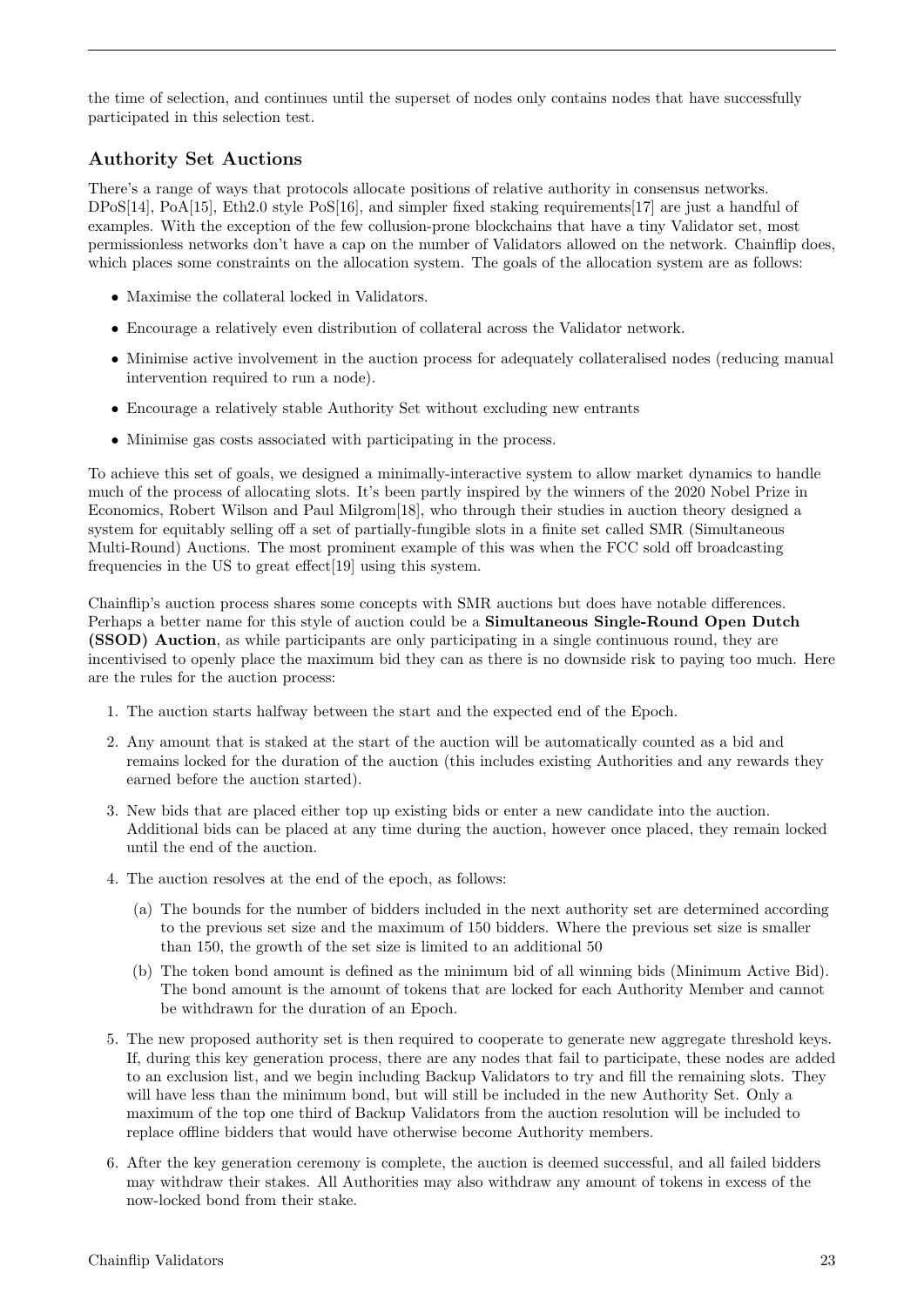This system is used because it avoids expensive on-chain last minute bidding wars with all participants trying to stake the minimum possible whilst winning slots. In this SSOD Auction system, each Validator should just bid the absolute maximum they can because at the end of the auction, they always have the option of withdrawing whatever they didn't need. It's only the bottom set of Validators that may need to quickly top up their bids before the end of auctions in order to protect their existing slots. It should also lead to a relatively even spread of collateral across all Authority Set Validators.

Chainflip Validator Auctions are covered in more detail in the [Chainflip Validator Documentation page\[](https://docs.chainflip.io/concepts/components/validators-and-auctions-ssod)[20\]](#page-34-19).

#### <span id="page-24-0"></span>Backup Validators

One of the downsides with this auction design is that it leaves would-be Validators with insufficient capital empty handed after each auction cycle. This is bad, as these prospective Validators are earning no rewards and thus have no incentive to maintain the Validator node they have spent time and resources setting up. The same goes for Validators which have been outbid.

This means they'll be less likely to stick around and bid again in the next auction, as they still have to pay for and maintain their infrastructure in the meantime.

Further to this, because an Emergency Rotation is always possible, the design should make sure that there are always some extra nodes on standby ready to fill slots which are freed up by an Emergency Rotation scenario, or by otherwise successful bidders being offline during the Key Generation step in the process.

To resolve this, we introduce a passive class of Validator called 'Backup Validators.' By defining a set of nodes which are not included in the Authority Set, but are given a small reward for being around and staying alive, we ensure that getting outbid, being offline, or failing to bid enough to join the set could still be a profitable exercise for these operators. It also ensures that there's always a set of online nodes monitoring the state chain and ready to participate.

Instead of paying an equal reward to the Backup Validators, a fixed reward is distributed proportionally to Backup Validators based on their stake size. This is because we want to incentivise these Backup Validators to have the highest amount they can in case of an Emergency Rotation, in which the highest bidding backup nodes would be included first, and also to incentivise the nodes to hold onto their stakes and await the next auction.

For Backup Validators, we also allow bids to be placed outside of the normal auction cycle, and immediately reflect increased bids for Backup Validators in the rewards they are paid. This provides a direct and immediate incentive to stake as much as possible as soon as possible, both increasing total bidding and increasing the likelihood that these more Active and collateralised Backup Validators will be included in the next set.

The rules for Backup Validators are as follows:

- A fixed reward of FLIP (much less than the Authority Set reward) is allocated to the Backup Validators for a given Epoch.
- There is a limit on the number of Backup Validator slots one third of the current Authority Set size. Any bidding node outside this limit at the end of the auction is treated as a Passive Validator.
- So long as Backup Validator remains alive and staked, rewards will be paid to it based on their stake, proportional to their share of staked FLIP in the total number of FLIP staked in Backup Validators.
- Backup Validators will never earn more than Authority Members.
- A Backup Validator will not earn rewards if it is offline. Backup Validators can come back online at any time and resume earning rewards.
- Backup Validators can unstake themselves at any time outside of the regular auction window just like the Authority Set. However, once the next auction begins, they must wait until the end of the auction to unstake, as their stake (including unclaimed rewards) will be automatically treated as a bid.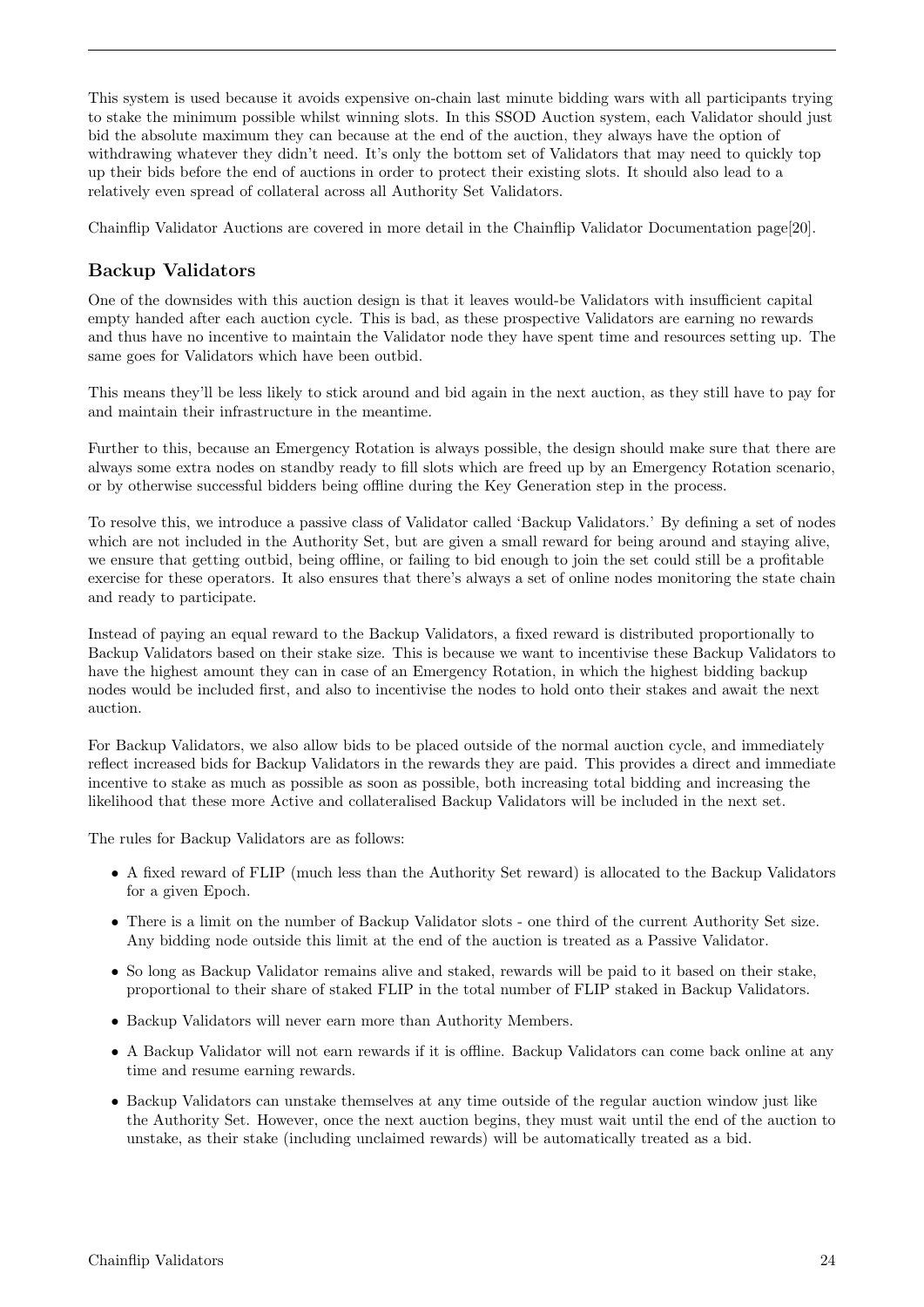# <span id="page-25-0"></span>Reputation & Slashing

Validators are generally expected to be honest actors, but penalties must exist to ensure the reliable performance of Validator duties and for countering subversive behaviour. Validators hold shares in keys which can not be used to move protocol funds unless at least 100 of the 150 maximum Validators are online and can sign transactions. The protocol therefore needs to make sure sufficient penalties exist to incentivise consistent, secure, and high-performance Validators.

That being said, whilst it's necessary to discourage Validators from going offline at any point, there are legitimate reasons to do so which we should respect. Updating Validator software is one such legitimate reason, and penalising Validators for minor periods of being offline could also lead to negative results for the network.

Taking this all into account, Chainflip operates a unified slashing and reputation system that rolls all penalties into a time-based system with both positive and negative reputation scores, designed to balance the above considerations.

Validators start with their reputation at 0. Until they join the Authority Set, their reputation will stay at 0. Validators can be in one of three onchain states which affect their reputation score:

- 1. Online The Validator is submitting heartbeats (covered below) and is not suspended the Validator will earn rewards and will not be slashed while in this state regardless of their reputation score, and will gain reputation over time.
- 2. Offline The Validator has failed to submit a heartbeat, which is due to some or all of the Validator's critical functions failing. Reputation will decrease over time while in the offline state.
- 3. Suspended The Validator has been given a time-penalty for failing to complete a process in time or for doing something suspicious or incorrectly. The Validator will lose as much reputation as if they had been offline for the duration of the penalty.

If a Validator has a negative reputation and is offline or suspended, they will be periodically slashed until they achieve the online state again. The more negative the reputation, the greater the rate of slashing.

#### <span id="page-25-1"></span>Heartbeats & Positive Reputation

Reputation will be accrued by a Validator as long as they are considered "online" on the State Chain. It makes sense to cap the amount of uptime credit available to any single Validator in order to prevent some strange scenario where a long-running Validator can be offline for many days at a time without suffering punishment. Chainflip has an initial cap of 48 hours on uptime credit, which should be more than enough time for any honest Validator to debug issues with their setup. This cap may be reduced in the future.

Being online is the only way to accrue reputation. If a Validator has a negative balance but is back online, they will start being slashed as soon as they are offline or suspended again. This is a strong incentive to fix issues and be reliable long before a reputation balance goes negative.

The way Chainflip ascertains whether a Validator is online or not is through Heartbeat Extrinsics. At regular intervals, Validators must submit a special transaction to the State Chain, simply proving that their hardware is connected and active, though it doesn't prove their overall performance.

If a Validator doesn't submit a valid heartbeat before the interval deadline occurs on-chain, they are automatically moved into the Offline state and will start losing reputation. The Validator will be moved back into the Online state at the next interval deadline that they submit a valid heartbeat for.

#### <span id="page-25-2"></span>Suspension Conditions

For now, Validators can be suspended for two reasons, both relating to the Egress process:

1. Failing to Participate in a Signing Ceremony: During a signing ceremony, it is possible that a Validator fails to sign or communicate messages before the ceremony times out. This has the impact of requiring the entire signing ceremony to be conducted again, costing users valuable time. After a failed ceremony, the online Validators vote through consensus on Validators which misbehaved or failed in the signing ceremony, knocking them into the suspended state. The ceremony is then attempted again with a new set.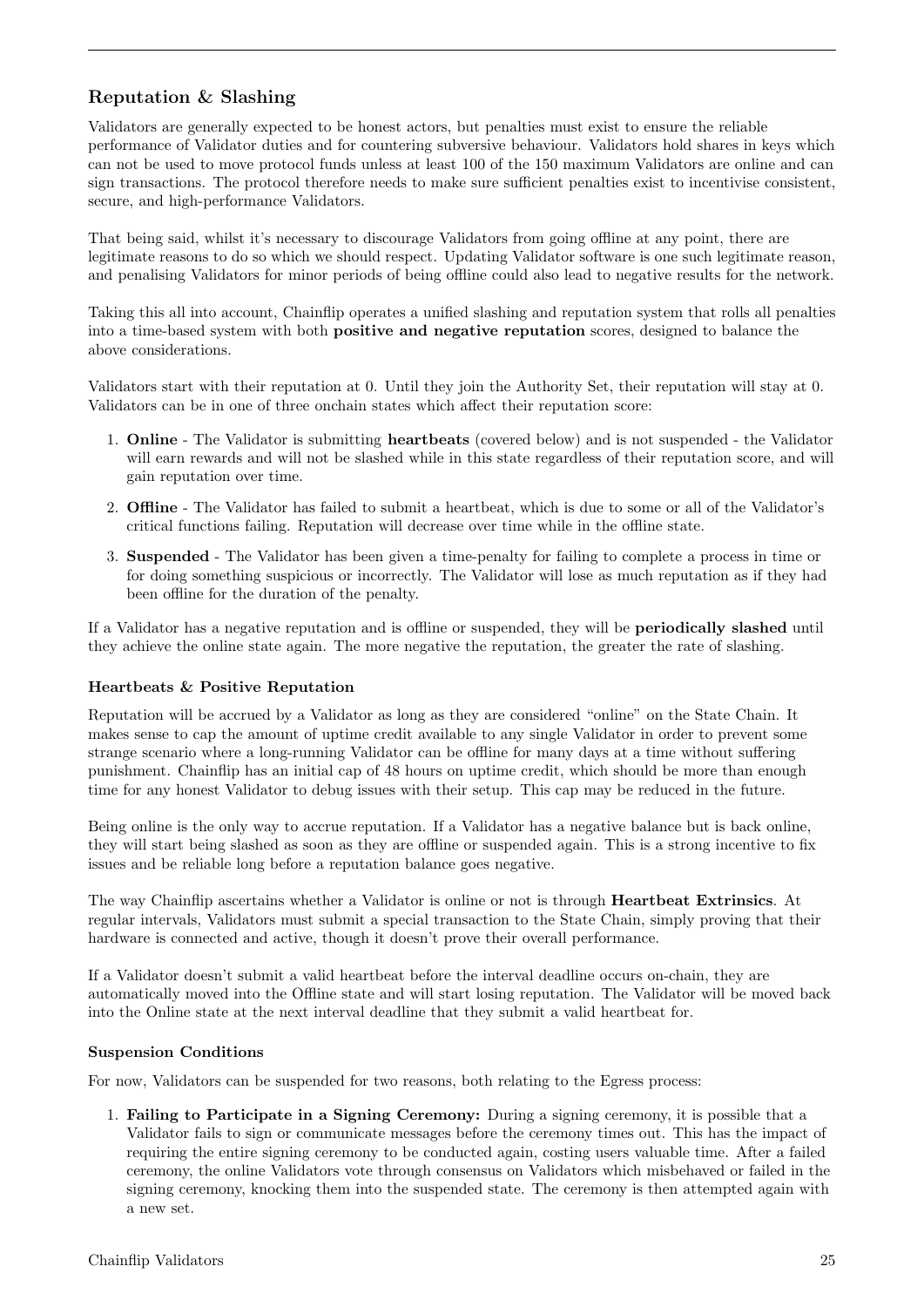2. Failing to Broadcast: Account-based chains require our Validators to have funded accounts in order to broadcast transactions. The process of generating an output for these chains also includes a process by which the broadcaster is selected. The signed transaction to be broadcasted should be saved on the State Chain. Failure by a Validator to submit this signed transaction indicates a failure to broadcast the transaction to the external chain. This will require a new proposer to be selected by the State Chain, incurring a slight delay. The initially-proposed broadcast Validator will then be suspended.

As Chainflip is developed, more advanced suspension conditions can be introduced to better incentivise Validators to be performant. An example would be, "consistent failure to witness", where a Validator does not submit a witness extrinsic for an otherwise confirmed transaction after a timeout threshold. This is considered future work, as it would be trivial to dodge penalties by simply copying witness transactions without implementing a commit-reveal scheme. We don't consider this to be immediately necessary, but as the number of required chain clients grows, Validators may be more inclined to try and avoid maintaining so many connections, thus possibly necessitating implementing the scheme to ensure secure witnessing.

In the suspended state:

- The Validator will not be selected as a signer or a broadcaster,
- The Validator is liable to be slashed, if this state is coupled with a negative reputation value,
- The Validator is still expected to participate in witnessing and submitting heartbeats.

Validators, once the required time has passed, can have their suspended state lifted by submitting a valid heartbeat. If this does not happen by the end of the heartbeat interval, the Validator will be downgraded to offline, meaning they'll have to wait for the next heartbeat interval before they get the chance to return to an online state.

Tuning the time-penalties and exact numbers in regards to how reputation affects slashing is important. It is impossible to know exactly why a Validator triggered a suspension condition. In otherwise performant Validators, a situation could arise where they may have just gone offline before they were called upon, and therefore a suspension occured. In this situation however, the Validator should not experience any major difference in reputation. Similarly, Validators which just submit heartbeats in an attempt to evade higher server costs will get repeatedly suspended and then slashed anyway. Finding the exact parameters to strike a balance between the different cases is an ongoing process.

#### <span id="page-26-0"></span>Reputation Rollover

Reputation which has been accrued by a Validator should roll over into the next epoch if they make it to the next Authority Set. This allows them to drop out of the Authority Set and then re-enter in a future epoch with the same amount of reputation. It should be noted that the reputation is not taken into account during the Validator rotation process. Instead, any Validators that are offline (as defined by the State Chain), at the time of an auction being completed, will not be considered for selection in the new Authority Set.

#### <span id="page-26-1"></span>Backup Validator Reputation

The reputation and slashing system only applies to active Validators - that is, Authority Set members and outgoing members. Backup Validators don't have a reputation and instead are simply not rewarded when offline, and can never be slashed. Their online state is tracked using heartbeat submissions.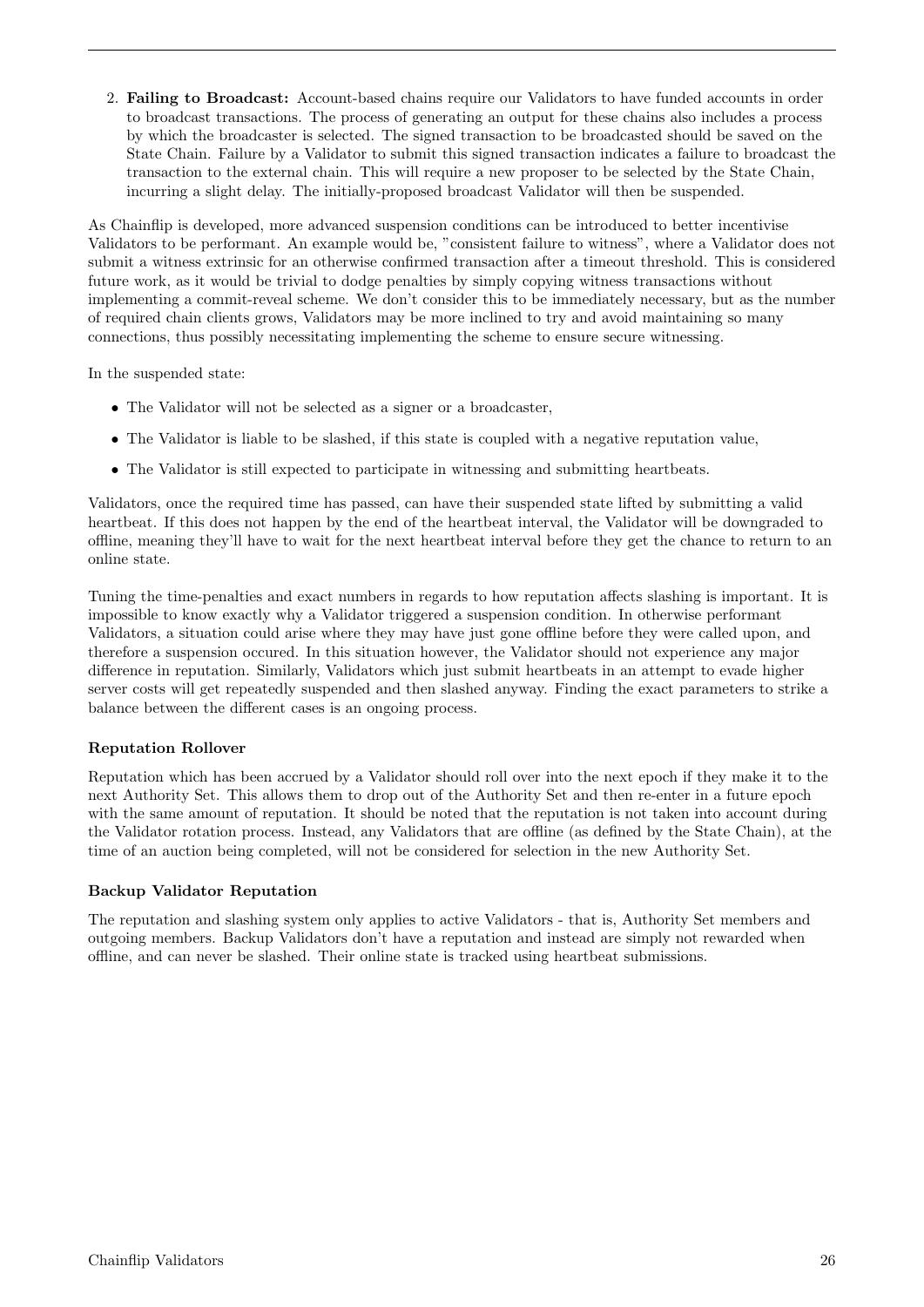# <span id="page-27-0"></span>Governance Processes

The Chainflip protocol will not be set in stone. A governance process must exist in order to upgrade the network to support new blockchains, new pools, update fees, and adjust rewards as needed. Further, governance processes can be implemented which could significantly reduce the potential impact of unexpected events such as supermajority attacks, ransom attacks, and software exploits.

However, in order to preserve the decentralised nature of the protocol, the following principles must be observed:

- 1. Governance processes in a decentralised protocol should not be able to be unilaterally executed by any one party.
- 2. An honest Validator network should be able to expel any nominated governance body.
- 3. Most importantly, effective control over user funds should never be given to any single party. Effective control means the ability to unilaterally control the flow of funds, or to permanently block access to funds.

In this section, we present a range of governance features of the Chainflip protocol designed to upgrade and protect it.

#### <span id="page-27-1"></span>The Governance Keys

The Governance Keys are arbitrary keysets that are nominated implicitly by the Validator network. The keys themselves can be any multisignature scheme that is compatible with the governance pallet that Chainflip Validators run. What this means is that the Governance Keys could be managed by any Threshold Signature Scheme, standard n of m scheme, or even a single key (though this would likely never be voted for). Who is behind said keys is a social matter - DAOs, councils, companies or even single individuals could be elected as a governance keyholder with enough backing, though we will refer to them generally as "Councils." A supermajority of Validators can at any time propose to elect a new Council.

There are two Governance Keys in the Chainflip protocol, each held by different Councils and used for different purposes.

- 1. The Governance Council: This key holds many responsibilities, and is intended to be held by the primary developers of the protocol, or a body that represents them. Outside of managing the upgrades process, the Governance Council can activate essential governance processes which aim to protect the protocol from attacks, and software exploits. However, these security features of the Chainflip protocol often require an additional signature from the Community Council to enable the full governance capabilities built into the protocol.
- 2. The Community Council: This key acts as a check-and-balance for the Governance Council. Intended to be held by a body of community members separate to the primary developers of the protocol, this key has no special abilities by itself, but it is required to allow the Governance Council to use the more powerful security and governance features of the protocol. If used correctly, this key prevents the Governance Council holders from being a threat to the protocol, or exerting unilateral and effective control over the protocol through high-stakes governance actions.

The reason the role of check-and-balance isn't simply left to the Validators by default is because there may be scenarios where they aren't the best arbiters of community interests. This is especially true in the unlikely cases where some or all Validator keys have been compromised by hostile attackers. Further to this, Validators make up the heart of the protocol, but may not share the same views as users, liquidity providers, and developers that are also essential to any Web3 protocol's long term success. By forcing Validators to nominate a distinct and smaller governing body, the network can enact governance votes faster and with fewer conflicts of interest.

The keys are automatically deployed to Smart Contract Vaults and the StakeManager contract by the Validator network, though a cooldown period is enforced to mitigate against attacks involving software exploits.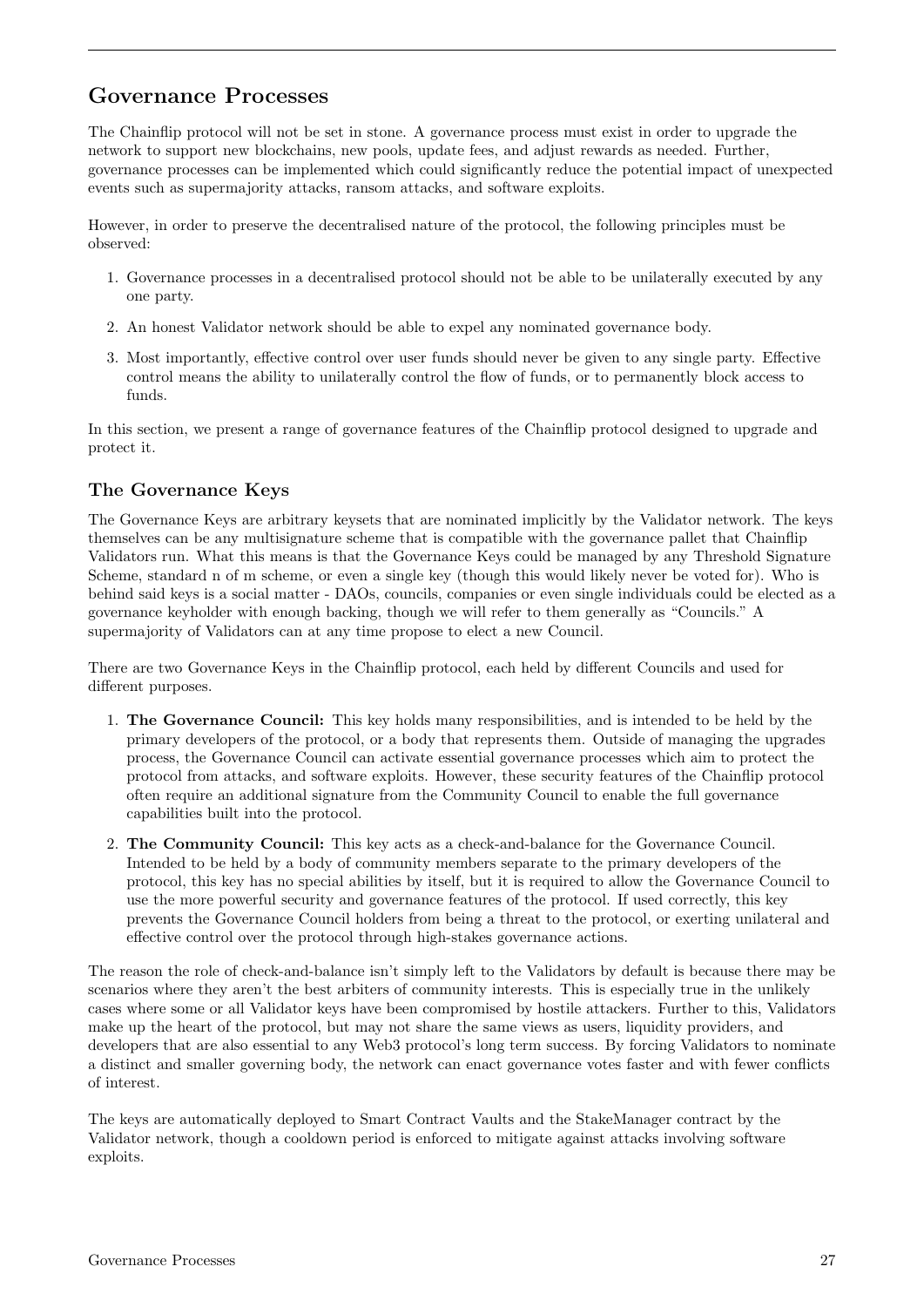#### <span id="page-28-0"></span>Voting in New Keys

Once the protocol is up and running, the Governance Council and the Community Council can be rotated only through a token-weighted vote on the state chain. Anyone with a token balance on the State chain can vote in proposals, even those currently staked into Validators. The minimum threshold for a successful proposal is a  $\frac{2}{3}+1$  super majority.

Anyone can create a new governance process to vote on the replacement of either one of the keys on the State Chain at any time. Voters must opt in to any key rotation proposal in order for a vote to be counted. The proposals last for seven days, and the token balances are only counted at the end of the proposal timeframe. Anyone that is actively unstaking or undergoing claims at the end of the vote will not have their tokens counted towards the result.

In order to mitigate against a scenario where a hostile supermajority has overridden this process in an attempt to use the security features against the protocol and its users, a cooldown period is required. By enforcing State Chain rules which prevent the rotation of both governance keys for a fourteen day period, a hostile supermajority will have to wait a week before the new key is installed and usable.

Liquidity providers should therefore receive as much as two weeks warning that the protocol is being taken over by a new party that may or may not be connected to the existing users and developers of the protocol. From there, they can decide if they wish to keep their assets in the system, or withdraw before any actions can be conducted by the new keyholders. Similarly, validators may wish to unstake during this cooldown window if they decide they do not support the holders of the new governance keys.

Thus, any party can become a Governance keyholder, but it requires not only support from a supermajority of Validators and other token holders, but also backing from the liquidity providers in place.

#### <span id="page-28-1"></span>Runtime Upgrades & Hard Forks

The Runtime Upgrade process, which is enabled by the Substrate blockchain framework, changes the default nature of protocol upgrades from the traditional forking system, one which relies on manual binary upgrades, into one whereby the Governance Council has the ability to upload changes to the blockchain code directly to each individual node, and at a specified blockheight, have the responding nodes switch over to the new protocol rules seamlessly. This is a great feature to enable fast and lower-friction development, but doesn't work perfectly in Chainflip.

Due to the Chainflip Engine, a sidecar binary that runs outside of the State Chain runtime, Chainflip Validators won't always be able to be seamlessly upgraded in this way. If any changes in a runtime upgrade also require a change in the Chainflip Engine, Validators that have not updated this secondary binary may be suspended by the other Validators when they can't meet the newly required functionality specified in the runtime upgrade.

Traditional forks are also still possible using the Grandpa finality module that ships with Substrate, although we suspect that the governance processes designed for the protocol will be a more appropriate method for both upgrades and for making major project direction changes amongst competing groups of participants by voting on new governance keys.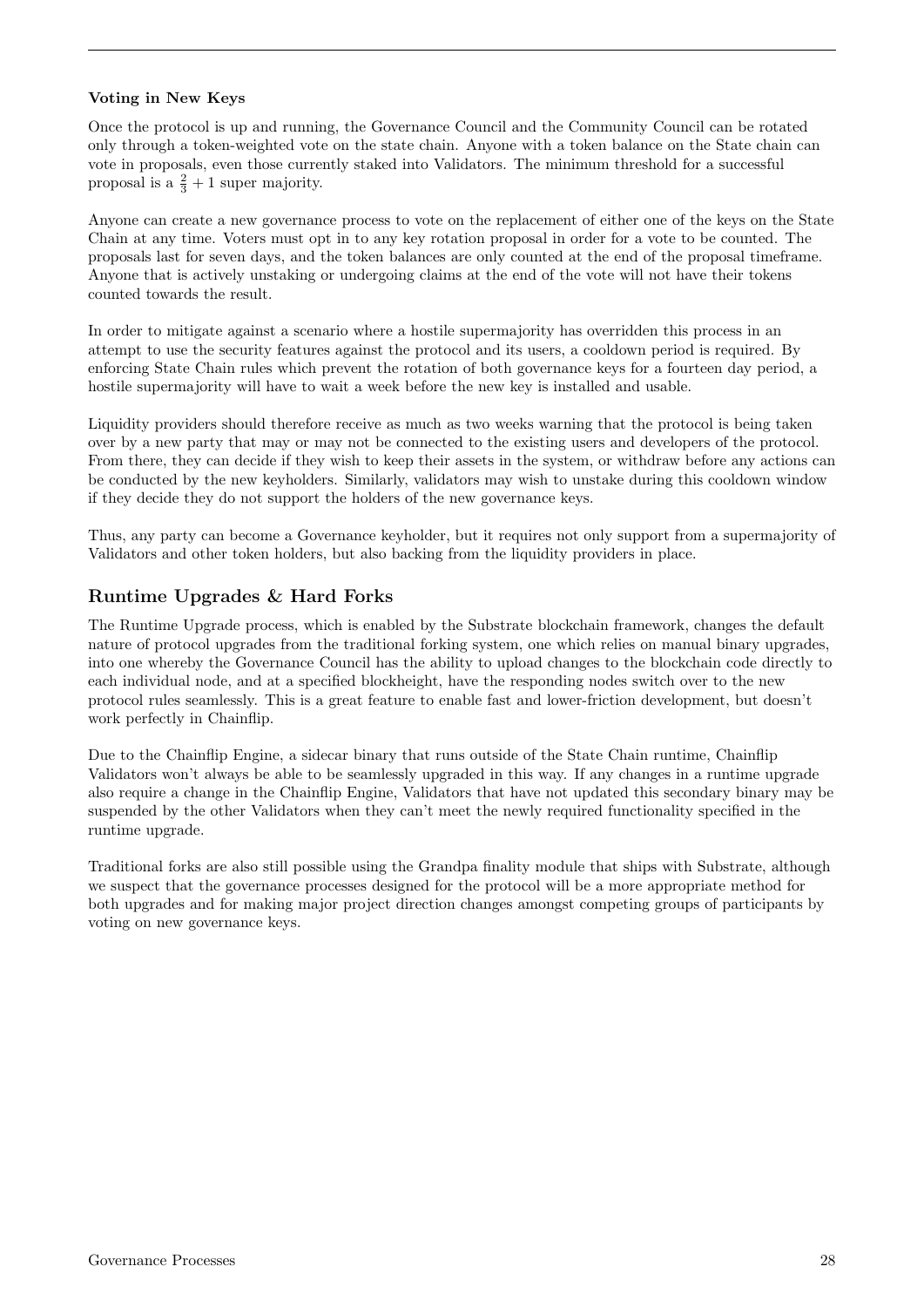# <span id="page-29-0"></span>Security Considerations & Features

Decentralisation presents a challenging array of security considerations that centralised exchanges simply don't have to deal with. Previous attempts at secure cross-chain systems have proven to be challenging in the wider ecosystem, with losses from security incidents in the cross-chain sector easily reaching into the hundreds of millions of dollars. We have thought long and hard about Chainflip's protocol security, and take it very seriously. Here, we'll explore what some of the security properties of the Chainflip protocol are, the range of security risks we have identified, the assumptions that we've made, and what the features designed to mitigate those risks are.

## <span id="page-29-1"></span>Potential Protocol Risks

No security profile can be built without a firm understanding of the risks which the protocol is exposed to. The surface area for faults and exploits with bad outcomes for protocol participants is not infinite, but it is larger than most blockchain projects. To begin, let's enumerate where things could go wrong:

- 1. Liquidity could be lost or stolen through the AMM/State Chain logic LPs and swappers could experience potentially serious or even complete losses if the AMM logic or other related accounting systems within the blockchain fail or are exploited. By undermining the intended logic of the Accounting Layer, Validators could distribute funds incorrectly, leading to incorrect payouts. Attackers, if such exploits are discovered, could use them to drain funds into their own wallets. This type of security issue has happened in THORChain.
- 2. Liquidity could be lost or stolen through the vault management system LPs and swappers who have deposited funds and are waiting to be paid out could experience potentially serious or even complete losses if the Chainflip engine is compromised or exploited in this way. Close attention needs to be paid to TSS ceremonies, broadcasting logic, and key rotation processes in the vault management system.
- 3. Validator private keys could be compromised, seriously undermining the security of the system as a whole if enough keys are compromised. Superminority and supermajority attacks could occur if this happens at a large enough scale. Individual Validators could also have all of their FLIP stolen if their Validator key is compromised.
- 4. Validator private keys could be lost, which if it occurs could result in the liquidity held by Validators being unable to be moved, potentially forever if enough keys can not be recovered.
- 5. The FLIP token market could collapse if the code which handles emission, rewards, and claims is compromised or exploited.
- 6. External chains could be attacked or experience major reorgs which would likely break the Chainflip Accounting Layer if incoming transactions that have been witnessed are later rolled back on the external chain

### <span id="page-29-2"></span>Protocol Level Security Features

Many of the above risk areas can largely be addressed by enforcing good engineering processes, a comprehensive integration and unit testing suite, comprehensive internal and external audits, and offering significant bounties to penetration testers. However, any complex software system that assumes that everything will work as intended, even if all of the correct precautions have been taken, has failed to develop a comprehensive security plan.

Redundancy is a key security principle and especially when applied in complex distributed systems with many moving parts like the Chainflip protocol. Our unique security features are designed to offer redundancy during many potential security incidents.

#### <span id="page-29-3"></span>State Chain Safe Mode

As all of the above risks will impact the State Chain, and in fact most of the risks could arise from State Chain code, a system to pause all chain activity is essential in the case of a security incident.

The Safe Mode is a chainstate where Validators temporarily agree to halt most core functions of the protocol. Blocks will continue to be produced, so that key governance extrinsics and events can be processed, but other functionality is heavily reduced.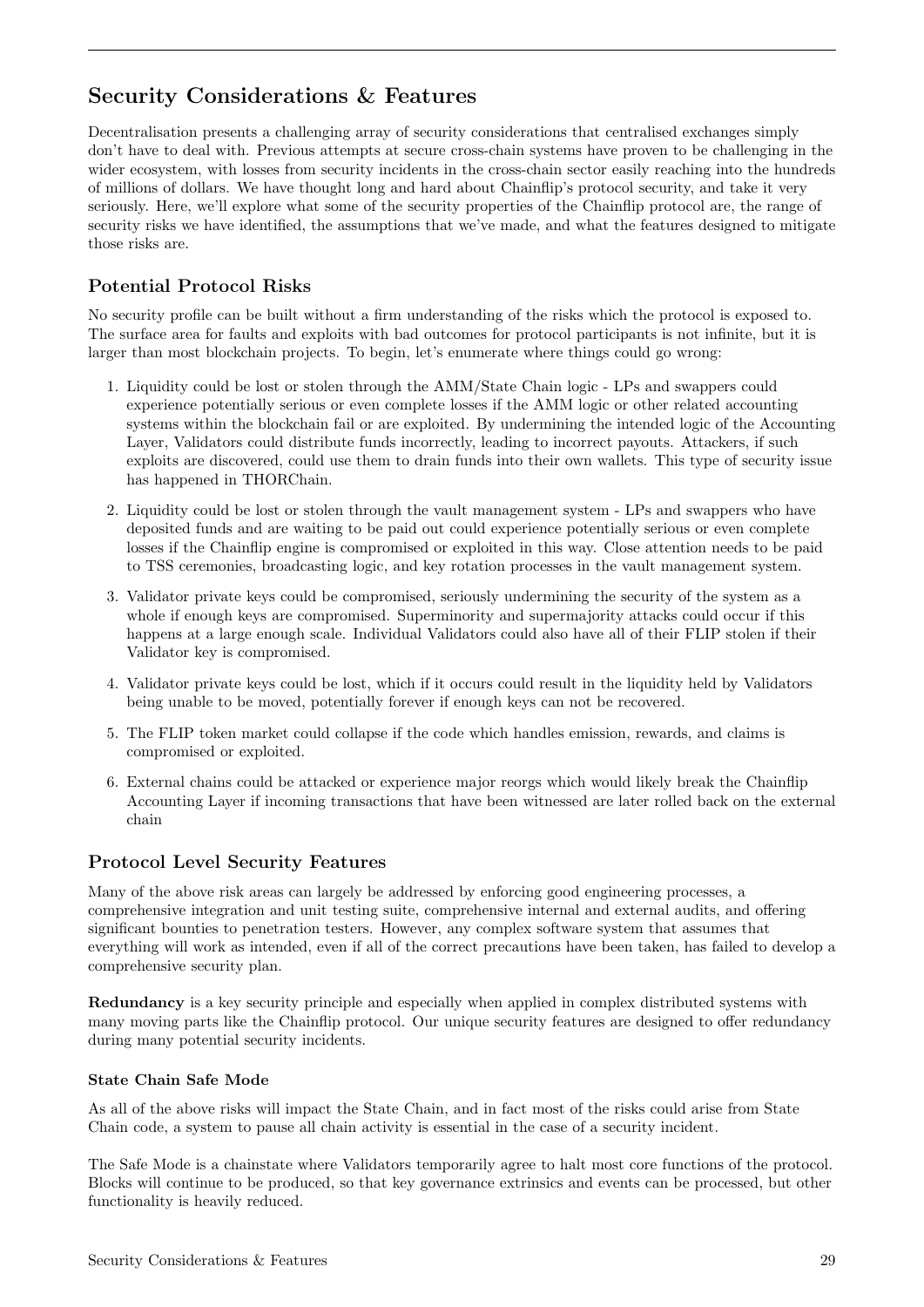In Safe Mode:

- Witness extrinsics from the block at which the Safe Mode was activated are not accepted. Any ingress events that are not finalised will have to wait until after Safe Mode is deactivated to be rescanned and processed.
- Auctions, and vault rotations are no longer automatically triggered.
- No Egress transactions are processed (No swap payouts, no LP withdrawals, and no new staking claims will be processed).
- Supply sync transactions are suspended.

Validators can choose to opt-in or opt-out of Safe Mode delegation. This is done during the registration process and can be changed by submitting an extrinsic to the chain at any time. Validators which opt-in to Safe Mode delegation defer their actions to that of the Governance Council, meaning if the Governance Council submits a "safe mode request" governance extrinsic to the chain, those validators automatically count as having voted to enter Safe Mode.

A threshold of only 50% of the authority set needs to vote in favour of Safe Mode to activate it. Turning it on gives Validators, Developers, and the Community time to analyse security incidents in a reduced risk state. During Safe Mode, runtime upgrades and other fixes can be deployed to the network, allowing for a measured recovery process.

Once the incident is resolved, the network can exit Safe Mode by a supermajority vote on a governance extrinsic that can be submitted by anyone. Once again, opted-in Validators delegate their vote to the governance key.

#### <span id="page-30-0"></span>StakeManager Protection

The StakeManager is an Ethereum smart contract that allows holders of FLIP, an ERC20 token, to put up collateral on the Chainflip State Chain. This collateral is credited on the State Chain as an account balance which can be used to run Validators, Relayers, or perform active liquidity management activities. The StakeManager contract also processes claims to send unlocked ERC20 tokens back to account holders after receiving a valid withdrawal certificate (a TSS 101 of 150 signature from the current Authority Set). The StakeManager can call the FLIP Token contract to mint more tokens if required as well.

There are quite a few different ways this could be exploited. Namely, risks 1, 2, 3 and 5 are all relevant and could all cause losses if the StakeManager contract is involved. To provide a layer of protection against risks 1, 2, 3, and 5, the StakeManager comes with a feature which adds a 2 day delay before a user can actually claim tokens (executing a claim) from the contract after submitting a withdrawal certificate (registering a claim) to the smart contract. The delay itself changes little, but in combination with its second feature, it can play a major role in providing redundancy against attacks and losses related to bridging FLIP.

The second feature allows the Governance key to suspend the StakeManager from being able to execute claims, or register new ones. If an issue where fraudulent or incorrect registered claims are detected within the delay window, negative impacts from FLIP bridging related incidents can be negated.

That being said, freezing claims indefinitely is not a solution. Any registered false claims would be able to be executed when the StakeManager is unfrozen again if claims did not expire after some period of time. As the StakeManager enforces an expiry time, which is set at the time of registering the claim, claim executions can not be processed by the StakeManager contract after 3 times the length of the claim delay. In other words, claims expire after 144 hours.

This means that in a security incident where the StakeManager is frozen, a graceful recovery is possible if underlying issues on the state chain can be resolved and the StakeManager is unfrozen after all registered claims have expired, which should be within 144 hours.

During this time, the state chain and vaults could continue operating, unless they too have been affected by the incident, in which case Safe Mode is likely to also be active.

NOTE: The current iteration of the StakeManager contract features a governance withdrawal function in tandem with the community key. It is unclear if this is necessary or desirable going forward, and its removal is slated for discussion.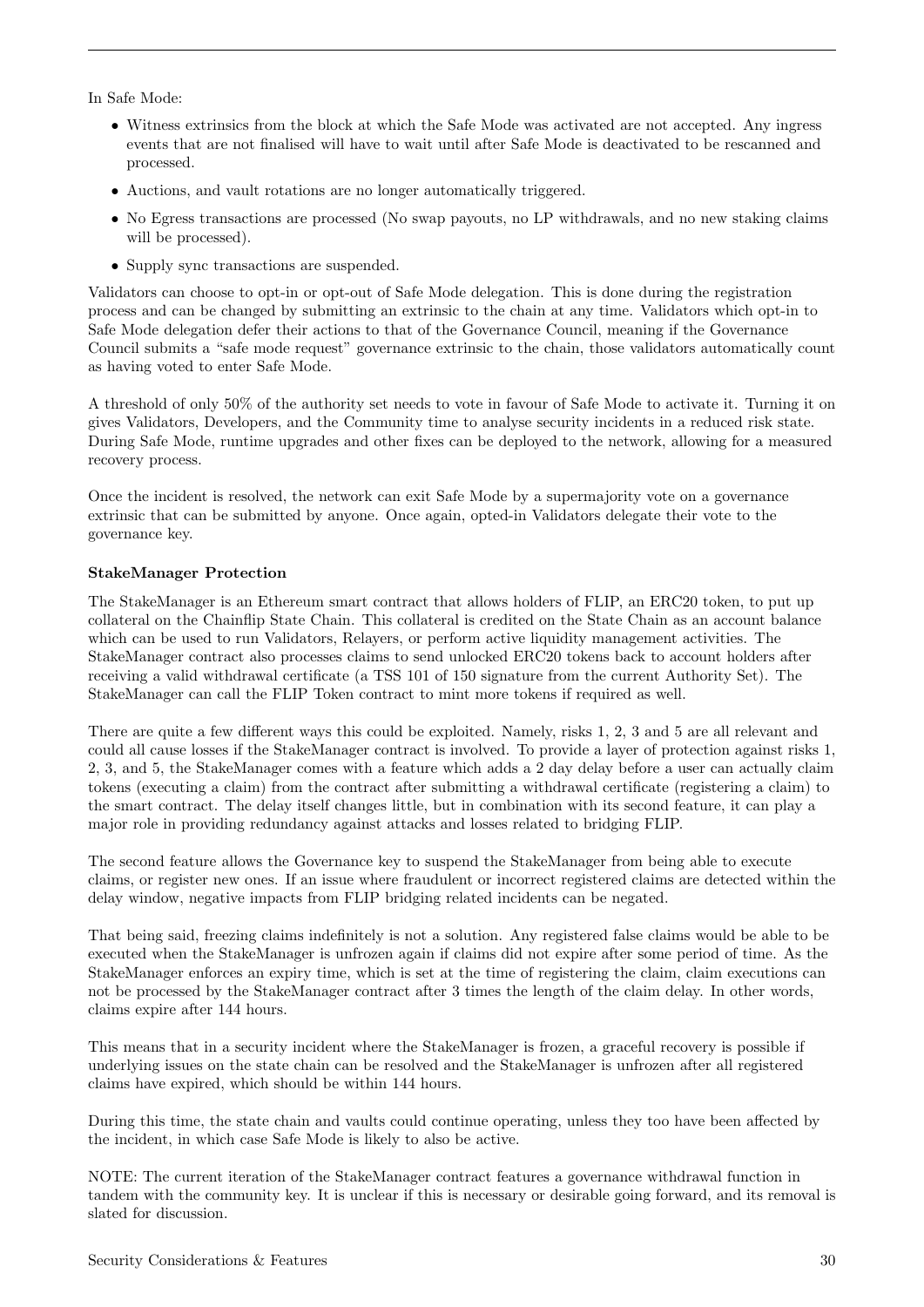#### <span id="page-31-0"></span>Contract Vault Protection

Risks 1, 2, 3, 4, and 6 apply to the Vaults, and the losses that could be experienced due to these risks would impact liquidity providers, who could lose all of their funds, as well as swappers who are waiting for a payout.

Smart Contract Vaults also come with similar capabilities as the StakeManager, however unlike the StakeManager, there is no delay on payouts from the vaults like there is on claims in the StakeManager. This is necessary to ensure fast swapping times for users, but it does make the protections weaker than in the StakeManager contract.

All smart contract based vaults can be frozen by the Governance Council. Upon witnessing this function being called, the Validators will no longer be able to process egress transactions from that Contract Vault. It is assumed that Safe Mode may already be active at this time in most scenarios, so this could already be the case, but does add an additional layer of protection for the large pools of liquid funds held in these vaults.

While frozen, the Community Council plays a very significant role. If it is assessed that the contract or the network could be irreversibly compromised, or that the aggregate key has been lost or corrupted for good, a final option exists to ensure that funds remaining in the Contract Vaults can be recovered and returned to users and liquidity providers.

Within the Contract Vaults, the Community Council can call a function which authorises the Governance Council to withdraw all funds in the vault. This check and balance ensures that the Governance key never has unilateral control of the funds and must first both freeze the vault contract and then achieve approval from the community key before this extreme recovery method can be used.

This protection feature is considered very important considering that it is expected that over 80% of all assets held on the AMM are likely to be held in Contract vaults, as opposed to Native Wallet vaults.

#### <span id="page-31-1"></span>Security Ratio

Although assessed to be incredibly unlikely, even without this security feature, to prevent financially motivated attackers from benefiting from a collusion attempt the Security Ratio is enforced by the validator network. As the chainstate is updated with ingress, egress, and trade information, it is possible to deterministically calculate the value of assets controlled by the validator network as well as the value of FLIP staked in validators.

Because only  $\frac{2}{3} + 1$  of the validators are required to conduct a supermajority attack, the total value stored by the validators should not exceed the locked collateral of  $\frac{2}{3} + 1$  of the validator network. This is the security ratio, where:

Security Ratio = (Liquidity TVL : Collateral) $\times$ (2/3 + 1)

For a variety of reasons, it is assessed that exceeding this ratio presents no immediate or significant danger, unless the ratio climbs well beyond 1:1. For example, a ratio of 2:1 would imply that the value of the stored TVL would yield a theoretical maximum attack profit of 100% if a perfect supermajority attack was conducted. However, it is not clear that a one off 100% yield would be enough to justify executing a supermajority attack, given the opportunity cost of future validator returns, collateral appreciation, the risk of failure, complete loss, and criminal prosecution. The practical risk should be continuously assessed and the security ratio reviewed if it becomes a limiting factor in scaling the protocol.

In any case, the Security Ratio of 1:1 will be enforced by the validator network to prevent buildups of collateral not being fully utilised.

When the security ratio approaches or exceeds 1:1, the Validators will be required to automatically purge liquidity held by liquidity providers. Given that refund addresses have already been provided, it is possible to initiate an automatic egress return transaction for any liquidity provider at any time.

When the conditions for purging have been met, Validators will deterministically select liquidity used the least over the last 30 days. Any liquidity not yet deployed in pools would be the first to be purged. Secondly, liquidity held in unconcentrated ranges would be purged next, and so on, until the Security Ratio is reduced to below 1:1.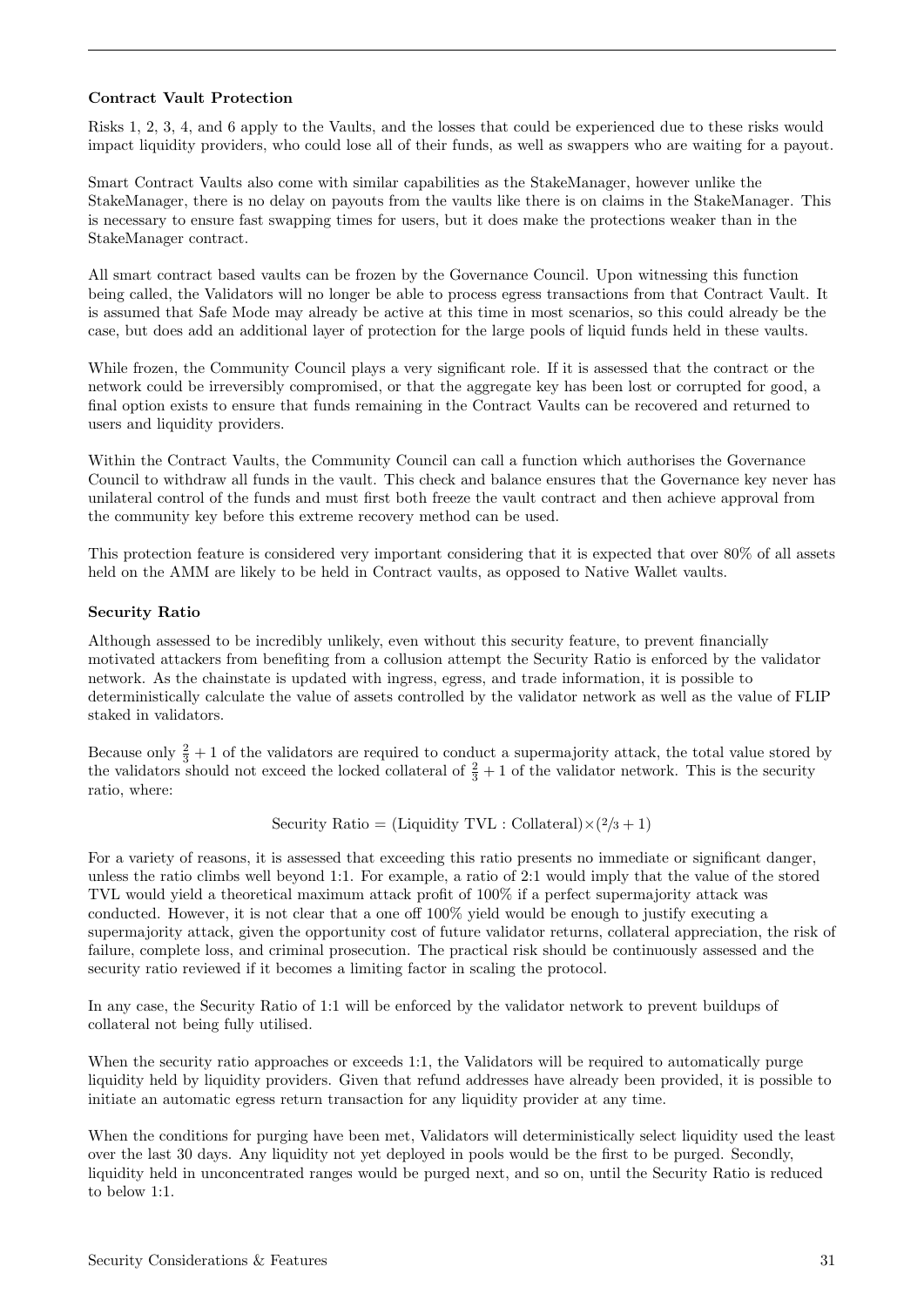Deposits to liquidity positions will also be blocked when the ratio reaches 1:1. To prevent disruption to active liquidity strategies in the JIT AMM, only the least active liquidity providers and new liquidity providers will be blocked from making deposits until the ratio drops below 1:1 again. If the ratio exceeds 1.3:1, then all deposits will be blocked.

Given it is possible that large swaps by users could push the ratio above any of these thresholds temporarily, the security ratio is calculated using rolling averages at regular time intervals rather than instantaneous calculations. This also helps reduce the frequency of on-chain calculations required.

### <span id="page-32-0"></span>Supermajority Attacks

A hypothetical existential threat exists in the Chainflip protocol: the Supermajority Attack. Chainflip requires a signature from 101 of the 150 Validators to produce valid transactions to move funds on external chains. If a malicious supermajority were to exist, they could easily steal the funds in all vaults. Likewise, a supermajority would be required to alter State Chain history, confirm false witness transactions, or other potential actions which could result in a loss of protocol funds.

The Chainflip protocol guarantees that as long as an honest superminority (a blocking vote of 50 nodes) exists in the Authority Set, and the protocol has not malfunctioned, all witnessing, State Chain execution, and egress transactions on other chains will be executed deterministically, with no scope for falsification.

If a supermajority of the Authority Set colludes or has their keys compromised, then it should be assumed that all funds could be stolen, and complete disruption, takeover or failure of the network is possible. Chainflip provides no security guarantees in a supermajority attack situation, and in fact nor does any other credibly decentralised blockchain network of any kind. Correctly designed economic security systems are intended to prevent supermajority attacks, but the possibility of one can never be totally ruled out, and so is treated as an accepted risk, though we strongly believe it will never occur.

The risk of collusion is mitigated mostly through the enforcement of the Security Ratio, though without guaranteeing complete protection. It will always be possible in decentralised networks that if enough irrational actors exist, collusion can occur. However, we assume that there will always be a rational superminority in the Authority Set. Extensive reasoning on this subject is possible, though we don't think it's worth discussing here.

Another vector for supermajority attack is a wide scale validator key compromise event. Using modern server architecture however, it shouldn't be possible to compromise over 100 individual servers. Validator operators are also incentivised to secure their keys, as exposing them could result in all of their own staked FLIP being stolen. However, maintaining secure Validator nodes is essential, and software exploits (not just in Chainflip software, but also the operating system and other packages running on the machine) which allow for remote code execution or root access could potentially expose the keys of multiple Validators if they share the same exploitable architecture, which could potentially lead to a supermajority attack.

That being said, aside from setting sensible defaults for the software that is shipped and the support that is given, Validator server security isn't really protocol design, and therefore must be considered another accepted risk. If a common exploit that could expose private keys existed across 100 servers running Chainflip Validators, such as a zero-day exploit in a common linux distribution, it's likely that the exploit could be used to target much bigger and easier targets, and would likely result in mass security breaches across dozens of high-value software protocols globally. Aside from encouraging Validator operators to keep up to date with security patches, there's not a lot Chainflip developers can do about that, and so it's an accepted risk that at least a superminority of Validators will remain both honest and secure.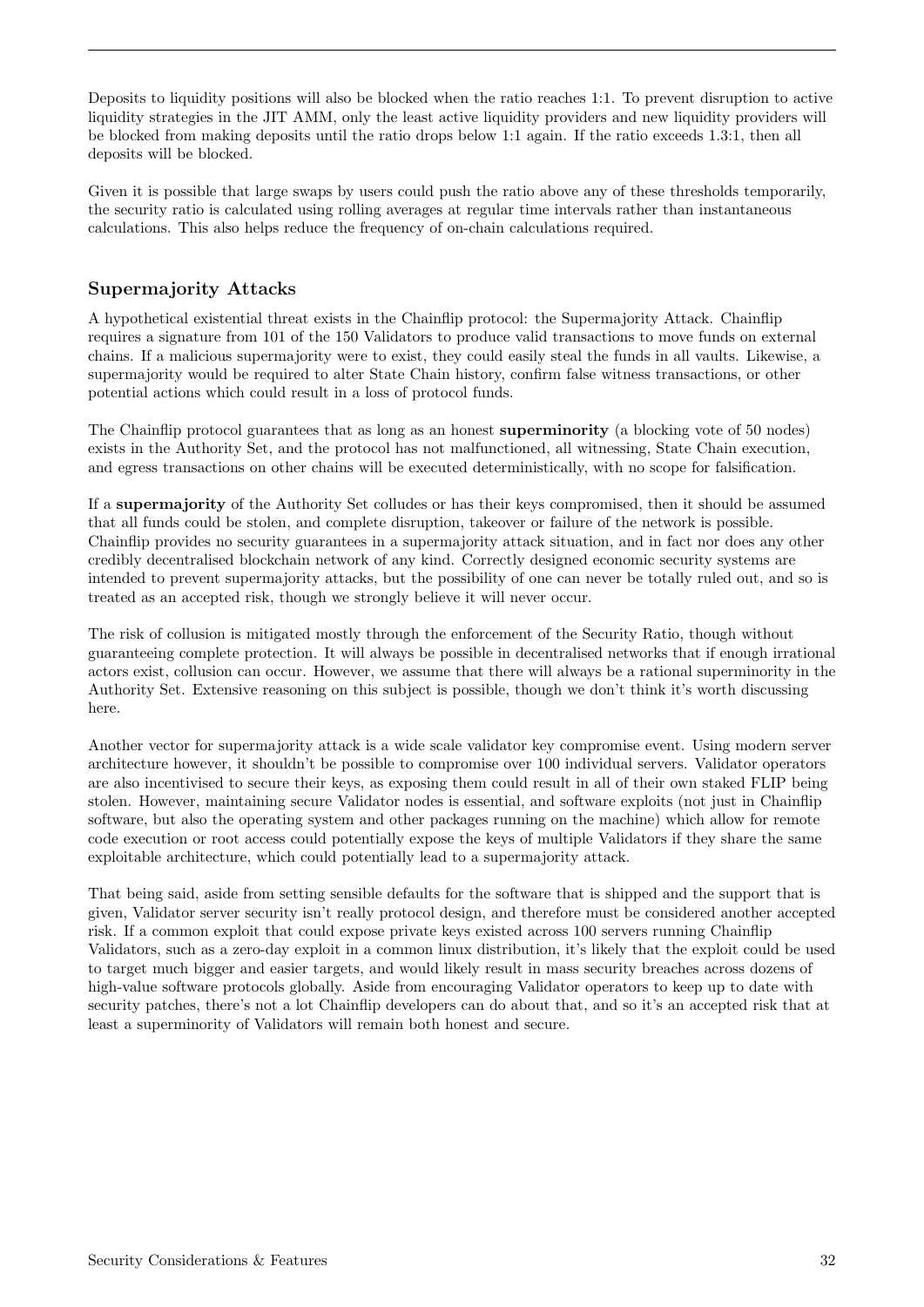# <span id="page-33-0"></span>Future Work: "Hub and Spoke" Cross-chain Liquidity Network of Networks

This paper has covered the core protocol in detail, but it has also alluded to the idea that there are limits on the number of assets that can be supported natively by one cross-chain liquidity network, such as the main Chainflip network. There are three limiting factors that constrain the maximum number of blockchains that can be supported:

- 1. Complexity As more blockchains are added, Validators need to add more light client connections to remain in sync and witness events on each of those blockchains. Maintaining dozens of client connections to maintain their Online status is expected to become increasingly challenging, particularly as smaller and less secure chains are added to the network. There are also more transaction types and more advanced logic required to handle these new chains, increasing complexity, which inevitably increases the security risk surface area.
- 2. Economic Security Another limiting factor is the collateral put up by validators to secure the liquidity in the system. If the security ratio is reached, no further liquidity can be stored in this current design. We have devised ways to handle this and safely extend the liquidity capacity of the network, but those solutions add considerable complexity to the vault management system. As more chains are added, more liquidity is required to support each of the new chains, using up the limited amount of collateral that can be in the system at any given time.
- 3. Signing Scheme Scalability As more chains are added, the frequency of expected signing ceremonies required to be performed by the Validators increases, thus also increasing the hardware and bandwidth requirements of Validator operators. This is not expected to be a problem in and of itself, but a system where a Chainflip Validator needs to be run on multiple machines instead of a single server instance would not be desirable.

To overcome these challenges, one potential solution is to create 'subnetworks' - secondary instances of the Chainflip protocol that are collateralised separately to the main network, support a different range of assets, but still share a common USD pairing. This way, the USD can be routed between the main Chainflip network and the subnetworks as a means of completing swaps between assets supported by the different networks, in the same way that swaps are all done through USD on the main network anyway.

There are two possible ways of achieving this:

- 1. Where the main and subnetworks treat each other as separate and use the native swapping functions built into the protocol to achieve the swaps. This would keep the networks totally separate in the case of a security incident, but it would mean that swaps would be more expensive to execute if the route crosses networks, and would require an on-chain USD transfer from network to network for each swap between the networks.
- 2. Where the main and subnetworks have a shared security model which allows for the virtual routing of USD between them, avoiding the need for on-chain transfers every time swaps occur, but also introducing more security risks by exposing both networks to each other's assets.

It is not yet known what a sustainable number of assets on the main network is. Time will tell, but it will likely become self-evident to the protocol developers and community when a subnetwork is required. In any case, this future work presents the opportunity to extend the functionality of the Chainflip product to support as many blockchains and assets as the centralised exchanges are capable of.

# <span id="page-33-1"></span>Conclusion

Chainflip offers a protocol for native cross-chain swaps that brings the average user experience of decentralised on-chain trading much closer to that of centralised exchange offerings, while maximising the benefits of decentralisation for the benefit of the user.

Given its generalised nature, the protocol can be extended to support almost any blockchain network, and offer users, protocols, and product access to markets that would otherwise only be reachable through centralised offerings.